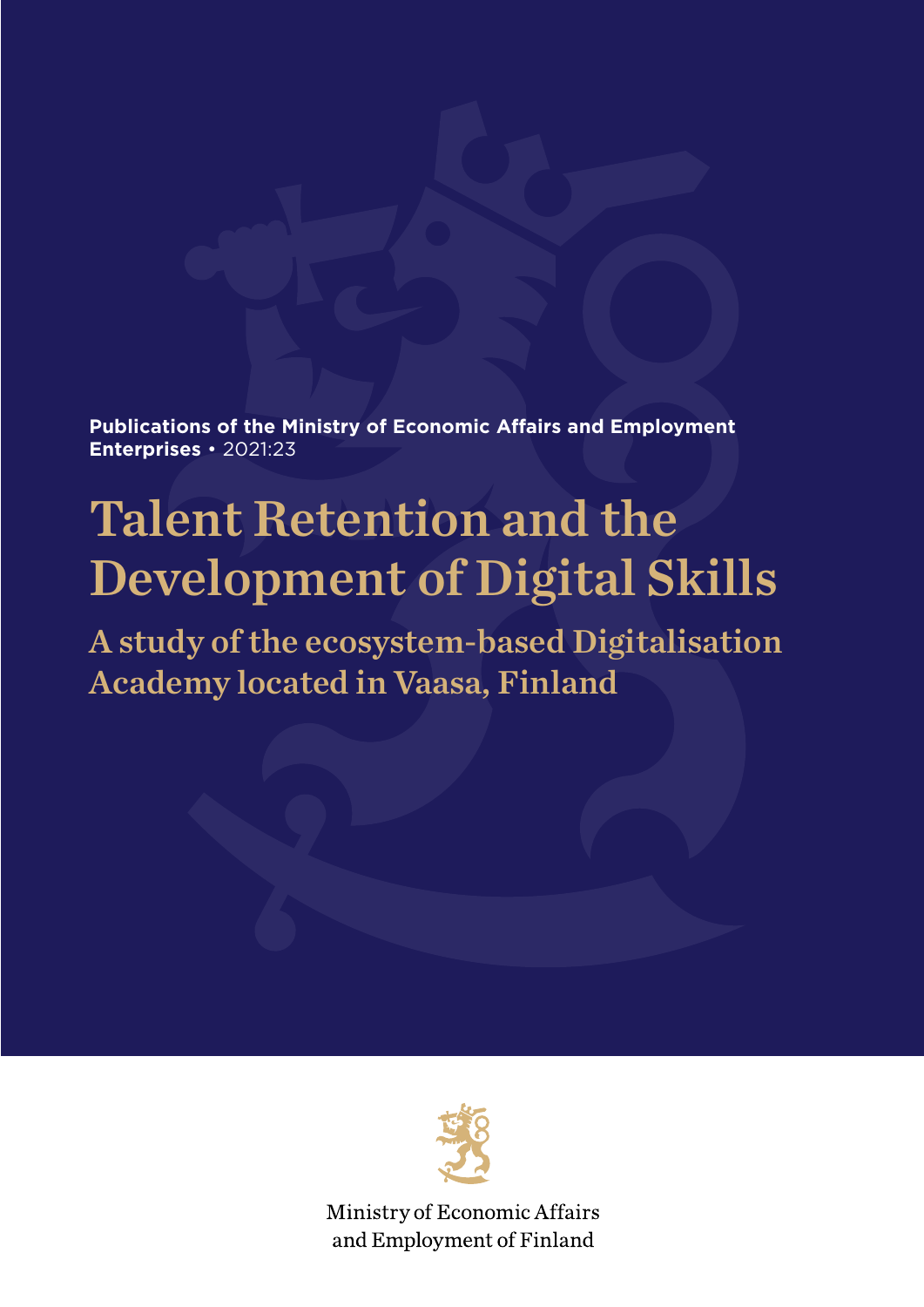Publications of the Ministry of Economic Afairs and Employment 2021:23

# Talent Retention and the Development of Digital Skills

# A study of the ecosystem-based Digitalisation Academy located in Vaasa, Finland

Mari K. Niemi, Sorin Dan, Johanna Kalliokoski, Khuram Shahzad, Shah Rukh Shakeel, Rathan Alagirisamy, Iida Laurila

Ministry of Economic Afairs and Employment of Finland Helsinki 2021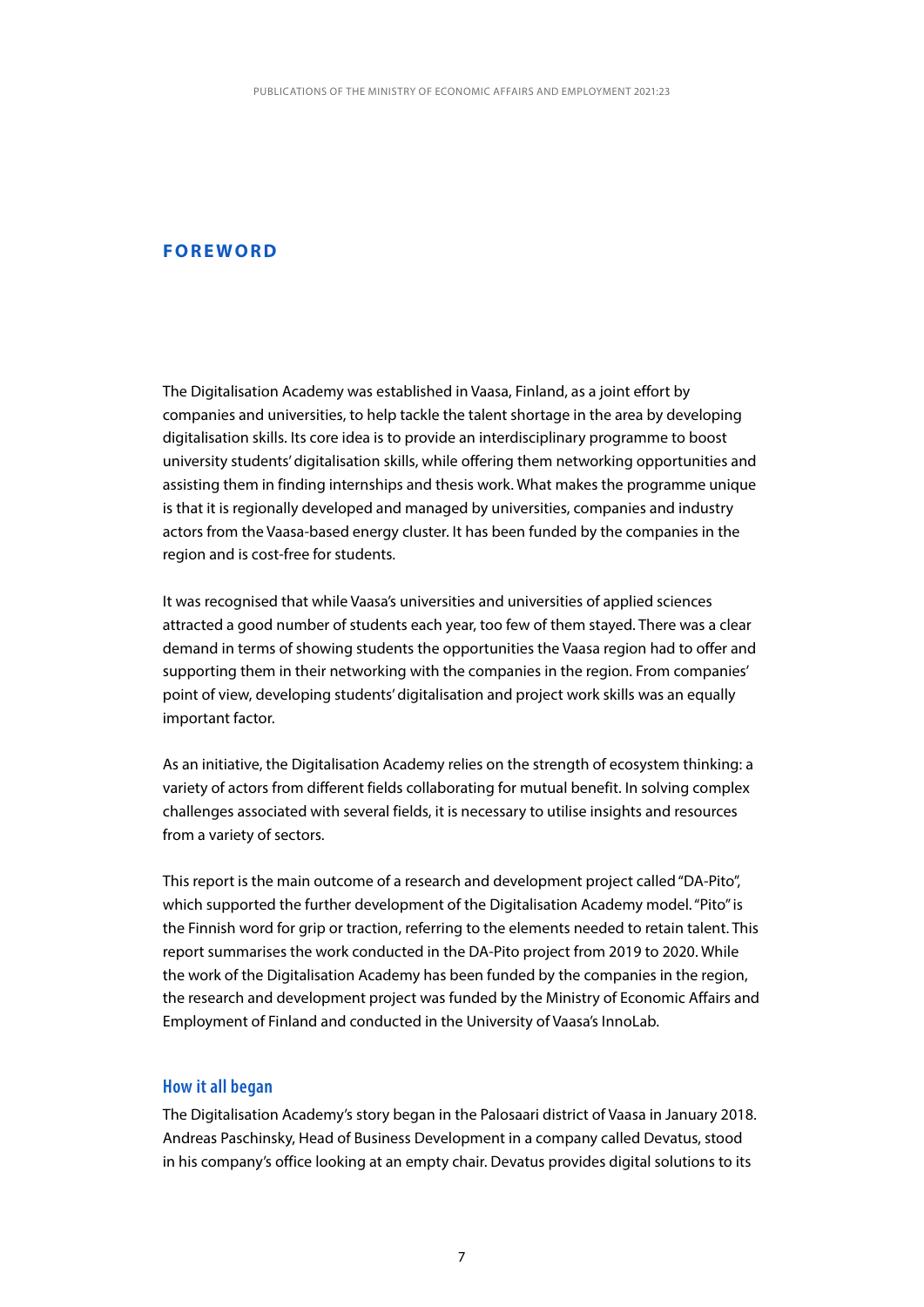customers, and digital skills were – and still indeed are – in high demand. The company was growing, but it would have grown even faster had employees with the right skill set been available.

Paschinsky was not alone. Several other companies working in the region's vibrant energy cluster were facing the same struggle. While universities brought thousands of bright young people to Vaasa, too many of them left the city, or even Finland, after finishing their studies. In particular, students that had moved to Finland from abroad were likely to lack connections and could benefit from a better cultural and practical understanding of how to get on the first rung of the career ladder in Finland.

Collaboration between the Vaasa region's ecosystem actors did exist, but there was clearly a need to bring universities and companies closer together in solving this matter. However, deepening collaboration alone would not solve the problem. Paschinsky realised that there were other issues that needed fixing. Companies' needs in terms of digitalisation skills were changing rapidly, but there was also variation between companies. While universities provided high quality teaching, traditional university education was not responsive enough to the industry's changing and fragmented needs.

Moreover, there was a growing demand for a workforce that had good communication skills, that was able to contribute in multicultural and multidisciplinary teams and that understood how to run projects. Skilled coders were of course still in high demand, but in order to succeed in the job and to benefit the employer's business within a relatively short orientation period, these additional skills had gained relevance.

Paschinsky was determined that the talent shortage issue needed a wider-scale solution. Therefore, he contacted several stakeholders in the region to join forces with them and move from focusing on the problem to a solution. I was one of those contacted, and the University of Vaasa's InnoLab became the hub that developed the Digitalisation Academy in wide collaboration with stakeholders. We did not participate in the day-to-day running of the Academy's teaching and other activities, but our research team was enthusiastically involved in developing the Digitalisation Academy model. In addition, I was also a member of the Academy's steering group.

The Digitalisation Academy was established in 2018 as a collaborative action between Devatus and several other companies in the region: Wärtsilä, Wapice, Danfoss, the KWH Group, VEO and Vaasan Sähkö. Financial support was also received from LähiTapiola and the Ostrobothnian Chamber of Commerce. The University of Vaasa, Novia University of Applied Sciences and Vaasa University of Applied Sciences (VAMK) joined the initiative as partnering organisations. Peter Hellström, an expert in digitalisation processes and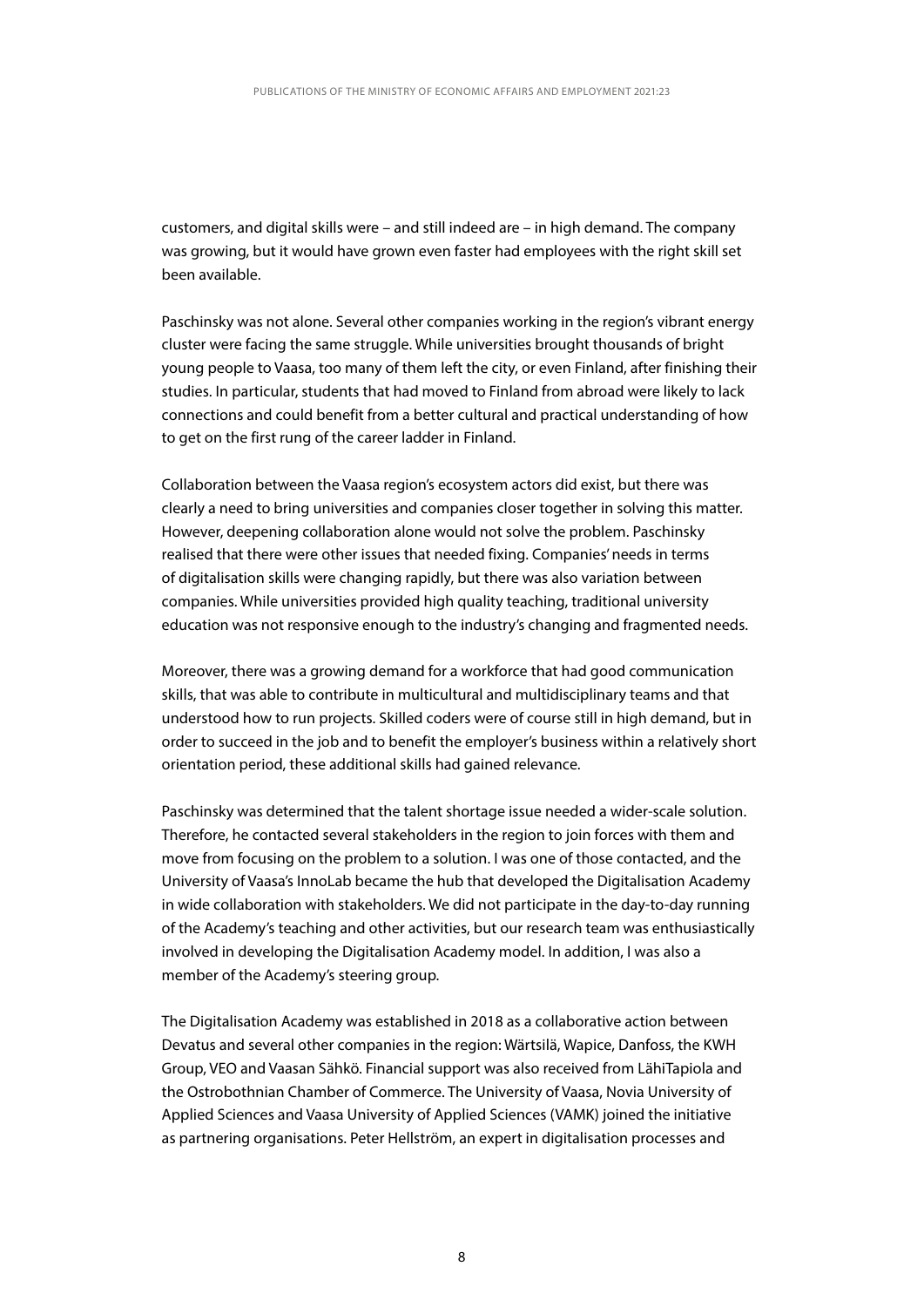transformation in business and industry, was recruited as the head of the Digitalisation Academy in August 2018, and its first pilot period ran from 1.1.2019 to 31.12.2020.

It soon became clear to us that while financial contributions from companies were necessary to run the Academy, the development work would benefit from broader shoulders. The Digitalisation Academy was an innovative way to provide solutions to a problem acknowledged at the national level: a lack of talent in the digital field. The Academy model developed in Vaasa showed a lot of promise as it did not rely on public funding. Instead, companies shared the costs, and universities took on a supporting role. Funding from the Ministry of Economic Affairs and Employment made the DA-Pito project and our development work possible.

#### **The DA-Pito project's goals and team**

This publication marks the end of the DA-Pito project, which had three main tasks. The first was to support the development of the Digitalisation Academy by searching for ways to release its full potential. Its second goal was to scrutinise how the Academy model could be developed in the future and, based on that analysis, create a model that could be easily communicated to other Finnish clusters struggling with talent shortages to provide feedback and inspiration. The third aim was to give advice to all key stakeholders – companies, universities and students – on how to work better together in solving talent retention issues.

The research team's close relationship with the Digitalisation Academy has been beneficial for the DA-Pito project; communication with stakeholders and access to information have been flawless. However, we must acknowledge the limits that even a partial stakeholder role brings. It would not have been possible for us to credibly conduct, for example, an impartial assessment of the Digitalisation Academy's success. Therefore, our focus has been on where our positioning best serves the purpose: in development work.

Our project's work would not have been possible without financial support from the Ministry of Economic Affairs and Employment. Our gratitude, however, goes beyond the financial support received, as the Ministry's representatives have played a significant role as insightful members of the project's steering group. For that, we want to warmly thank Tiina Hanhike, Pirjo Kutinlahti and Lasse Laitinen from the Ministry. Furthermore, the Ministry's Talent Boost Programme and the events organised as part of it have been inspiring and collaboration with the programme's head, Laura Lindeman, always fruitful. We would also like to thank DA-Pito's advisory board members for their dedication and support – Francesca Cucinotta from the Centre for Economic Development, Transport and the Environment; Peter Hellström and Mika Konu from Technology Centre Merinova; Heidi Kuusniemi from the University of Vaasa's Digital Economy Research Platform;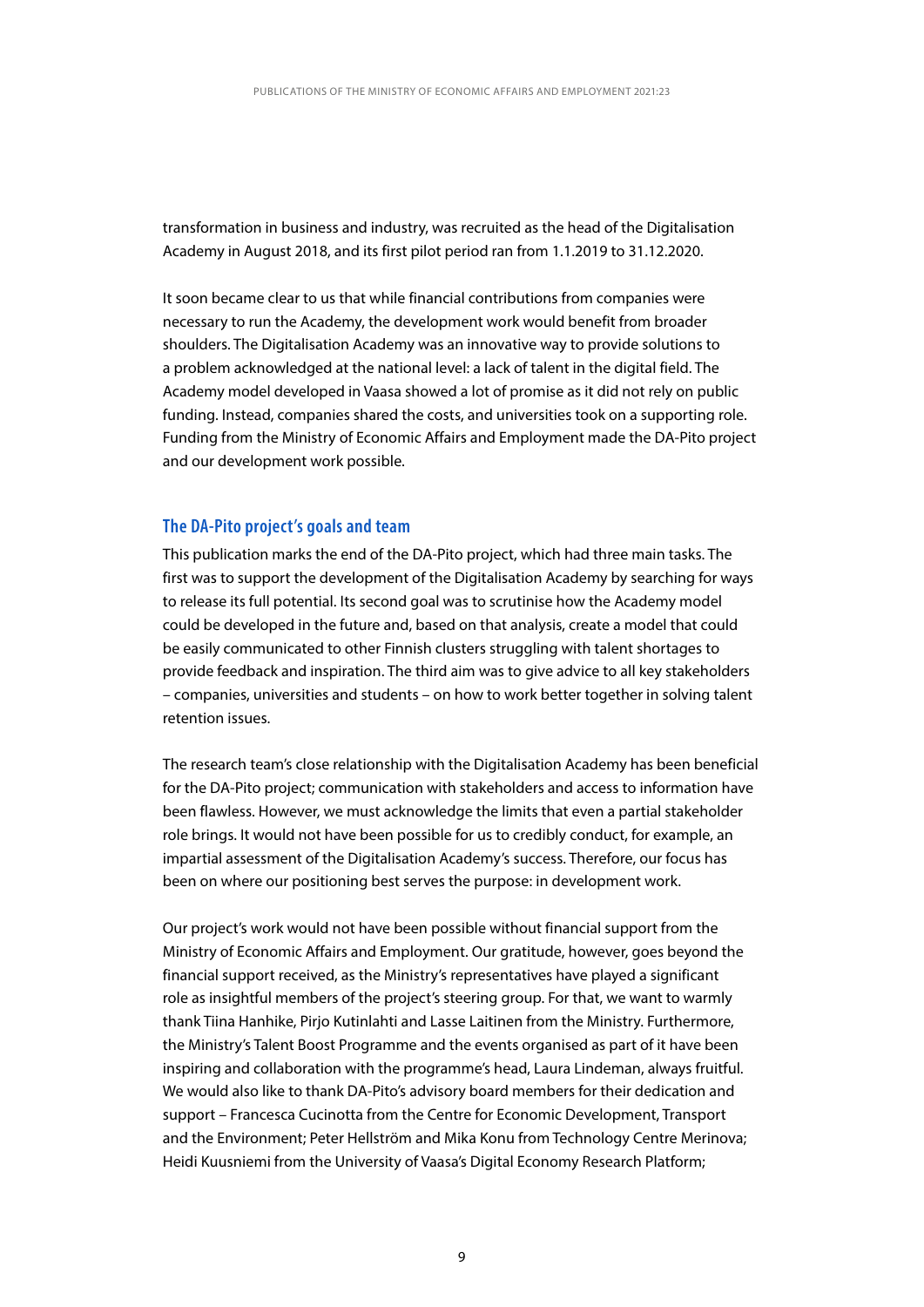Johanna Hämäläinen and Kai Kamila from Wärtsilä; Juha Nieminen from VAMK; and Andreas Paschinsky from Devatus. Many of them also helped us in finalising this report by giving valuable feedback. In addition, Leena Kunttu, Ville Manninen and Adam Smale kindly helped us with feedback on the first draft of the report. Many thanks also go to our colleagues from the University of Vaasa, who provided insightful info boxes from their fields of expertise for this report. Collaborating with Andrei Palomäki (Studio Andrei), who provided the report's visualisations, was smooth as always.

Next, it is my pleasure to thank the team of enthusiastic and skilled researchers for our shared journey. I have previously described the three main goals we had for this project. In addition, there was a fourth mission. It was to include people at the very heart of the talent retention theme in the discussion. Therefore, our team consists of both Finnish and foreign academics with a variety of scholarly and cultural backgrounds – and many with years of experience as educated talents working and living in a foreign country. You can read more on our team at the end of this report. This publication is written in English for the same purpose: to enable international talents who are living in Finland, or who are considering moving here, to participate in the debate.

As this report also marks the end of my time in Vaasa, I would like to extend my gratitude to all those in the region that have helped InnoLab's team and myself over the years. From the report's perspective, collaboration with the following experts has been especially active, helping our team to grow, network and develop, specifically in terms of ecosystem thinking. Heartfelt thanks to Riitta Björkenheim (Vasek), Tomas Häyry (the City of Vaasa), Juha Häkkinen (the Chamber of Commerce), Katja Rajala (Vaasan yrittäjät), Joakim Strand (the Finnish Parliament), Sture Udd (Wasa Innovation Centre), Marja Riitta Vest (VAMK) and Kenneth Widell (Wärtsilä).

#### **Our view regarding the discussion on "international talent"**

The authors of this report realise that issues related to talent attraction and retention can be sensitive in nature and that debates around these topics are highly politicised. Therefore, some notions from our working group may be useful in placing us in the field. Educated and talented young people are the core of the Digitalisation Academy and also of the DA-Pito project. This is a pool of people that businesses, industries, cities and regions aim to attract and retain. As the workforce moves beyond countries' borders, these people are often referred to as "international talent" in both governmental policies and academic research. While following this terminology helps us to avoid confusion when discussing, for example, the Finnish Government's Talent Boost Programme or previous research that has used the same wording, "international talent" is not always precise enough. There are a few problems. Firstly, if "international talent" aims to refer to foreign students and graduates, there is a risk we downplay the difficulties these people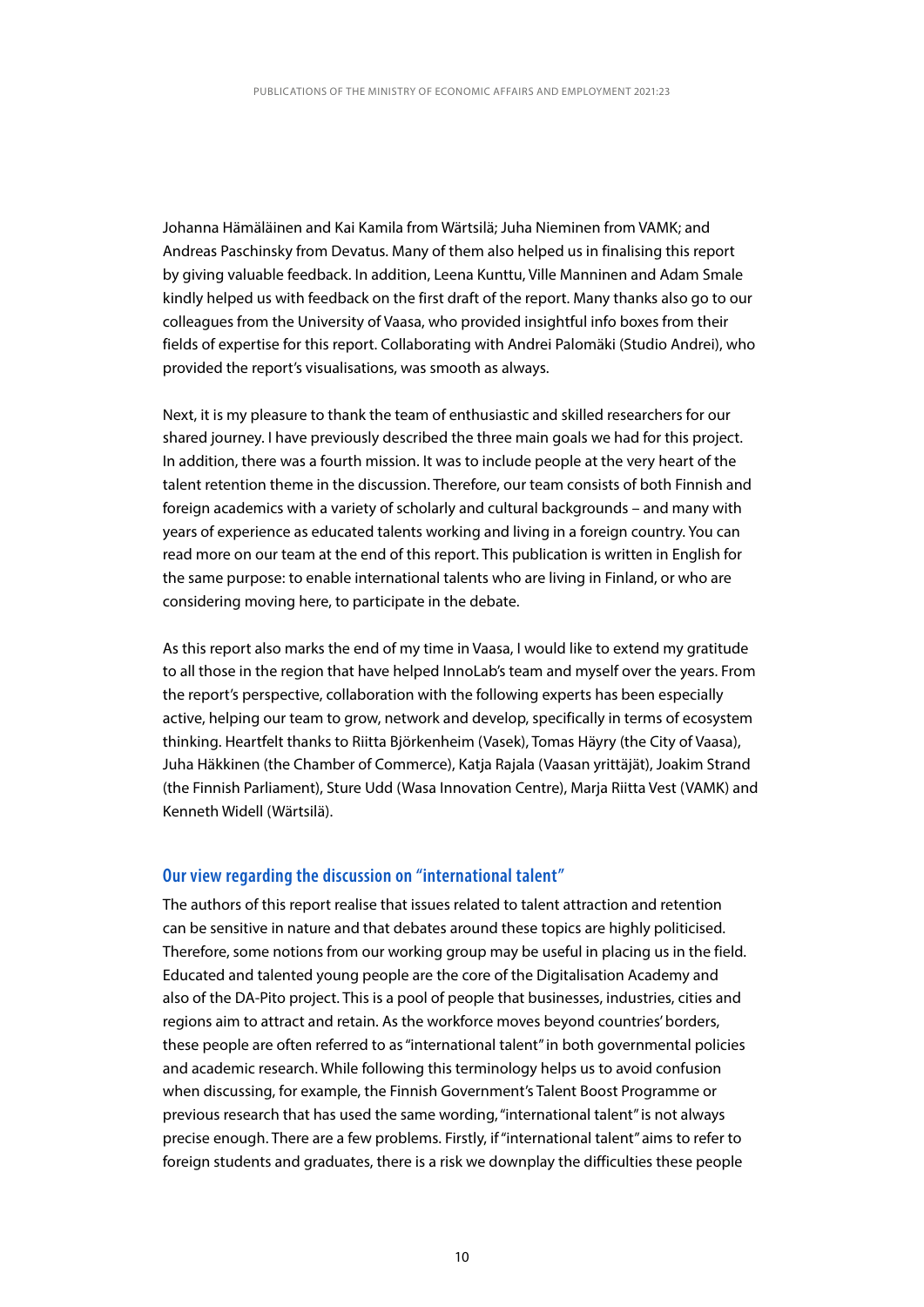may face when wishing to stay and work in Finland; the playing field is not even for a foreigner who may have to worry about visa problems, overcome language barriers, build contacts and tackle prejudice in the job market. What is likely to make their situation more fragile and complex is not that they are "international" but that they are from abroad and treated as foreigners here. In order to openly discuss these issues, we need a language that acknowledges these factors and is precise. Secondly, one could ask whether simply moving country makes someone "international"; we may have Finns that may be international in their approach and, similarly, people with different passports that just happened to change country without being very international themselves. These are the reasons we are not able to just pick one expression ("international talent" or "foreign talent") and use it throughout the report but instead use both depending on the context.

Although this report discusses an educated workforce mostly in the context of "international talent" or "foreign talent", typically referring to highly educated young people that have moved to a country from abroad, the authors recognise every individual's ability to contribute positively to their surroundings, regardless of their age or educational or cultural background. As individuals, our worth cannot, and should not, be weighed in financial terms. We understand that the discussion on attracting talents from abroad can be painful for people who have – for one reason or another – fallen or been pushed out of the job market. In the future, Finland needs to improve its actions with regard to supporting these people and helping them return to working life, whether they be Finns or foreigners. On that front, flexible solutions created in collaborations between educational institutions and businesses are needed. However, we are also aware of positive news: for example, actions concerning lifelong learning are going to improve in Finland in the coming years.

If you have questions or feedback regarding this report, the project leader is the correct person to contact.

24th February 2021, in Glasgow, Scotland.

#### **Mari K. Niemi**

DA-Pito Project Leader and Director of the University of Vaasa's InnoLab (2018–2020) Research Director, e2 Research (2021–)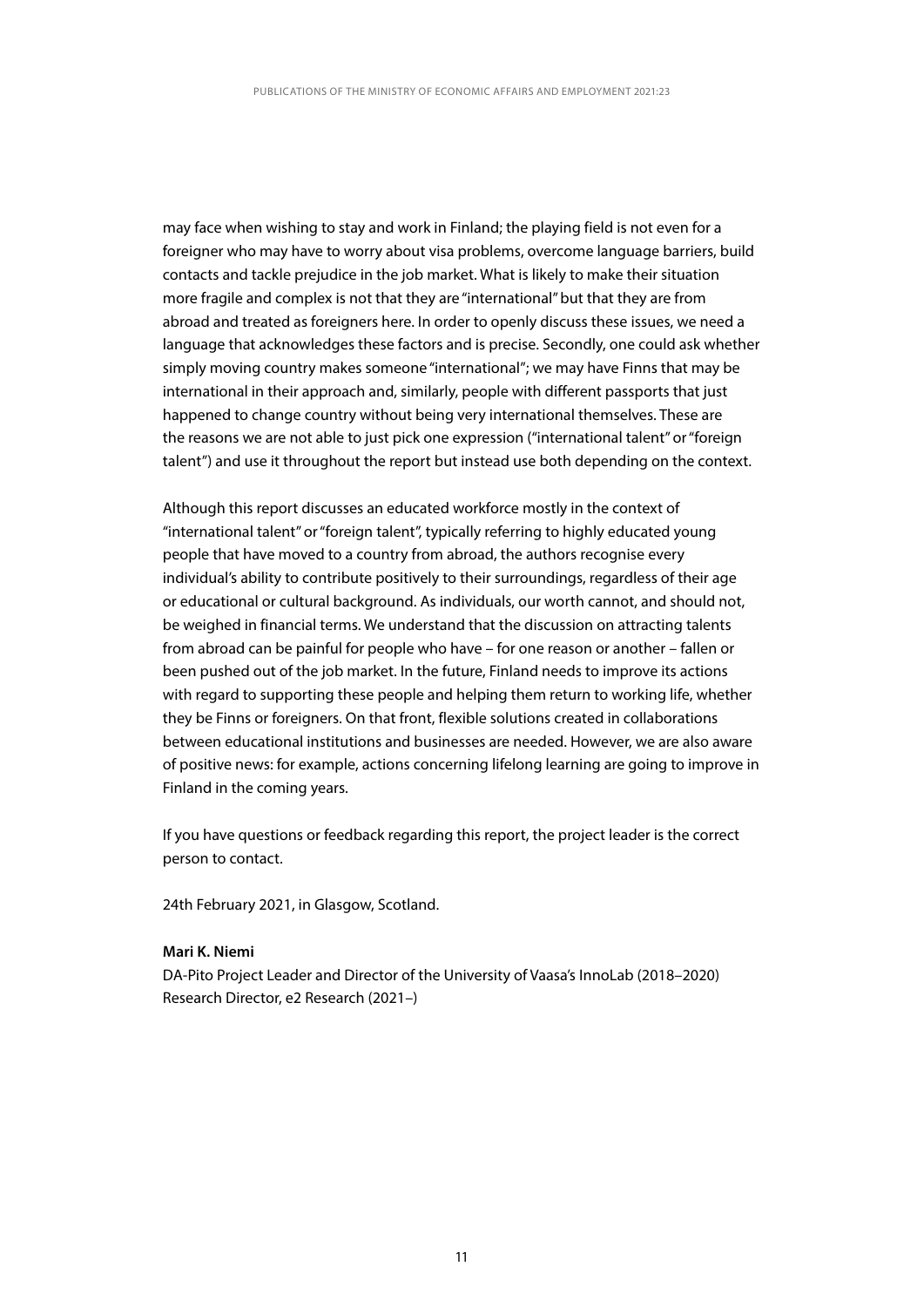### **1 Introduction: Digitalisation and an educated workforce – factors in Finland's success**

### **1.1 Visions of Finland's future**

When it comes to innovation, digitalisation and utilising new technologies, Finland has a brave vision of its future role. The country aspires to be the most attractive and competent environment for experimentation and innovation by 2030 (Research and Innovation Council Finland, 2017). Finland's national goal is to be a competitive developer and the best adopter of new technology and innovations (Ministry of Economic Affairs and Employment, 2019a). In terms of attracting talent from abroad, the vision is equally clear. In 2020, the latest Talent Boost Action Programme was approved by the government. The goal of this programme is for Finland to become an "internationally attractive place to work, study, research and pursue private enterprise, with a view to applying the expertise of international specialists to accelerate the growth, globalisation and regeneration of businesses and RDI" (Ministry of Economic Affairs and Employment & Ministry of Education and Culture, 2020).

The spirit and actions of the Vaasa-based initiative, the Digitalisation Academy, are well in line with the current government's 2019 programme. It names digitalisation as one of the megatrends driving the change: the key to the country's success lies in its ability to tap into the opportunities this change provides. The programme underlines the need for ecosystem collaboration across sectors, for example, through companies and higher education institutions (HEIs) innovating together. An emphasis is placed on regions, as Finland's future development entails greater demographic concentration into growth centres, which has consequences: "We must foster vitality and the ability to function effectively in all parts of the country." (Government Programme, 2019). Moreover, the programme clearly states the need for a talented workforce: "The Government will support growth by investments in RDI, by developing new operating models in public-private partnerships, and by attracting more top international talent to Finland" (Government Programme, 2019).

Some critical voices have pointed out areas where Finland needs to improve its game. For example, the goal of obtaining a leading role in digitalisation may be optimistic. A report published in 2017 by the Boston Consulting Group found that the Nordics in general only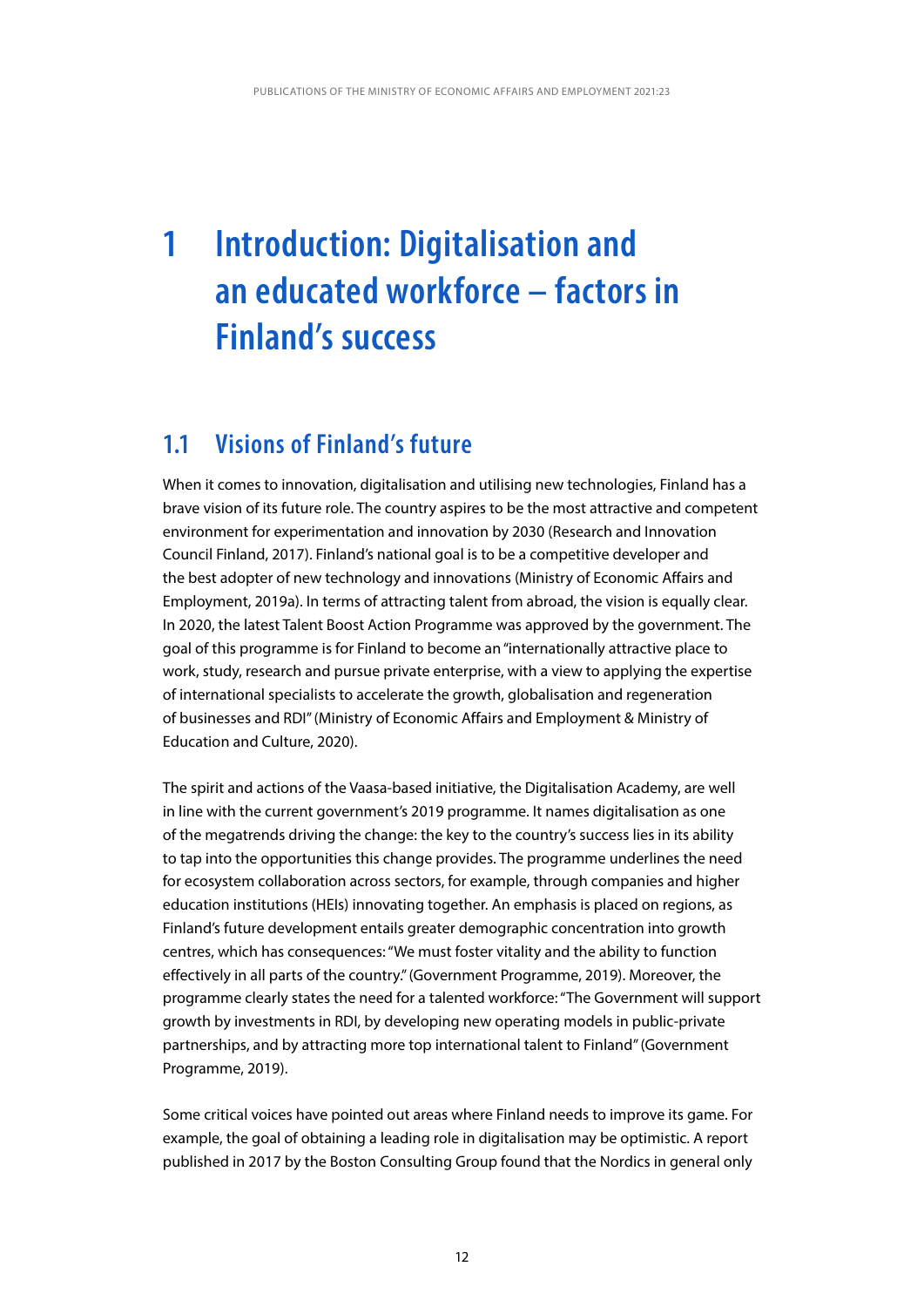compare well in terms of digital vision and strategy; when it comes to execution, Nordic companies are well below the global average. While Finnish companies' digitalisation strategies are "world class", they do not deliver commensurate results. In short, the Nordics, Finland included, should look for braver and bigger steps and act faster (Boston Consulting Group, 2017).

In the globally competitive environment of the 2020s, achieving the above-mentioned goals requires bold investments in education, inclusive and agile collaboration across sectors and success in the global "war for talent". Finland needs to ensure its base of competence and make sure it has the right skills and circumstances to achieve this.

Since spring 2020, the Covid-19 pandemic has affected the way we work, socialise and, to some extent, want to live. University campuses have been closed and empty, with studies taking place digitally. In addition, many international exchange programmes have been cancelled, further diminishing contacts and the networking aspect of studies. In the case of universities such as Vaasa, which welcomes students from around Finland and abroad, an unfortunate consequence may be the following: students' relationships with the city, their knowledge of its opportunities and their willingness to move there may be negatively affected. Following the pandemic, what at first was seen as forced remote work has become the preferred way of living for some. In addition, a rapid rise in digital skills, facilitating distance working and studying, has opened up new alternatives in terms of how to arrange work in the future. It is quite possible that students will, in the future, demand more opportunities for distance learning so that they do not necessarily have to move because of their studies. For places such as Vaasa, dependent on people coming from elsewhere to fill positions in the job market, this would not be a welcome trend. However, there may also be more positive aspects in sight. As jobs are less place-based, and more people can work from a distance, cities such as Vaasa could attract those who are willing to move from more densely populated areas to live closer to nature, have more living space and still be in a vibrant, international city.

### **1.2 Growth in the digital economy and the adoption of novel technologies create new demands**

Digitalisation as a global megatrend affects our lives in multiple ways: the way we work, consume, innovate, network, socialise and relax. A recent report by ETLA, Research Institute of the Finnish Economy, (2020) measured the size of the digital economy in Finland. Calculations performed for that report indicate that the digital economy comprised nearly 11% of Finland's GDP in 2017, or over EUR 21 billion.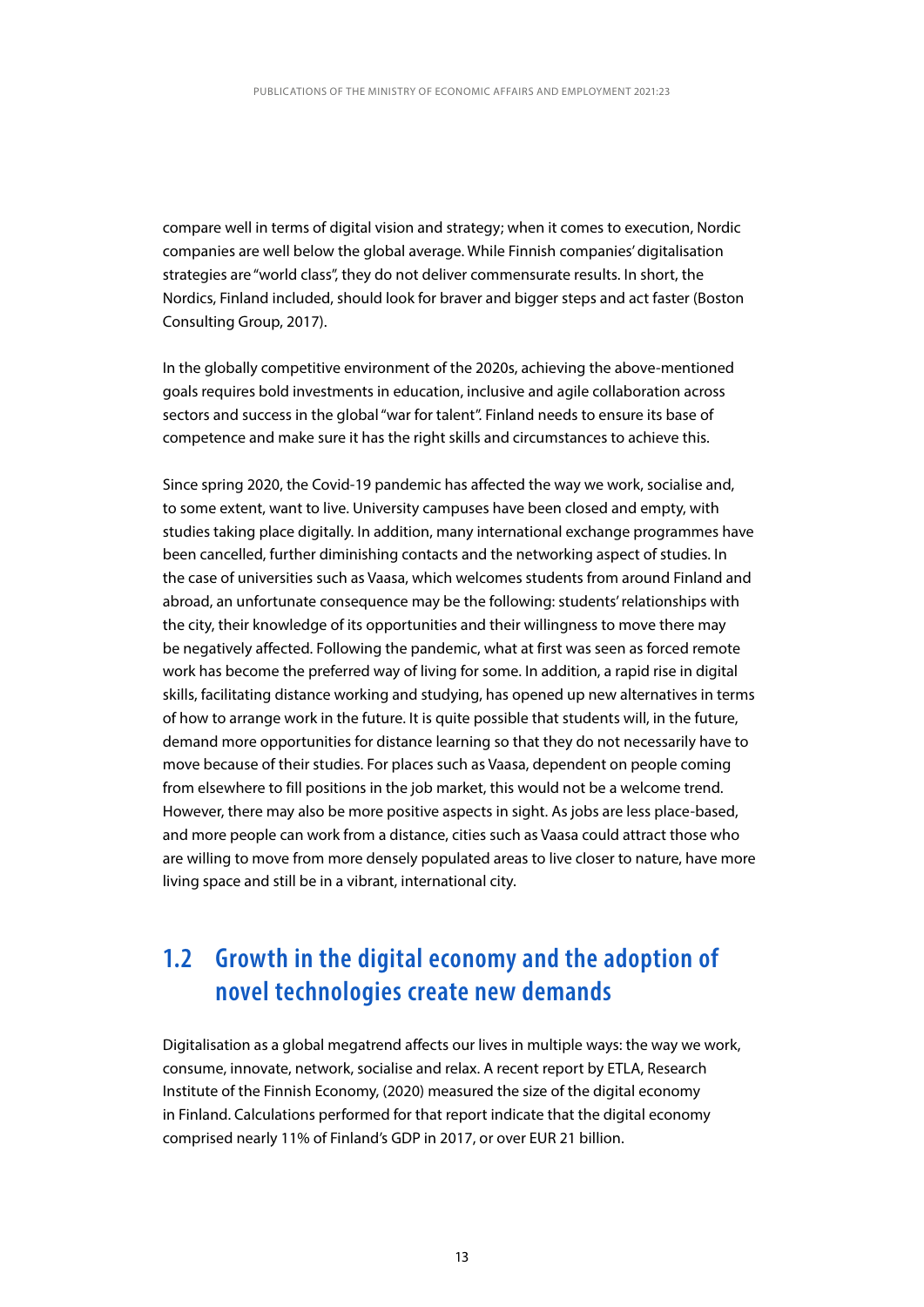Digitalisation has contributed to both innovations and standard procedures in production, services, business models and development. This has created an urgent need for experts in the digital field. Digitalisation itself, however, does not guarantee success: it requires that the organisation has the right capabilities and employees with skills to implement digital technologies efficiently (Halme & Niinikoski, 2019). Consequently, many countries, regions, cities and companies alike are implementing talent attraction and retention programmes to meet the growing need for a skilled workforce (Rilla et al., 2018).

Interest organisations operating in the fields of technology and business, such as Technology Finland and the Finland Chamber of Commerce, have been active in introducing the demand for an educated workforce into public debates. Technology Finland (2018) estimated that the country needed over 53 000 new talents between 2018 and 2021. Similarly, a more recent report by the Finland Chamber of Commerce summarises the issue from the business perspective: the immigration of a skilled workforce is crucial for Finland's competitiveness and for tackling the demographic challenges Finland will face in the relatively near future (Finland Chamber of Commerce, 2020).

It is important to note that talents in the digitalisation field are not the only experts in short supply, albeit they are an important group. The reason is linked to Finland's demographic forecast. If the current population trend continues, Finland's population will begin to decline in 2031, and by the year 2050, there will be 100 000 fewer citizens nationwide (Official Statistics of Finland [OSF], 2019). In order to keep the country vibrant and support the welfare society, Finland needs a new young workforce alongside its existing, ageing population.

### **1.3 Foreign workforce needed – where are the bottlenecks?**

According to demographic forecasts, the population in Nordic countries will become increasingly urban, diverse and old. Immigration continues to increase the population, but the average citizen is ageing, putting pressure on welfare systems. Many areas suffer from talent shortages, and due to the urbanisation megatrend, the situation is most difficult outside metropolitan areas. In remote and sparsely populated areas, populations are declining and ageing rapidly. Consequently, municipalities outside metropolitan areas increasingly recognise the importance of immigrants' contributions to their communities and pursue talent attraction and retention policies (Nordic Council of Ministers, 2018). Highly specialised technology companies typically seek a workforce with specific skills and a higher education background. While there is a need for a workforce in general and society benefits from a variety of skills, we must recognise the kind of workforce that industries and businesses are urgently lacking and admit that the current composition of immigrants does not sufficiently respond to these needs.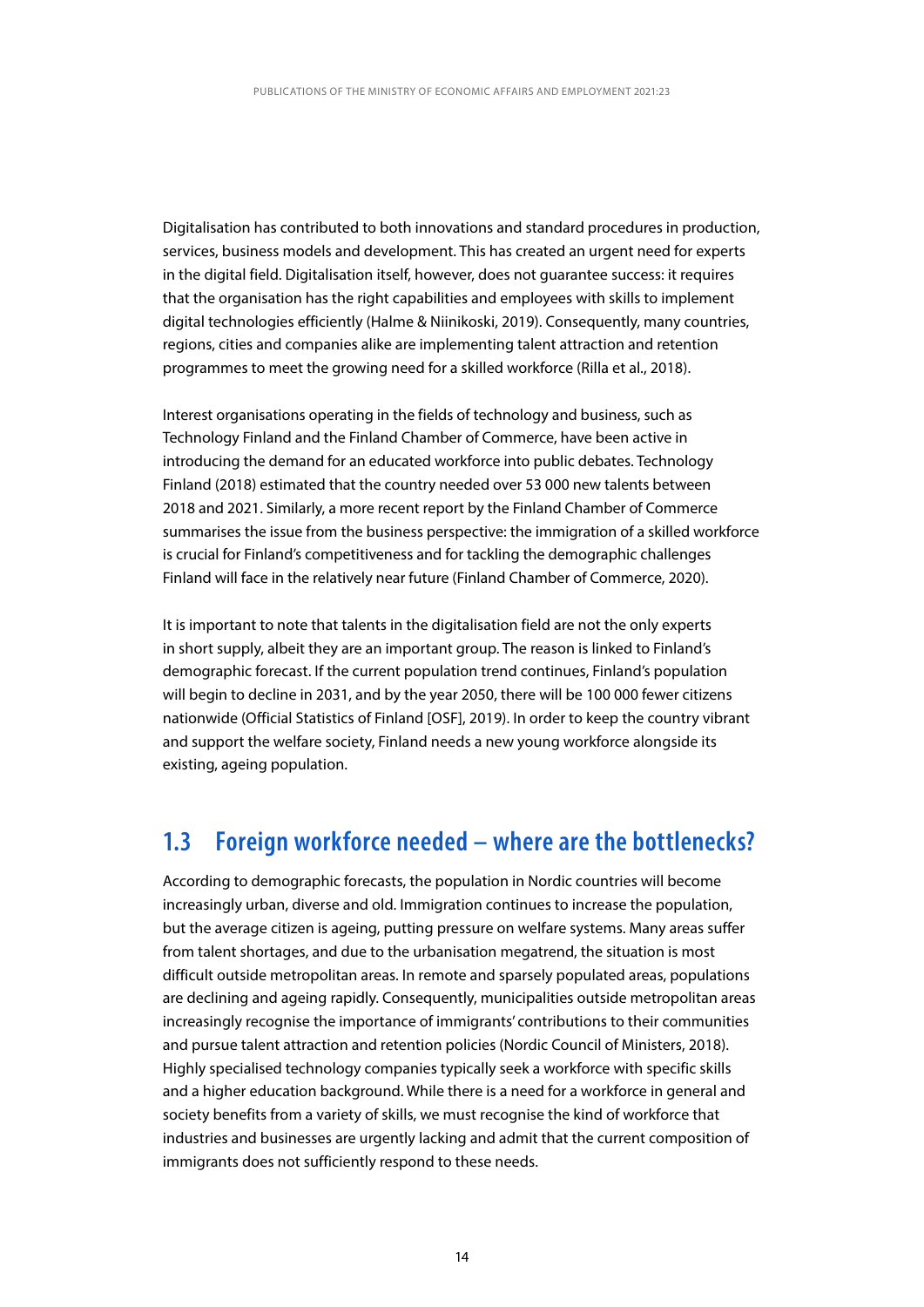One promising route for responding to the skill gap is the recruitment and retention of foreign students (typically referred to as "international students") in Finland. However, the influx of international students does not translate into an equivalent increase in the educated workforce, as many foreign graduates struggle to find relevant employment and adequate opportunities to integrate into society (Garam, 2018; Ministry of Education and Culture, 2019; Ministry of Economic Affairs and Employment of Finland, 2019a; Loukkola, 2020; Taloustutkimus Oy, 2020). This leads to an outflow of qualified people that could have been retained, leaving regions beset with the challenge of attracting talent that can address their needs.

Currently, every fifth foreign student moves out of Finland in the year of their graduation (Loukkola, 2020). Statistics show that it is more difficult for foreign students to find employment after graduation than for graduates with a Finnish origin, and this might be one of the reasons they leave Finland (Loukkola, 2020). The Confederation of Finnish Industries (Susiluoto, 2019) suggests that companies should hire foreign students in order to integrate them into society and simultaneously boost such companies' own internationalisation – after all, language is often a barrier to growth for Finnish companies.

A study by Taloustutkimus Oy (2020) showed that only 23% of the Finnish companies examined are ready to hire an immigrant without almost fluent Finnish language skills. Similarly, the greatest obstacles in finding suitable employment after graduation in Finland are a lack of language skills (Finnish/Swedish) and an absence of work experience and networks (Shumilova et al., 2012). The Organisation for Economic Co-operation and Development (OECD, 2018) has also observed the labour market integration of immigrants in Finland, and it found that immigrant employment rates are lower compared to those of native-born Finns and that women, in particular, have difficulties with integration. Therefore, policies, services and other actions that encourage and ease foreign talent recruitment and retention are in great demand.

Technology Finland (2018) has listed actions it would like to see decision makers take. Firstly, it called for the active benchmarking of successful countries' actions, learning from best practices and active policy-making for Finland to improve its attractiveness. The report noted that finding internships or employment is still more difficult for foreign technology students in Finland than their Finnish classmates. Including industryconnected learning projects as a part of their studies could be a way to smoothen their path. Importantly, Technology Finland called for more flexibility in obtaining work permits in Finland; graduates should automatically receive permits to work in the country. In general, the work permit process should be made quicker and simpler – and digitalised (Technology Finland, 2018).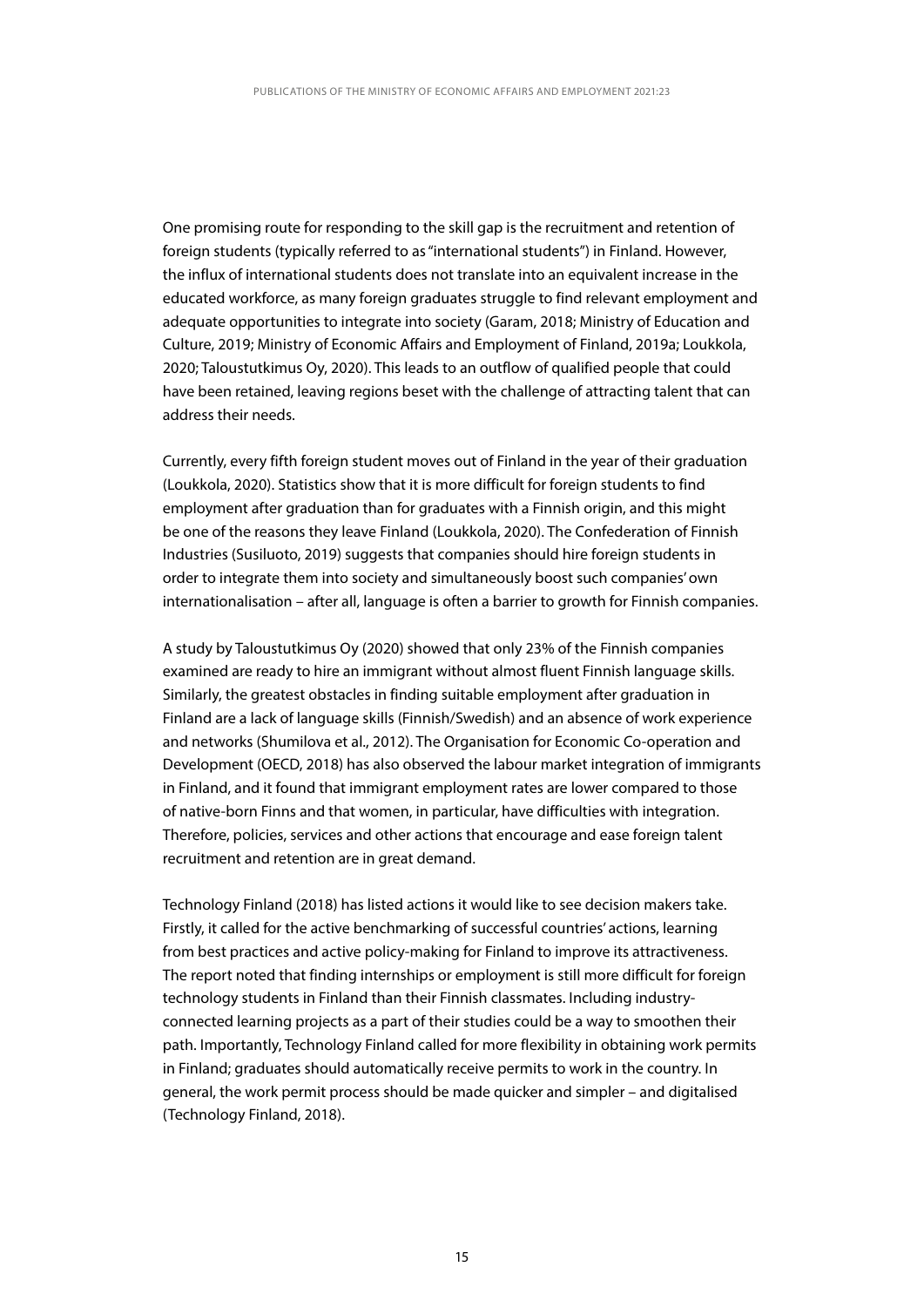Findings of the International Student Barometer regarding foreign degree students in higher education institutions in Finland (Garam, 2018) raised similar issues. The study revealed that international students in Finland wish to receive support and advice on career alternatives, help in producing a CV and contacting employers, opportunities for network building, interview practice, knowledge about information sources and work placements. All the mentioned issues were also relevant when developing the Digitalisation Academy.

Cities with universities play a crucial role in turning the tide as they attract both national and international students and are hubs for knowledge and innovation. However, more could and should be done in terms of helping students network with possible future employers, for example, industry actors, in order to assure that a more skilled workforce stays in the regions – and in Finland.

#### **1.4 Ecosystem members join forces to tackle the talent shortage**

The role of universities in creating economic and social well-being for the wider society can be best approached from the ecosystem perspective (Novotny et al., 2020). What makes ecosystems so valuable and relevant is that, in them, action is directed by shared objectives and platforms, which creates new value in a network open to various actors. These can include, for example, public administration, entrepreneurs, companies, industries and start-ups and third sector actors, as well as research and education institutions. Ecosystems are constantly developing systems in which self-organisation is one of the critical features. Ecosystems are flexible and enable continuous renewal as, within them, a large number of networks function and reorganise themselves without any hierarchical control (Valkokari et al., 2021).

Innovation is best fostered in networks and arrangements involving universities, industry and public organisations, rather than in any single organisation, and this collaboration has been named as the triple helix model (Etzkowitz, 2003). The open innovation paradigm (Chesbrough et al., 2006) acknowledges that new innovations are best developed in networks of different actors, such as companies and universities, rather than in one single organisation. Finding good skills and competences outside of one single actor's boundaries is a central idea in the open innovation paradigm.

Among other things, innovation ecosystems typically require creative and active people, a sufficient amount of supporting activities and expertise, a lack of difficulty in terms of networking and forming partnerships and strong incentives for entrepreneurship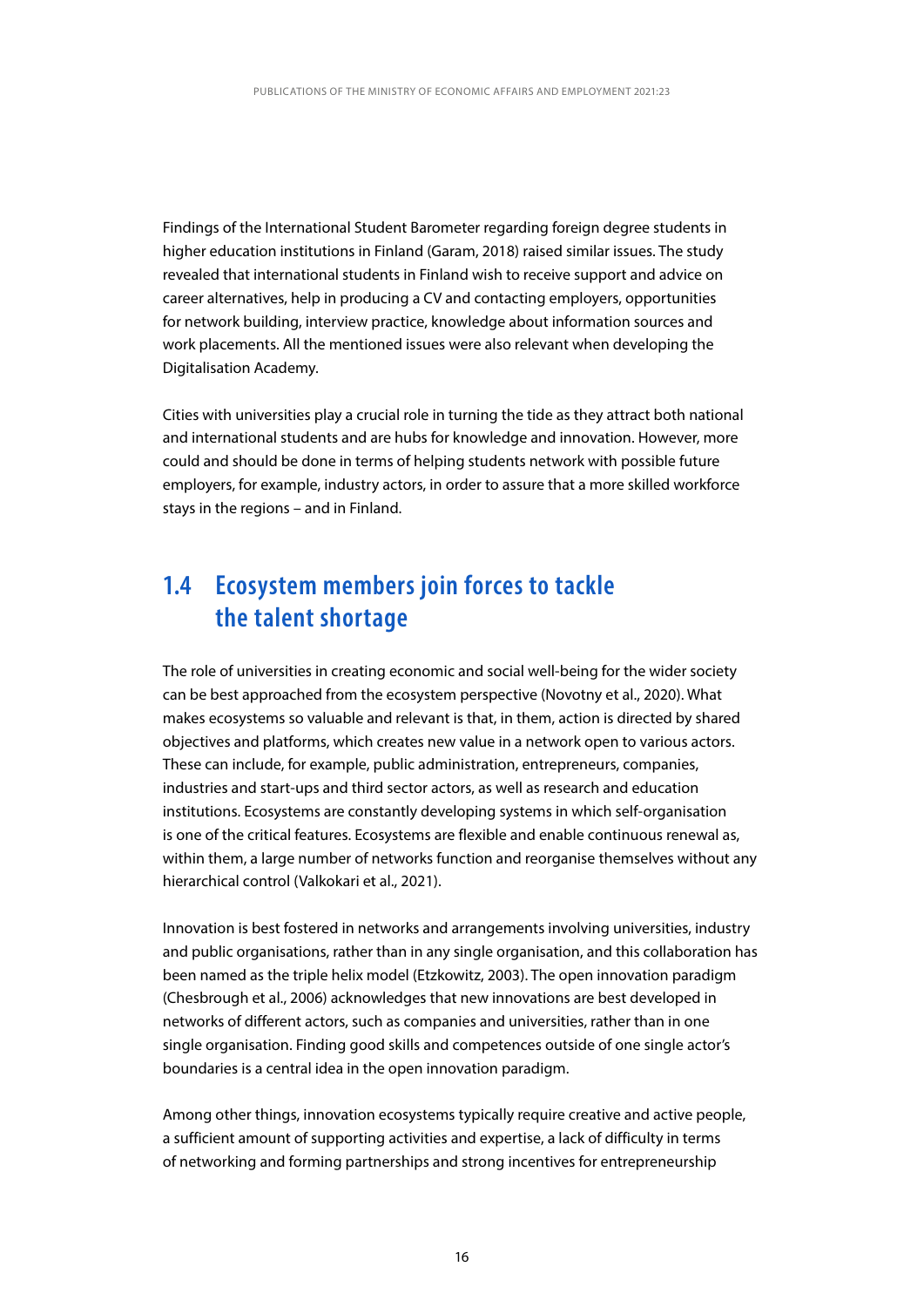(Sotarauta, 2019: 74). The university's role includes preparing people to take part in society by developing, understanding, adopting, using and expanding innovative insights, services and products in the surrounding ecosystem (Rissola et al., 2017: 38). However, as Davey et al. (2018a, also Kalliomäki et al., 2018) underline, there is an urgent need to better align universities with business innovation supply chains and the talent needs of employers. These matters are particularly topical for regional universities in small and medium-sized cities as the urbanisation megatrend generally disfavours them. Universities are the engines of these regions: necessary sources of new industry, innovation and employment, and valuable partners for regionally based businesses in tackling deepening talent shortages and the "brain drain" to cities (Davey et al., 2018a, 2018b). Universities of the future have been envisioned (Plewa et al., 2018) as actors in a campus ecosystem, increasingly taking a leading role in shared efforts to solve pressing social challenges. Within this, needs-driven interdisciplinary research and the translation of science into effective and sustainable solutions are crucial.

The Vaasa-based Digitalisation Academy was established in 2018 as a pilot initiative by industry and universities working together and aiming to help tackle talent shortages in the field of digitalisation. From the beginning, an additional aim of the project was to support the attractiveness and success of the region's energy cluster, EnergyVaasa, and the centre of competence formed by Vaasa's universities and universities of applied sciences. Importantly, the Digitalisation Academy was envisioned as a tool for bringing together Finnish and foreign students and companies, developing students' digitalisation skills and supporting them in finding positions in the energy cluster's companies.

The DA-Pito project was established to support the first period of the Digitalisation Academy (2019–2020) and to develop and conceptualise the operating model. Funding received from the Ministry of Economic Affairs and Employment has enabled us to support the systematic development of the Academy's operations, for example, through collecting feedback from stakeholders (companies, universities, students, educators), conducting interviews and hosting innovative workshops. The funding has also enabled us to work on modelling the Academy's activities into a process that could be exported to other clusters and regions suffering from talent shortages but with a steady flow of foreign students visiting them. This could benefit, for example, the maritime industry, gaming clusters or companies in the health technology sector.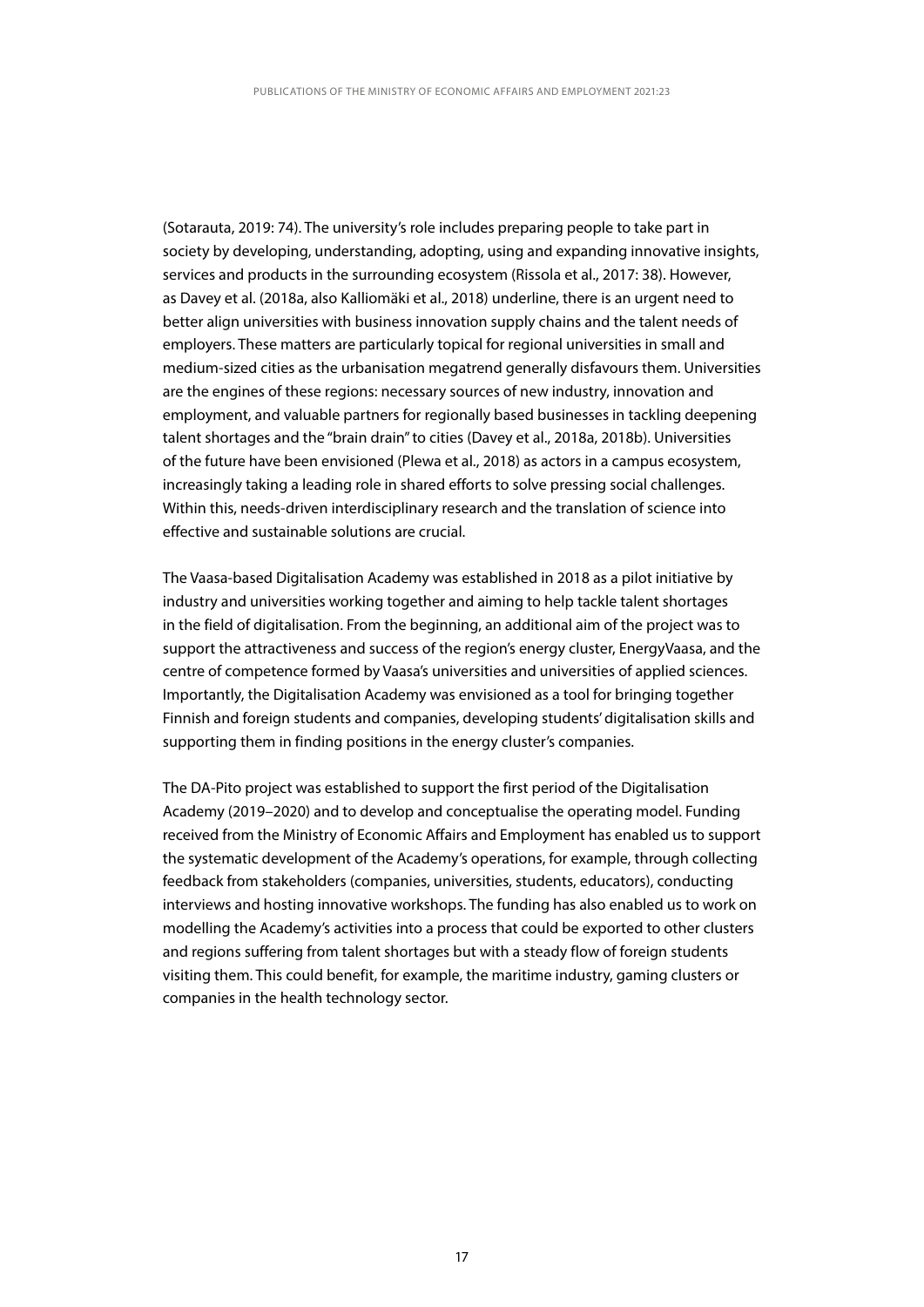# **The Digitalisation Academy model**

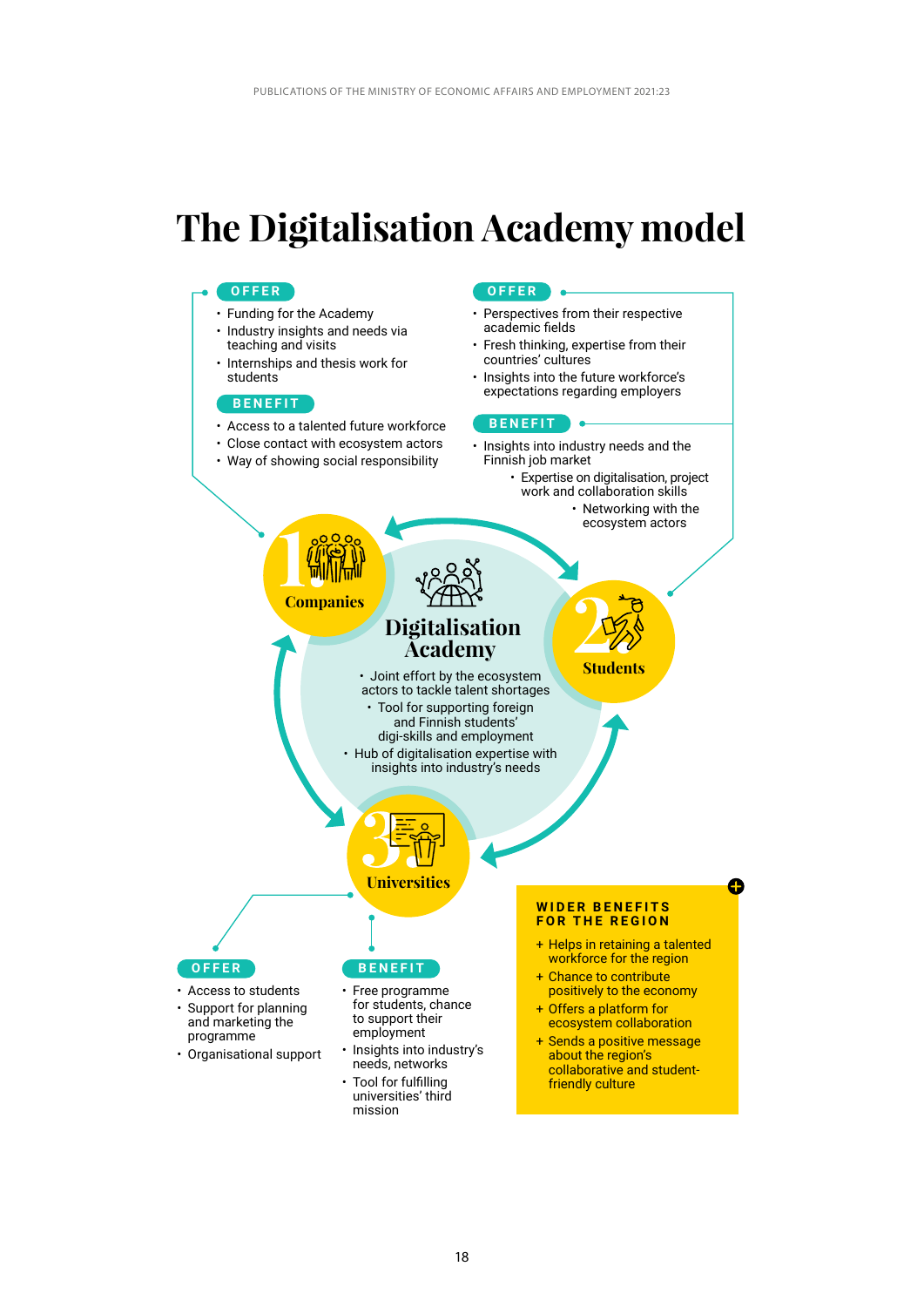Several opportunities were detected at an early stage. Significant potential lay in the Academy's capacity to strengthen the region's cooperation networks and innovation ecosystem, as well as in its potential to support the retention of both domestic and foreign students in the region. In the longer term, it could have positive effects for the regional economy. For participating universities, it offers a way of fulfilling their third mission, a role that has significantly grown in importance in the past decade.

Alongside opportunities, risks were also identified. The successful implementation of the Digitalisation Academy model requires effort from the participating students, university staff and especially the companies involved. The latter contribute not only financially but also by dedicating their workforces to creating content for lessons and exercises for the students. Therefore, it was necessary to scrutinise how the model could be developed to produce value and the best answer to the needs of all the key stakeholder groups in order to maintain their participation on a sustainable basis.

When we started the DA-Pito project, our goal was to find ways to make the Digitalisation Academy as flexible, useful and efficient as possible for each stakeholder group. Our initial analysis was – and still is – that in order to be relevant, the Digitalisation Academy needs to respond quickly to skill shortages, produce results commensurate with stakeholders' investments and be flexible to the different needs of companies and students alike.

#### **1.5 Data collected and structure of the report**

A wealth of previous academic research on talent attraction and retention has supported our understanding of this matter. For the purpose of this project, we reviewed literature on talent retention by searching the Web of Science and Scopus databases, covering the years 1999–2020. We identified 115 articles that were relevant to this topic and addressed talent retention at both organisational and policy levels. We used the results of the systematic literature review to feed into the design and production of this report. Furthermore, we also familiarised ourselves with numerous reports on the topic, typically offering insights into the political side of the issue and published by, for example, ministries and other interested organisations.

Original data collected to serve this report include specifically tailored research interviews with the three stakeholder groups most relevant for developing the Digitalisation Academy model: company representatives, university personnel and Finnish and foreign students. The aim of the data collection was to gather different viewpoints, ranging from concerns and critical remarks to ideas on development and other insights that might otherwise be passed over. The goal was to gain tools for our development work, which is reflected in the number and selection of the interviewees (explained in detail below). It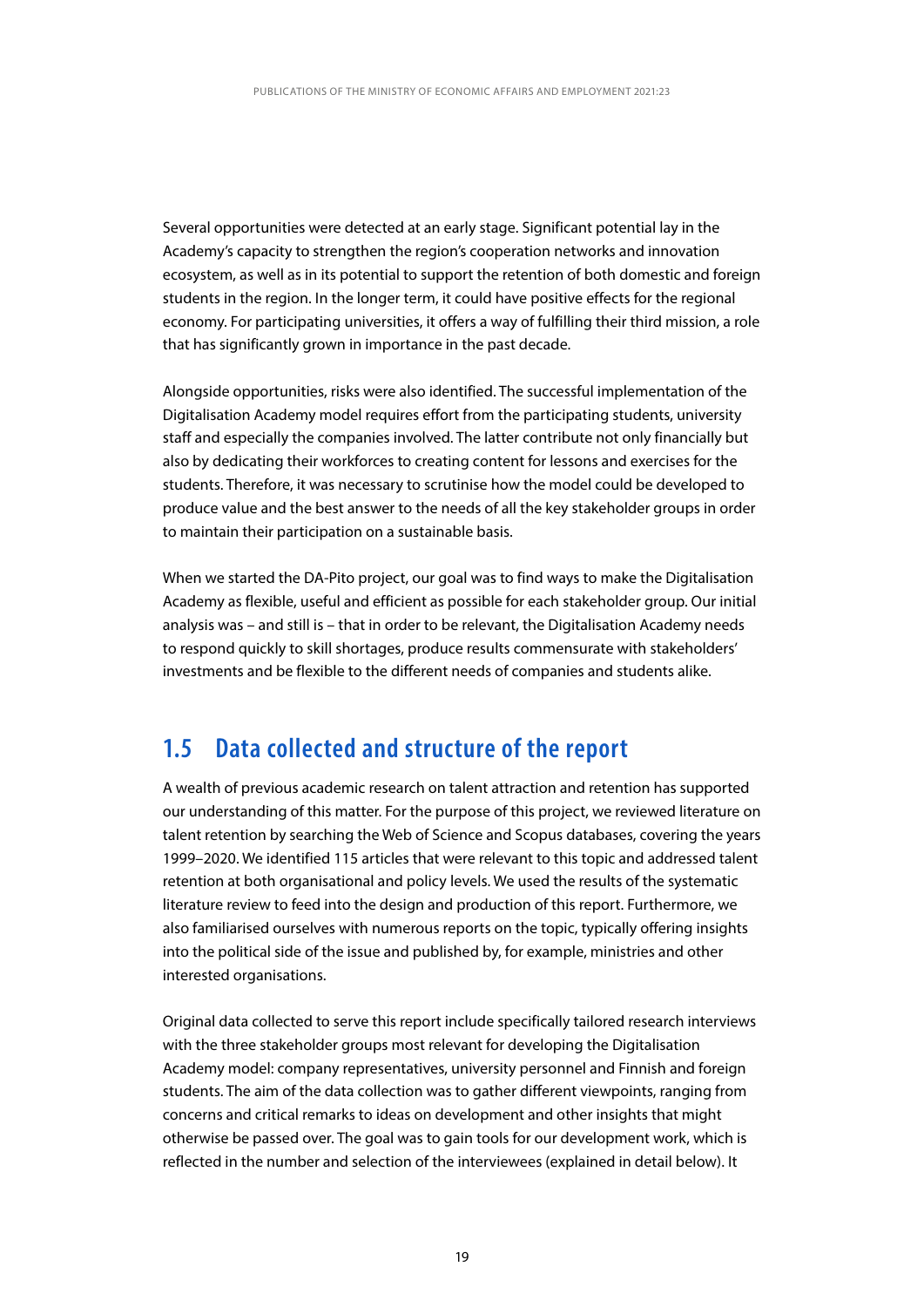needs to be underlined that it is not possible to draw generalisable conclusions based on these data, for example, with regard to various groups' attitudes and experiences. Instead, our focus has been strictly on development work.

 both this report and further academic publications that will follow the project. Finally, two The first set of interviews focused on academia. We carried out 16 one-hour interviews with people from the academic side to understand the universities' changing roles in academiaindustry collaboration and to examine the functioning and current state of the Digitalisation Academy. Seven of those interviews were with individuals working in the academic institutions collaborating with the Digitalisation Academy: The University of Vaasa, Novia University of Applied Sciences and VAMK. Interviewees included director-level individuals working with services in education and degree programmes. Nine of the interviews were with students, four of them from the University of Vaasa and five from VAMK and Novia University of Applied Sciences. The interviewees represented both women and men (four and five, respectively) and Finnish and foreign students (five and four, respectively) rather equally. The second set of interviews was carried out with interviewees representing industry's perspective on the collaboration, in order to gain their feedback for developing the Academy. All the interviews were carried out via Zoom and Teams in the spring and early autumn of 2020 and lasted about 1 hour 15 minutes each. Of the five participating companies, four were already Digitalisation Academy partners. One additional company brought viewpoints from an actor that was considering joining. These interviews serve interviews were conducted with individuals at the heart of the initiative, Andreas Paschinsky and Peter Hellström, who were interviewed to gain a status update on the Academy and to provide support in writing the development section of this report.

Furthermore, we participated in and organised events that brought together stakeholders from various fields to discuss these issues and to identify problems and solutions. This has improved our understanding of the issue, which is hopefully reflected in the report. Our team has participated in two Talent Boost events: one in Tampere (7.11.2018), where we participated by giving a talk on "Rethinking the academia-to-industry talent supply" and sharing our insights into the Digitalisation Academy model; and the other in Turku, where our researchers joined the event to obtain ideas and networking opportunities (12.11.2019).

Events organised in the Vaasa region have typically attracted participants from several industries and other backgrounds to jointly seek solutions for mutually identified problems. In an information and communications technology (ICT) workshop for universities and companies in the Ostrobothnian and Central Ostrobothnian regions, our team hosted a table to discuss "How can companies help to tackle the talent shortage issue in collaboration with universities and universities of applied sciences?" (18.2.2019,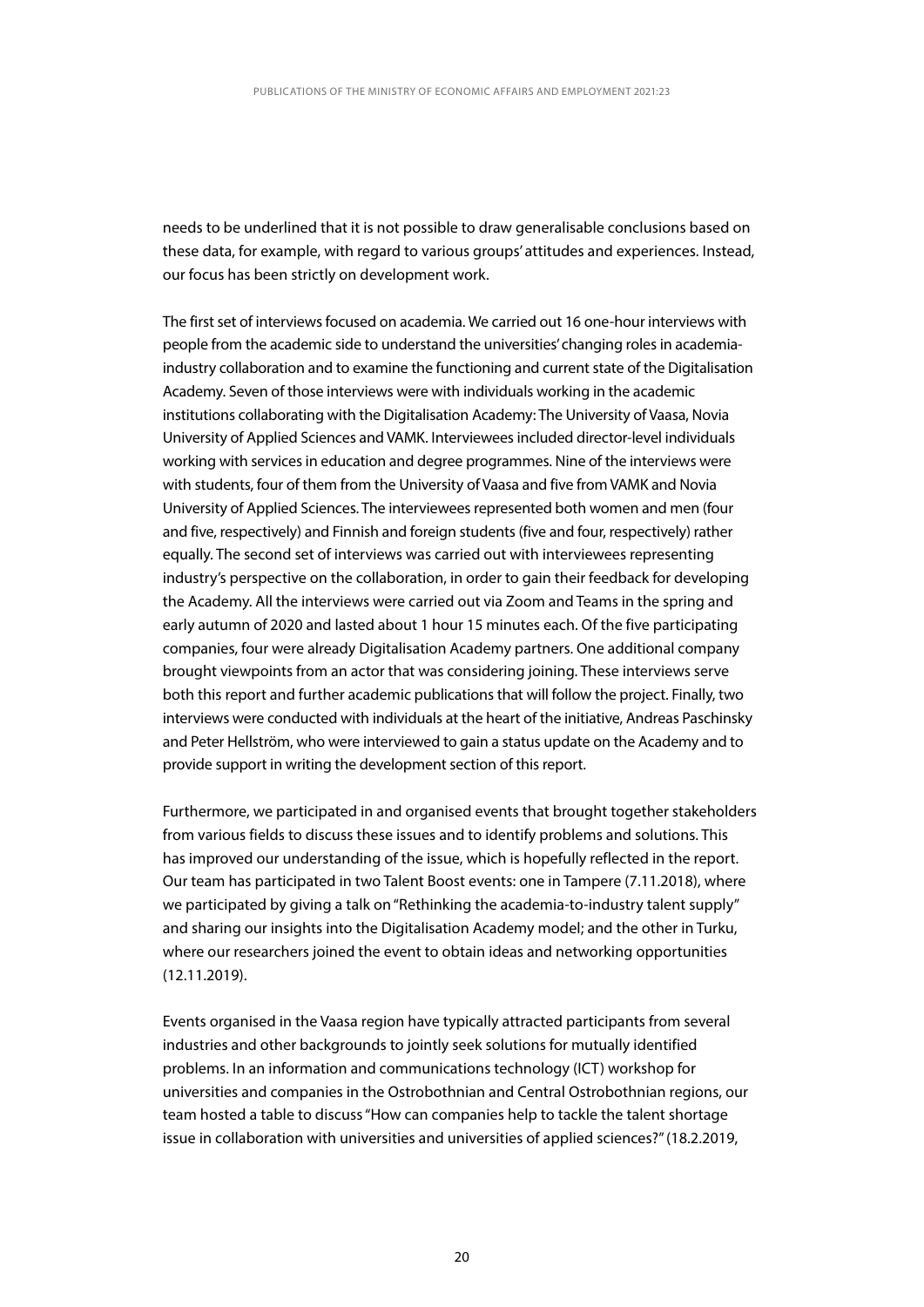by the Ostrobothnia Chamber of Commerce and the University of Vaasa's Digital Economy research platform).

A learning café-style workshop was arranged at the University of Vaasa (on 25.4.2019) by the InnoLab research platform to learn more about the needs of different regional stakeholders regarding the role of the university in the local innovation ecosystem. Several stakeholders took part in the four-hour event, including large corporations and small to medium-sized companies, City of Vaasa officials and councillors, regional development organisations, non-profit organisations and higher education institutions (including students, researchers and other personnel). The ideas and conclusions from this workshop have contributed to our understanding of the needs of different stakeholders regarding the university, and close local collaboration has helped to identify further research needs in relation to the DA-Pito project.

To engage local, regional and national stakeholders in a discussion on our project's themes, we organised three panels on talent attraction, retention and digitalisation during the Wasa Future Festival in 2019 (8.–9.8.). In a panel on "Attractive Cities and New Vaasa" (in English), we discussed talent attraction and retention, as well as how to build a socially and economically sustainable, innovative and inclusive urban environment. In the second panel, the theme was "Solutions for the Future: Knowledge, Innovations and Sense of Community"(in Finnish and Swedish). The third panel in the Digitalisation Academy's field focused on "Digitalisation and Public Sector" (in English). Panelists in these sessions included researchers and other experts, mayors of cities, members of the Finnish and European Parliaments, youth representatives (e.g. student unions), ministry officials, business representatives, Talent Boost Programme staff and foreign talents living and working in Vaasa. Finally, we have participated in public discussions on the topic on our dedicated blog and in op-ed pieces on various platforms<sup>1</sup>.

Finally, when we were close to finishing this report, we organised a cluster webinar with representatives from Lahti and Lappeenranta to give us feedback on the model: Could it also work in their regions? What resonates with them and what might need further thought?

This report continues as follows. In the next chapter (chapter 2), we take a closer look at talent retention in Finland and beyond, first focusing on a theoretical understanding of talent retention. After that, we discuss the findings of academic literature on talent retention from three perspectives: organisational, regional and national. Finally, we

E.g. Niemi: "Suomessa jyllää suomenkielisten asiantuntijuus", Tiedekeskiviikko blog 2.10.2019; Dan and Shakeel: 1 "International talent retention in Finland – are we asking the right questions?" InnoBabble blog 3.2.2020; Niemi: "Miksei koulutettu ulkomaalainen kelpaa?" Kauppalehti column 24.2.2020.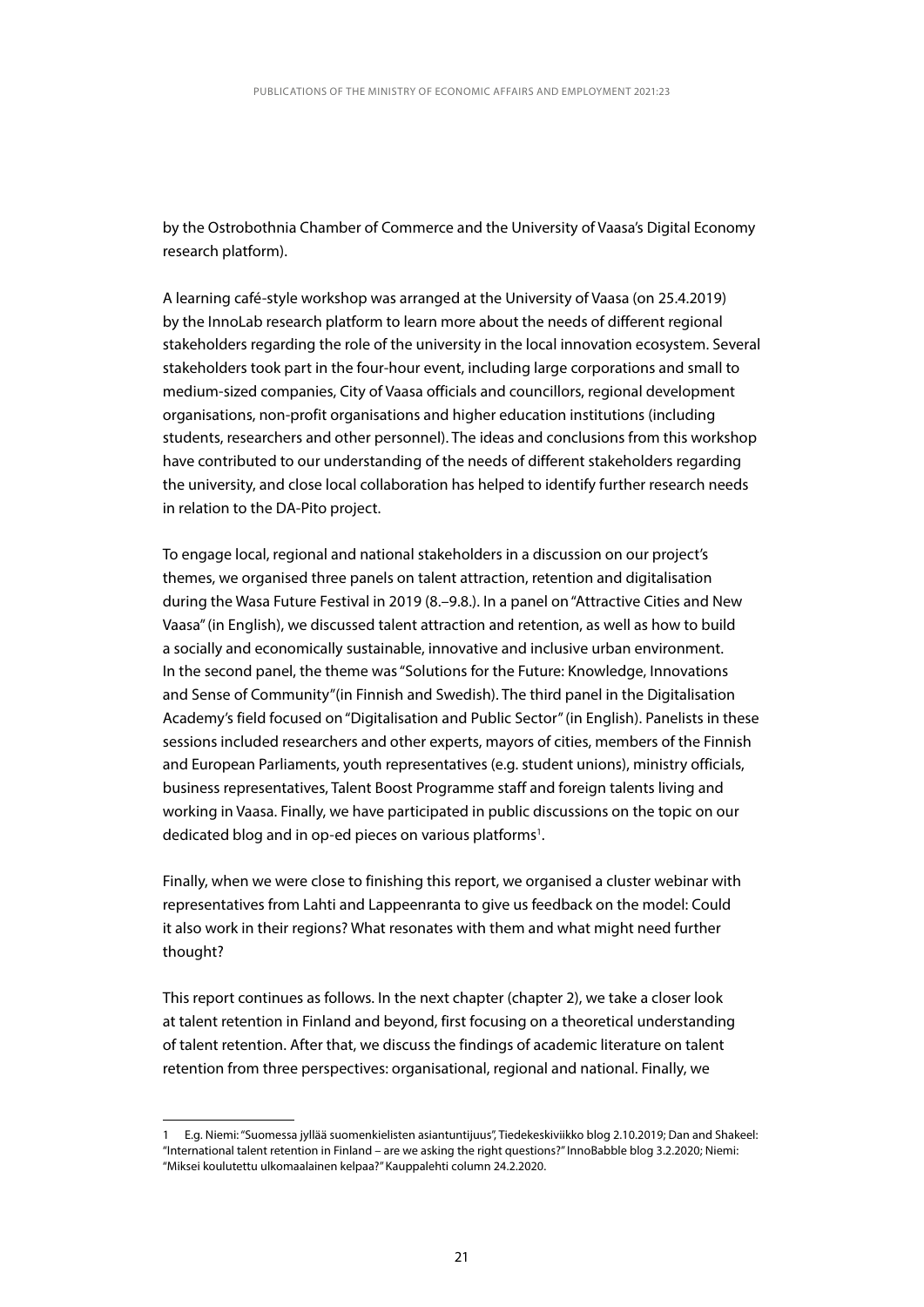scrutinise talent attraction and retention activities in Finland and learn of initiatives similar to the Digitalisation Academy in Finland and beyond.

The Digitalisation Academy model is thoroughly scrutinised in the report's third chapter, beginning with its basic structure and building blocks. After that, we move to a critical assessment of the model in the form of a SWOT analysis (SWOT standing for Strengths, Weaknesses, Opportunities, and Threats) and continue to list development ideas. The chapter concludes with a discussion on the possibilities of reproducing the Academy for other regional clusters, as well as alternative working models for Digitalisation Academies in the future.

The fourth chapter of this report is dedicated to lessons learned and, specifically, what stakeholders can learn from this and how they can improve their actions and mindsets in responding to the mutual challenge of talent retention.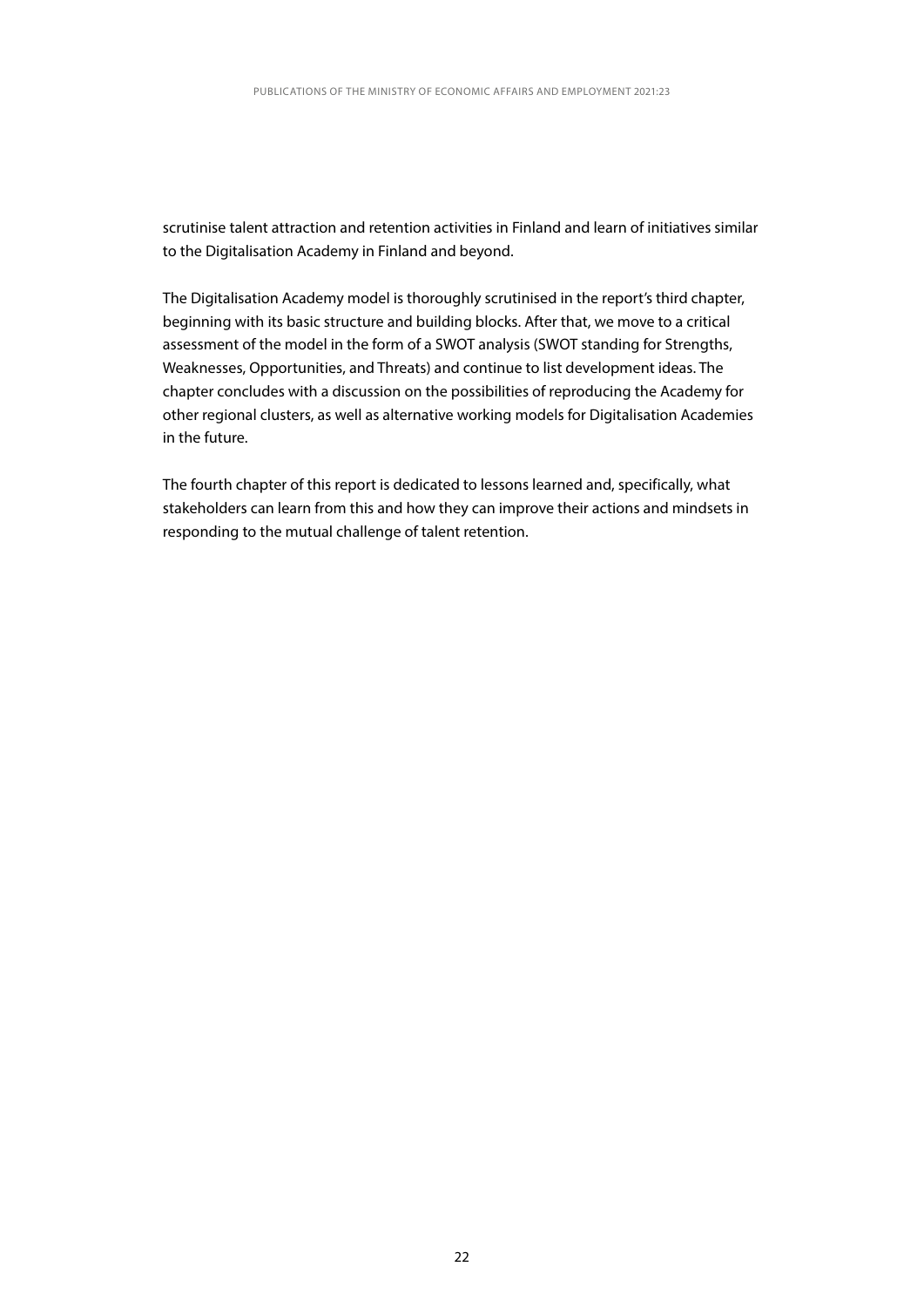#### **2 Talent retention in Finland and beyond**

#### **2.1 Theoretical understanding of talent retention**

When talking about talent, the first question should be "What is talent?" In common parlance, talent refers to a special skill or ability. It also refers to someone who is educated, typically above what is considered average, or who has achieved a high level of performance in a specific activity or field such as sports or arts. In the world of work, business and public policy, there has been a growing interest in issues related to talent and talent management over the past two decades (Dan et al., 2021). The processes of globalisation, digitalisation and growing international competition have fuelled this interest. Research on talent management has gradually developed since the publication of McKinsey's seminal report on the "war for talent" in 1998. Talent management has become a hot topic in policy circles, driving academic interest in this subject. Despite this growing interest, recent research has shown that many questions concerning talent management remain. These questions relate to why and how talent management programmes are developed and implemented and what their outcomes are. Moreover, leading authors in the field have argued, in a recent special issue of the International Journal of Human Resource Management entitled "A Contextualized Approach to Talent Management: Advancing the Field" that our understanding of the organisational context in which talent management is developed and implemented is insufficient (Gallardo-Gallardo et al., 2020). It is argued that the meaning of talent is embedded in a given organisational setting at a specific point in time and is influenced by different factors, such as workforce composition, ownership structures and individual perceptions (Wiblen & McDonnell, 2020). For this reason, it is important to understand how contextual factors influence talent retention at different levels of analysis: organisational, regional and national. We discuss in detail each of these levels later in this chapter.

Digitalisation and the demands of Industry 4.0 (i.e., data-driven, automated business processes) have further sparked interest in talent and its management. The 2019 Boston Consulting Group's "Decoding Global Talent" series of articles has focused on trends in global talent, including expert-level professionals who work in the digital and IT&C industries. These IT&C experts known as digital talent (Dan et al. 2021), possess a high degree of flexibility and mobility – both highly valuable skills during the current Covid-19 pandemic. Global talent can constitute the engine of innovation, business development and economic growth. Given this, it is no surprise that in the corporate sector the meaning of talent is closely, if not explicitly, associated with being hi-tech.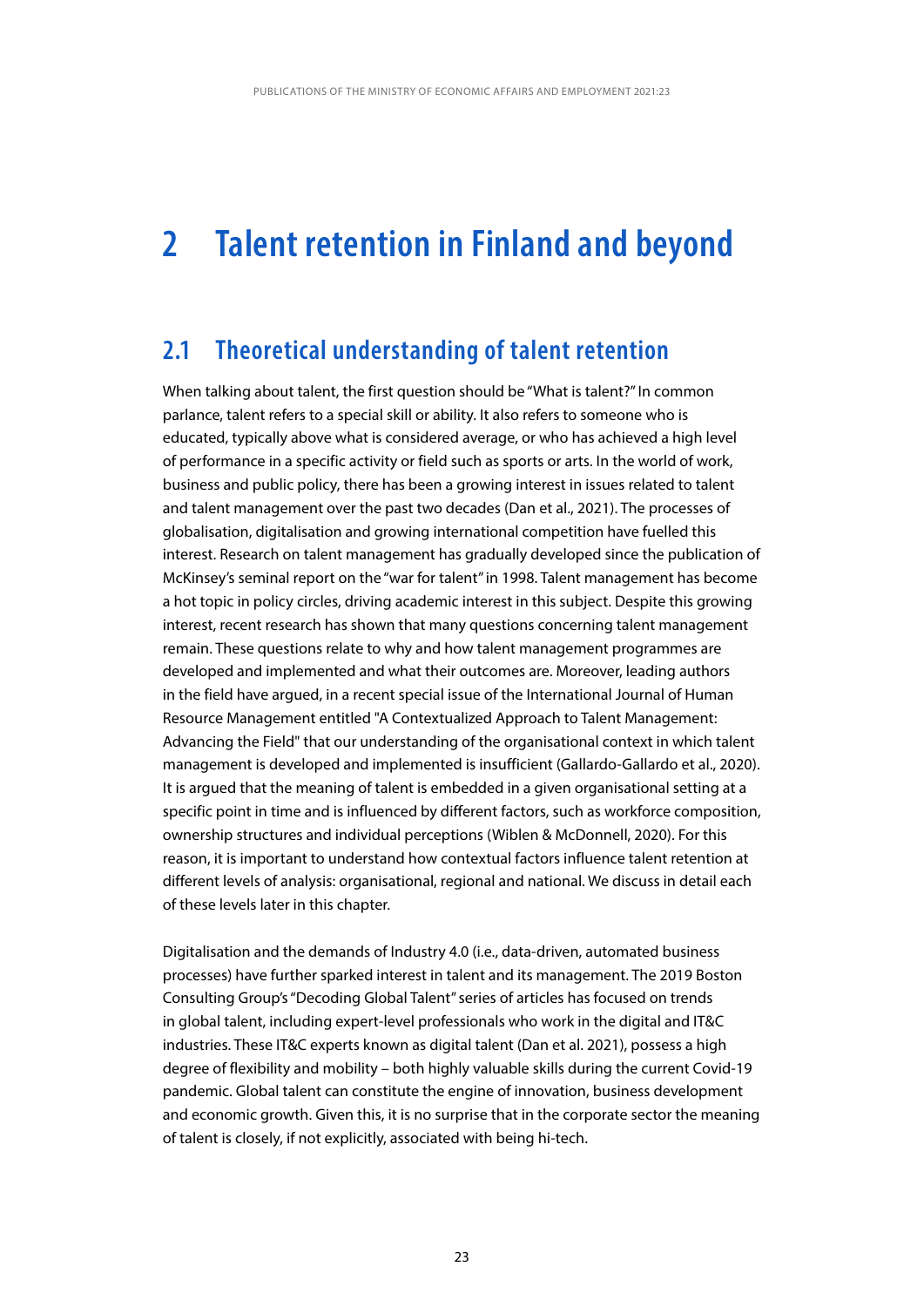Attracting specific and carefully selected talent is only one part of the puzzle. The key is not only to attract talent, but also to keep it. The concept that both practitioners and scholars use for keeping talent in a certain organisation or jurisdiction is talent retention. From a policy perspective, talent retention is not a stand-alone process. Rather it is part of broader talent management programmes or practices, which include the attraction and integration of talent and the overall management of the talent ecosystem in a specific jurisdiction (Future Place Leadership, 2019). Research, most of which deals with retention in an organisational, multinational corporate setting, typically operationalises retention through talents' willingness or intention to stay (Ortlieb & Sieben, 2012). In order to increase retention, several factors and conditions need to be in place. These include allocating resources where they are needed, keeping employees motivated and satisfied and providing adequate career development opportunities and supervisory support as well as work-life balance (George, 2015; McCracken et al., 2016). These factors are likely to increase organisational commitment and reduce turnover. In a recent study, George (2015) distinguished two main types of factors that influence professional workers' retention: organisational and occupation-related factors. At the organisational level, retention factors such as the type of management, a conducive environment and social support matter. Important occupational factors include development opportunities, autonomy, compensation, crafted/sculpted work that is tailored to employees' needs and abilities and work-life balance.

#### **2.2 What attracts educated talent and makes them stay?**

There is scattered evidence about the factors that make talent stay. Before we can review the existing evidence on talent retention, it is important to acknowledge the role that context plays in the implementation and outcomes of talent management initiatives (Gallardo-Gallardo et al., 2020). The retention of talent depends on what types of talent we consider, in other words, the socio-demographic (gender, age, nationality, etc.) and professional characteristics of talent (level and type of education, work experience, etc.). Talent retention also depends on the organisational setting, which can be an organisation/ company (which in turn varies depending on the type of activity/industry, geographic location, size, management characteristics, etc.) or a municipality, region or country. In the former case, we talk about organisational strategies and initiatives that aim to manage and retain talent, whereas in the latter case, the aim is to develop public policies to retain talent in a certain jurisdiction. Such initiatives are oftentimes government-facilitated but involve other stakeholders from the business, non-governmental or academic sectors. All these levels of analysis touch upon characteristics that influence the retention of talent. For this reason, it is important to structure the review of the evidence according to levels of analysis and contextual factors. We organise this section accordingly and first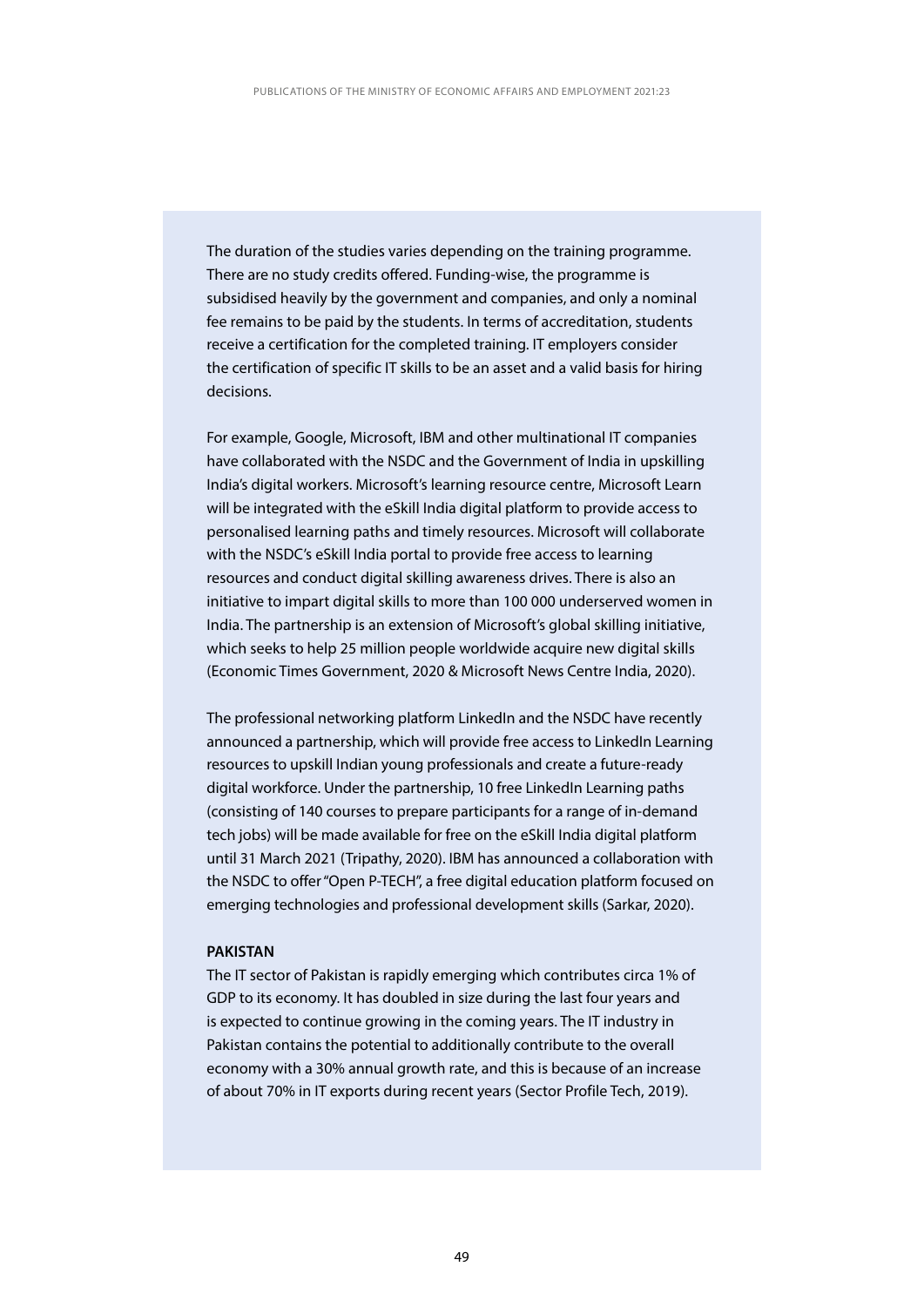#### **The KP Youth Employment Programme – digital skills for all** [\(https://www.kpyep.com](https://www.kpyep.com))

Although Pakistan has taken several initiatives towards developing digital competencies for youth employment, the Khyber Pakhtunkhwa Information Technology Board's (KPITB) flagship initiative, entitled the "KP Youth Employment Programme (KPYEP)" addresses youth employment through building a skilled workforce. The KPYEP aims to empower unemployed youths and provide training, digital skills and employment prospects by designing its approach in a way that meets the changing demands of digitalisation (Khyber Pakhtunkhwa Information Technology Board, 2019). This initiative also seeks to minimise the skill gap that exists in industry-academia collaborations through offering courses that increase employability. In terms of geographic coverage, the programme covers seven districts of Pakistan's Khyber Pakhtunkhwa province. The targets of this initiative are youth groups who are interested in starting their careers as developers and do not have any particular previous experience in the field. This will produce a large base of IT workers in the market. No study credits are offered to the students, and the duration of the studies varies depending on the course. In terms of funding, the KPITB offers this programme free of charge; however, the certification cost is not covered.

#### **ROMANIA**

The IT&C sector in Romania has been growing steadily, and it is estimated that by 2025 it will reach 12% of the country's GDP. With an estimated 140 000 employees in the IT&C industry in 2020, four main IT hubs (Bucharest, Cluj-Napoca, Timișoara and Iași) and three rapidly growing centres (Brașov, Sibiu and Craiova), Romania currently ranks at the top of the list of countries in Central and Eastern Europe concerning the development of the IT&C industry (Brainspotting, 2020). The figures are expected to continue to grow in the coming years, and the talent attraction and retention capabilities of the Romanian IT&C sector and the continual development of up-to-date skills will prove instrumental to maintaining the momentum.

#### **The Informal School of IT** [\(https://scoalainformala.ro](https://scoalainformala.ro)/)

Initiatives such as the Informal School of IT aim to contribute to the goals described above. The purpose of the initiative is to develop the digital skills needed in the growing IT sector using hands-on, alternative teaching methods based on the needs of specific companies and the labour market. Geographically, it covers six IT hubs in Romania: Cluj-Napoca, Bucharest, Iași,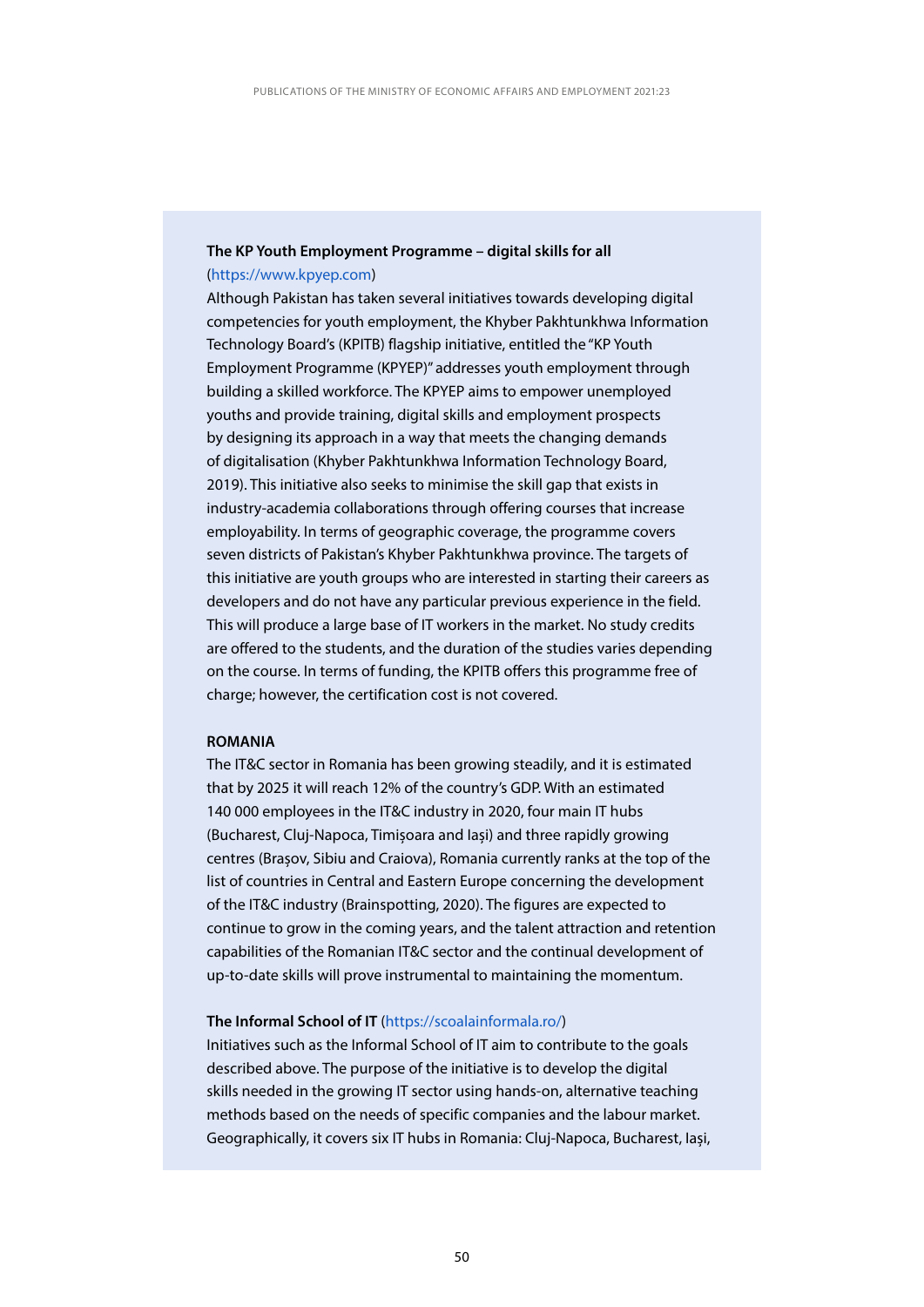recognise the certificate and value it despite the lack of official accreditation. Timișoara, Brașov and Craiova. The target groups include all those interested in developing a career in IT or improving their IT skills, depending on the level and type of course (there are also courses for children and teens, but most are for adults who have at least a high-school degree). The duration of the courses varies. This initiative does not offer study credits. In terms of funding, it is paid for by the students, with the fees depending on the city and type of course and it averages averages 150 euros per month (4 sessions). The Informal School of IT aims to provide IT training that is an alternative to university courses. Most courses are not accredited by the Ministry of Education or the Ministry of Labour. However, companies may recognise the certificate and value it despite the lack of official accreditation.<br>51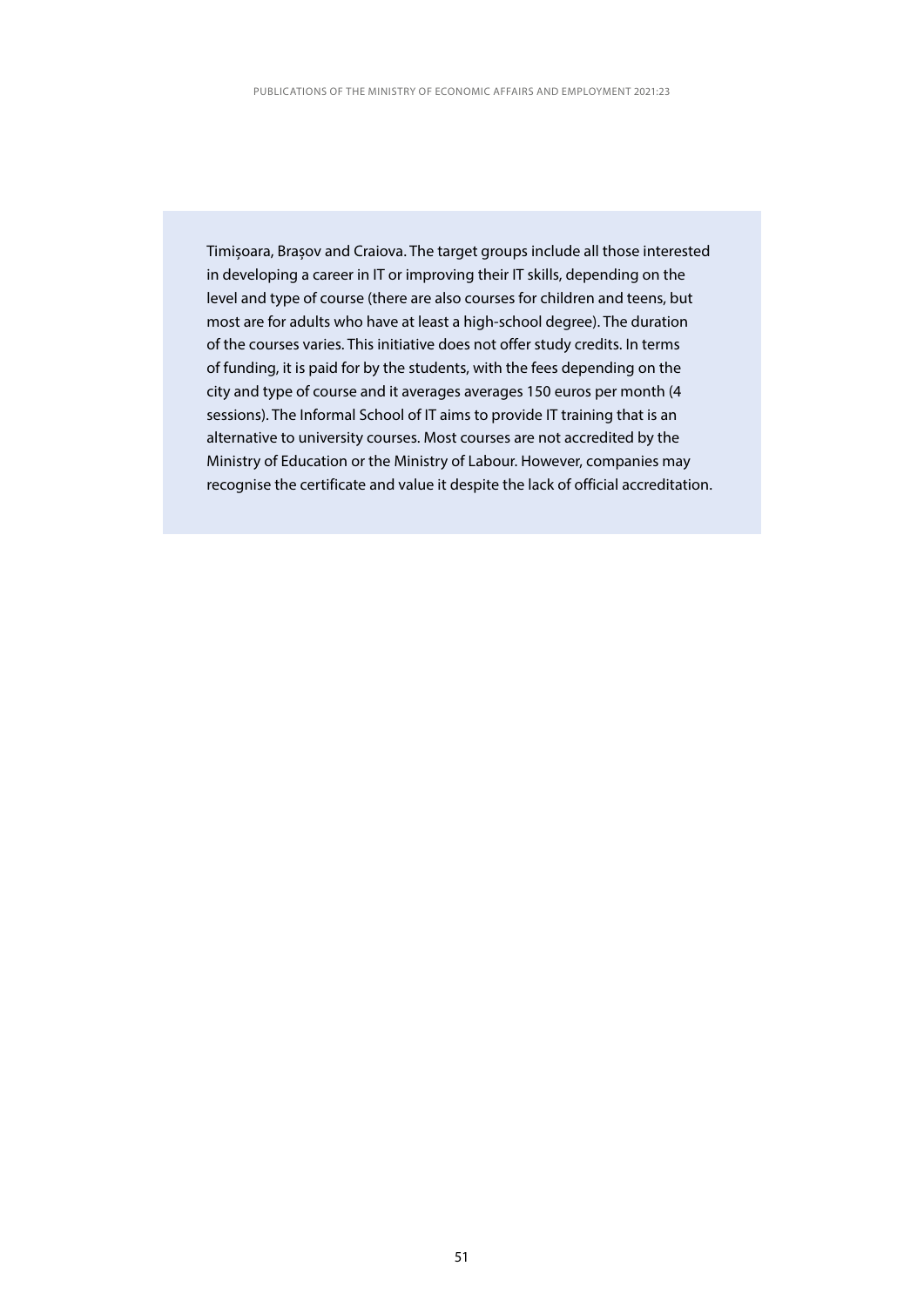### **3 A Digitalisation Academy – the model**

### **3.1 Building blocks and success factors**

The starting point for the Digitalisation Academy was regional businesses' need for an educated workforce in the digitalisation field. Therefore, the aim was to cultivate students' digitalisation skills in close collaboration with companies, hoping this connection would increase the relevance of studies and create much-needed networks and support students' recruitment into Vaasa-based companies. Running the Academy was funded by the companies participating in the initiative. Technology Centre Merinova became the administrative base camp for the Academy; the person responsible for running the Academy's activities works under Merinova. Three regional higher education institutions took a supporting role, and a representative from each also participated in the Digitalisation Academy's steering group, working alongside company representatives. Physical activities (e.g. classes, practices, group and project work) took place on the Palosaari campus in a dedicated classroom on the top floor of a building that houses Technobotnia, a wide-ranging laboratory co-owned by the three universities participating in the Digitalisation Academy.

 and CV writing. Obviously, companies and the entire ecosystem in Vaasa would benefit if It is worth underlining that, in the beginning, foreign students were not a specified target group of the Digitalisation Academy. The hope was that the Academy would appeal to all students, regardless of their backgrounds. From the beginning, the teaching was given in English in order to make the Academy accessible to all students – whether their first language was Finnish, Swedish or something else. However, it became apparent early on that the benefits of the Academy could be especially significant for foreign students if elements such as supporting their recruitment into the Finnish job market were included. Such offerings included, for example, support in understanding Finnish recruitment processes any students. Finnish or foreign, stayed in the region. However, on a national level, the biggest loss for Finland is when students educated in the country leave for good, and the risk of this happening is highest with foreign students, who often struggle to find their first job in Finland. Therefore, placing emphasis on supporting these students is a worthwhile investment.

Another important element to highlight is that the Academy wished to target students from various academic fields. Future experts in marketing, communication, strategic management and so on were considered to be equally interesting for the companies, alongside skilled coders and others with a clear technological orientation. Feedback from the companies indicated that, in an ideal scenario, students would learn to work in a multidisciplinary environment and learn from each other's expertise. Consequently, for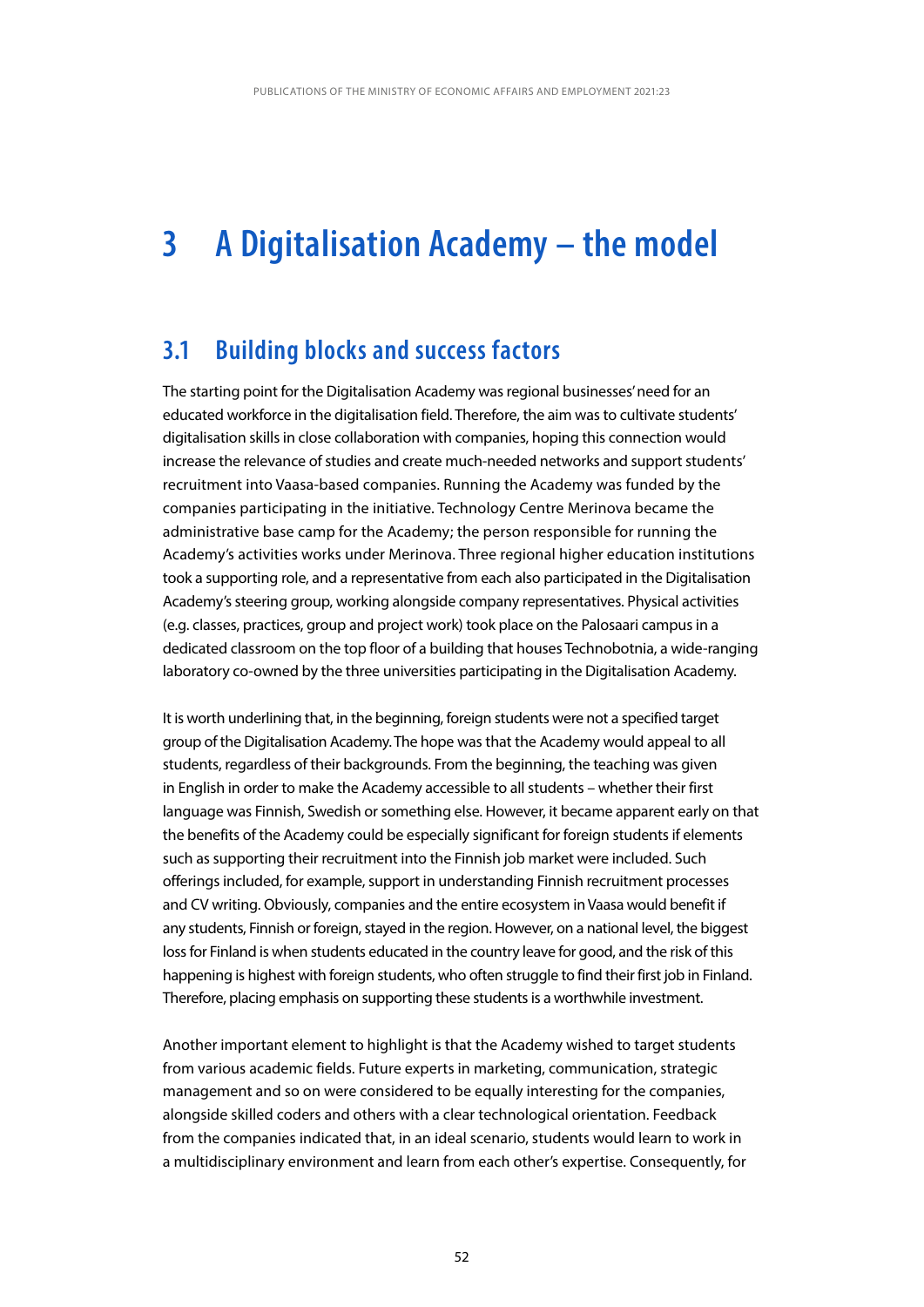example, future engineers would have a wider understanding of issues such as marketing, communication and project management. Importantly, students could also make friends and connections across sectors. Studies on talent attraction and retention show the importance of so-called soft locational factors, including closeness to friends and family (see chapter 2.2.). Therefore, supporting foreign students in making friends and building networks in Finland was seen as being especially important.

### **3.2 Establishing a Digitalisation Academy – tips and ideas**

A natural starting point for establishing a Digitalisation Academy initiative in another cluster in Finland would be a regionally identified lack of a talented workforce. Ideally, the need for such a workforce would be uniform enough to make collaboration fruitful and relevant to all partners. In the Vaasa model, a common interest was found among companies within the energy cluster, while regional universities provided the students. In the Digitalisation Academy model, collaboration between companies and HEIs is a must, making academies suitable for regions with existing HEIs. Our advice would be to gather all relevant organisations around the table early on, but also to choose one organisation to be responsible for keeping the wheels turning.

As in all collaborations, early planning is highly important. It enables all stakeholders to join and fix the activities in their schedules and makes it possible to utilise resources from all partner organisations and find committed individuals that prioritise the Academy's activities. In addition, it is important to collaborate with HEIs early on to ensure that study credits can be given to students if desired. The process of recognising the content of a Digitalisation Academy as a part of students' study records and granting credits may not always be straightforward, and therefore it is important to communicate with HEIs regarding the matter in advance.

A wide group of stakeholders can be a strong asset for a Digitalisation Academy, but only if all of its member organisations are committed to it, their expectations and roles are clear and they all contribute in ways agreed upon jointly. Communicating and marketing are a good example of this: a lot can be achieved in terms of visibility if all the partnering organisations share information about the Academy on their web pages and use their communication channels to promote the initiative. Equally, the portfolio of master's thesis, summer job and internship opportunities available to Academy students can be seen as impressive if pooled together. The same is true in terms of teaching: combining expertise from several universities and companies will produce an impressive amount of timely, high quality knowledge on offer – something that would otherwise be beyond the students' reach. Importantly, when all the stakeholders contribute, individual workloads will remain moderate.

Finally, the role of the steering group is an important one and could be developed further from its current form. Including student representatives, arranging more frequent meetings, giving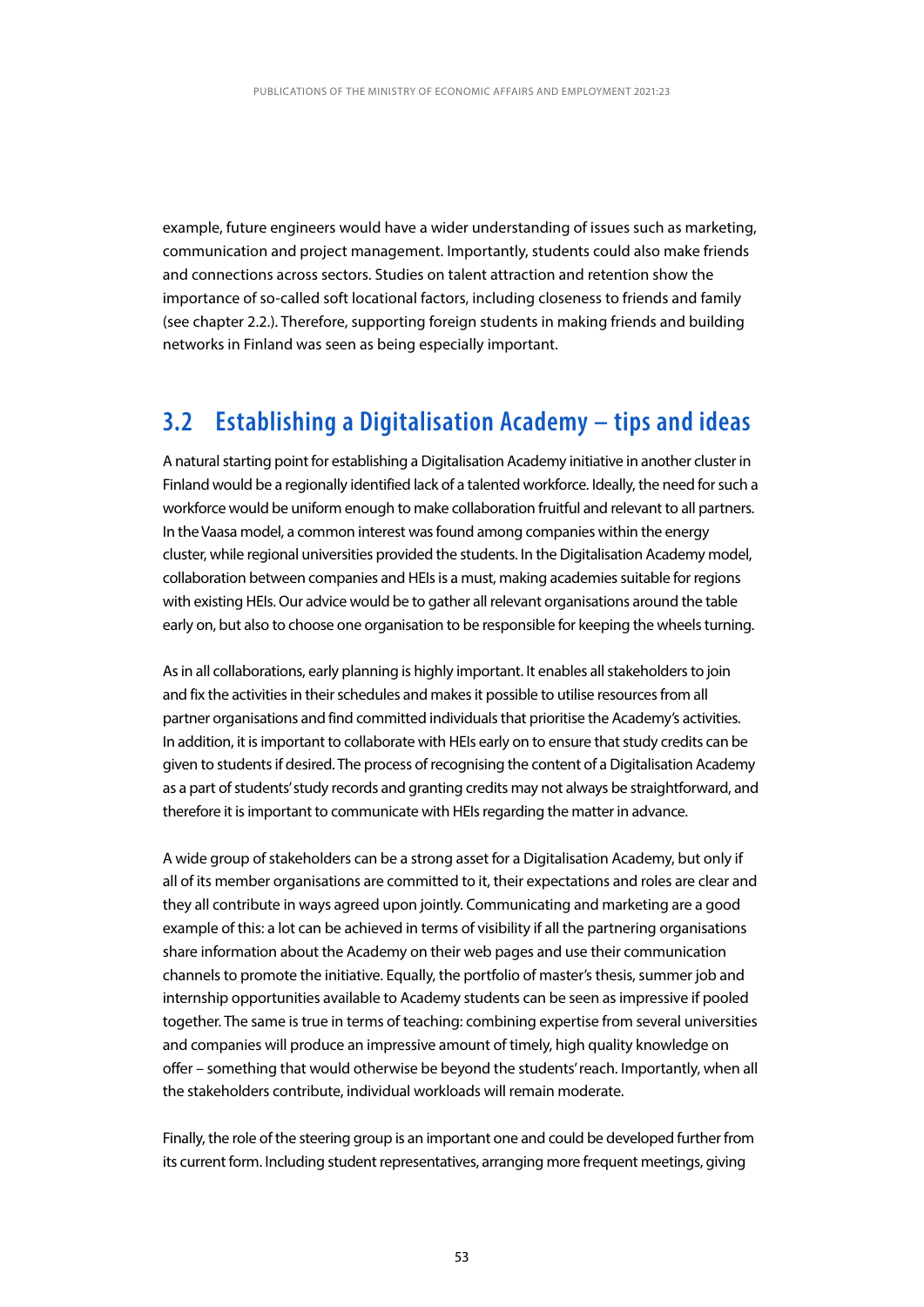more weight to developing ways to measure the Academy's impact and assigning more clearly defined tasks and roles would very likely make the steering group's work more effective.

#### **Digitalisation Academy's student's views: What were the benefits for me?**

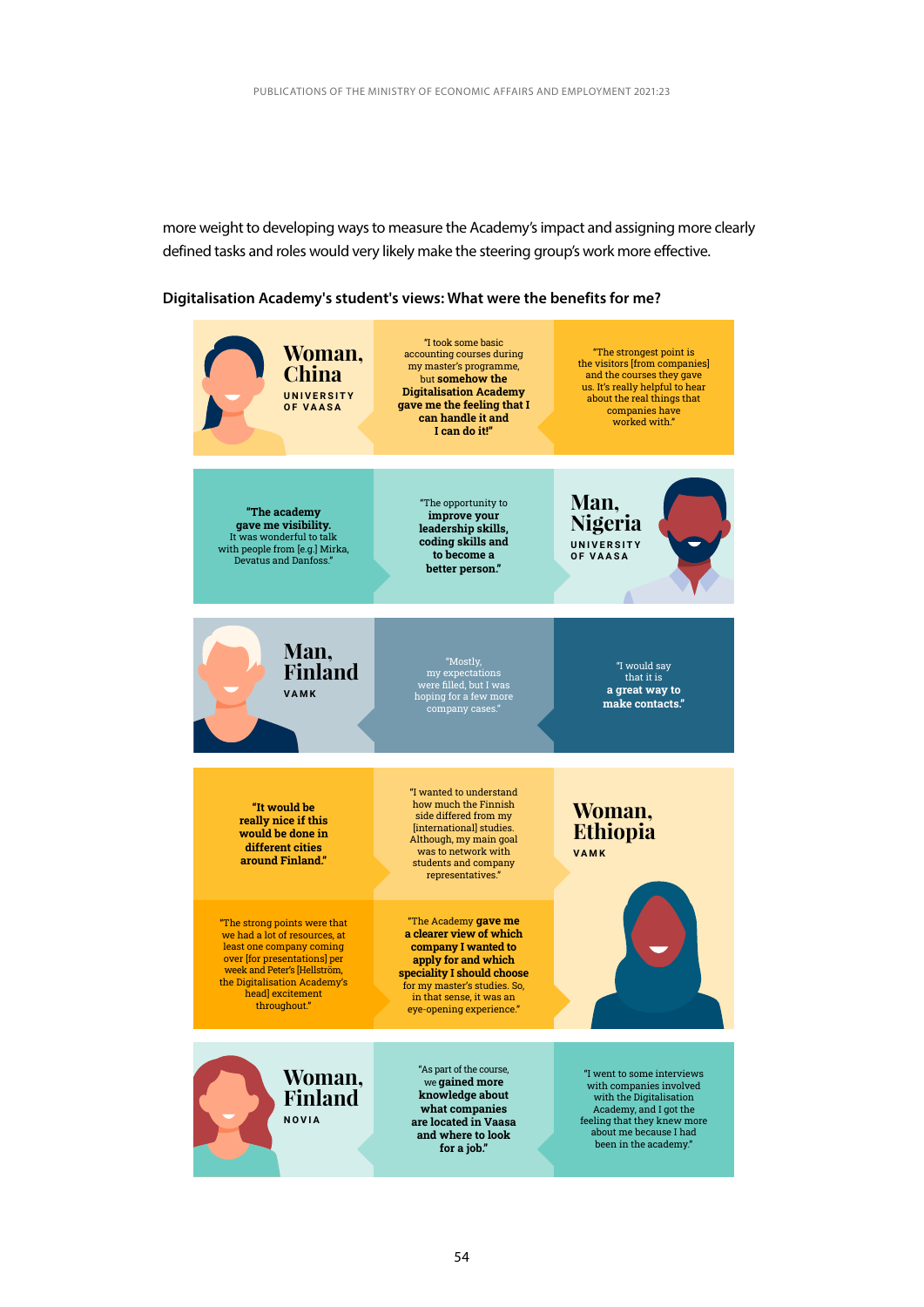#### **Info box 5: Overview of the Digitalisation Academy's pilot period 2019–2020**

#### *Peter Hellström*

The Digitalisation Academy was established in January 2019 with a group of 16 students from 3 universities (the University of Vaasa, VAMK and Novia). The size of the first group was relatively small in order to make the management of the first pilot group easier. The pilot phase lasted for two years (2019–2020), and the agile project method was used to enable rapid changes in the routine and the content of the programme. The second group, starting in October 2019, was expanded to 21 students. About one third of the students came from each institution, and approximately half of them were from Finland and half from abroad. The selection of the students was based on both their CVs and interviews.

In terms of gender parity, 12.5% of the first group's students were female. There was a notable improvement for the second group, as 24% of the students were female. The regional shares of foreign students in the second group were approximately 50% from Asia (Vietnam and China), 25% from Africa and 25% from India and Pakistan. There were about 90 applications for each group.

The Academy's teaching language is English, and it uses a so-called flipped classroom, using Udemy's online courses as material (www. [udemy.com](https://udemy.com)). Every student gets their own Udemy licence for one year, with access to 3 500 different courses, specially chosen for business use [\(digitalisationacademy.udemy.com](https://digitalisationacademy.udemy.com)).

The business licence offers the possibility of assigning courses and following up on students' progress and activity within the group. Students also have the possibility to use the licence for courses that help them in completing their degree studies or when entering working life. Every student will also receive a certificate for each completed Udemy course, which can be used on LinkedIn as proof of merit.

The Academy's education comprises three main topics – Cyber Security, Data Science and Digitalisation – each worth 5 ECTS. These topics were chosen after consultation with the partnering companies and thus reflect urgent skills needs.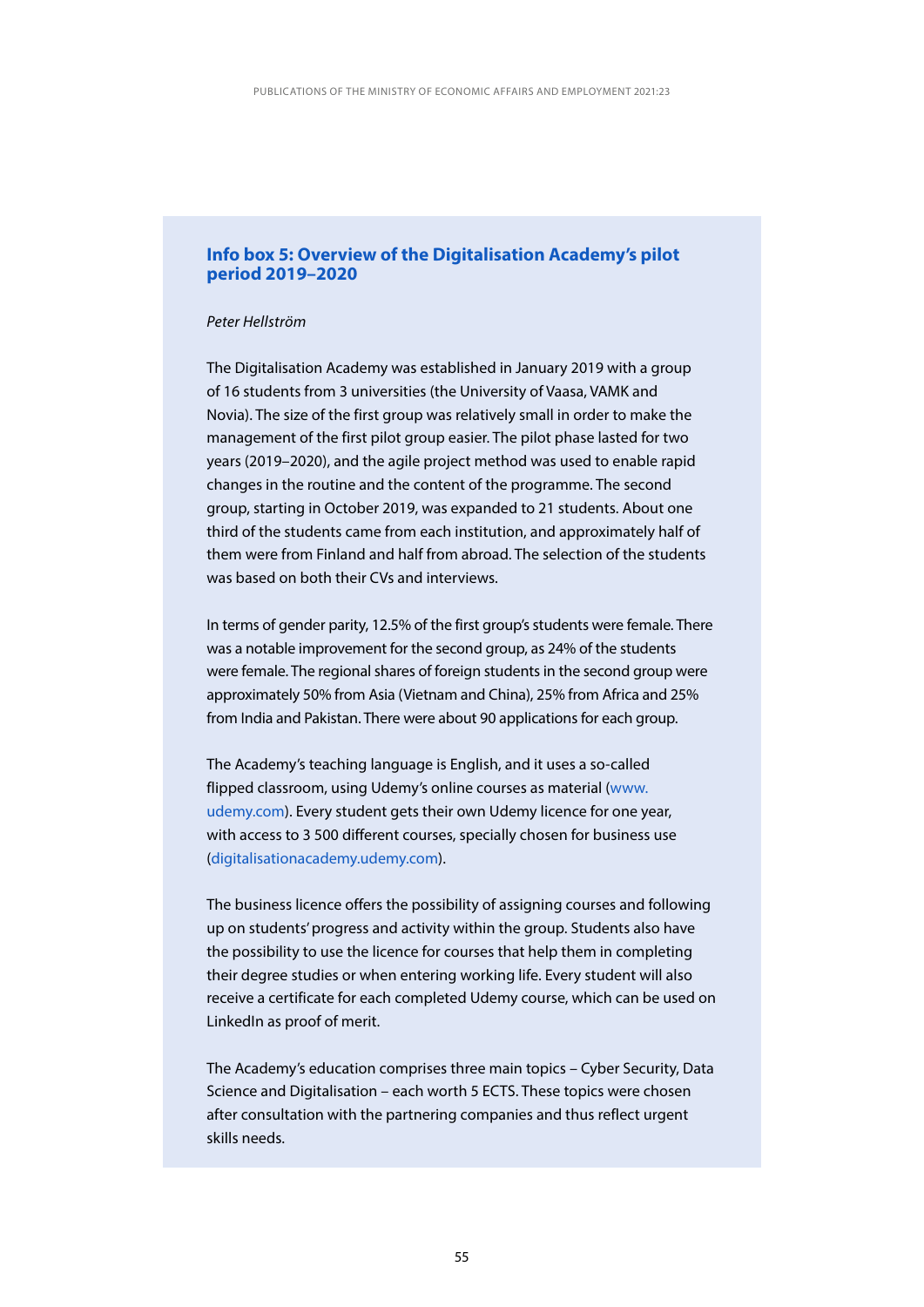Alongside learning digitalisation skills, the Digitalisation Academy offers foreign students contact with their fellow Finnish students. Similarly, Finnish students become familiarised with an international and intercultural working environment. Furthermore, students gain valuable skills in project management, interdisciplinary teamwork, working cultures in the Finnish business environment and skills related to job-seeking.

Nine companies participated in the Digitalisation Academy with the first group of students: Wärtsilä, Danfoss, VEO, Devatus, Wapice, Mirka, KWH Logistics, Vaasan Sähkö and Gambit. Eight of those companies continued their participation with the second group of students. New partnerships have been under discussion, and two companies have expressed their interest in joining the initiative. In the early stages, the Digitalisation Academy also received funding for development work from Lähi-Tapiola and the Ostrobothnia Chamber of Commerce.

#### **Topical activities of the Digitalisation Academy**

Digitalisation Academy students attended Wärtsilä's Smart Technology Hub Ecosystem Challenge from 11–12 November 2019, a two-day event where the students got to innovate and develop new ways of solving different challenges together with 60 other students from different universities in Finland.

The Academy's first major project will be to produce an application for the EnergyVaasa cluster. For this project, the Academy will have an actual customer, the Vaasa Region Development Company (VASEK), which will provide the student teams with both an incentive and a challenge.

#### **The third Digitalisation Academy group and distance learning**

The third group, starting in October 2020, was expanded to 25 students. The Covid-19 virus hit both Finland and the rest of the world, resulting in a decision to teach the third group entirely through distance learning, using tools like Zoom and Microsoft Teams. Some of the students joined the Digitalisation Academy from their home countries instead of staying in Vaasa. While distance work has added some new challenges for both students and teachers, it made it possible to increase the group size further. This will most probably be the "new normal", and one of our partner companies has already informed us that they believe that up to 40% of their personnel will work remotely from their homes, even after the Covid-19 pandemic. This is a good reason to develop such teaching, learning and teamworking methods further as the Digitalisation Academy continues.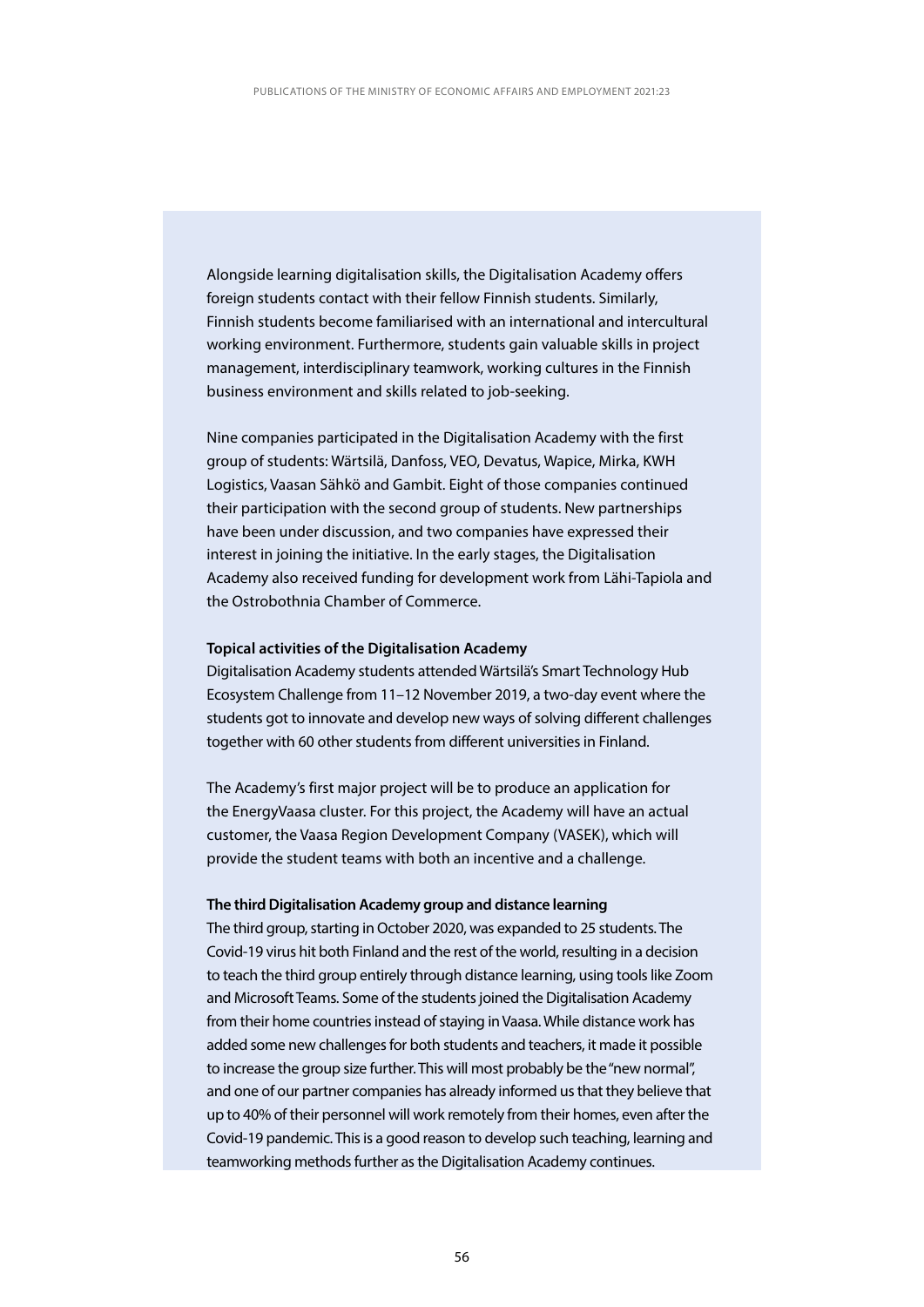### **3.3 SWOT analysis and points for development**

The following analysis on the strengths, weaknesses, opportunities and threats related to the Digitalisation Academy model is mostly based on the interview data gathered within the project, providing insights from all stakeholders.



*What opportunities are there for the Digitalisation Academy model? What trends speak on its behalf?* 

- Enhancing communication efforts would help strengthen the brand
- **Opportunities**  $\cdot$  Could be used by universities in marketing their degree programmes
	- Improving cross-sectional networking may result in new start-ups
	- A stronger feeling of community may increase willingness to stay in the region • Can help partners in establishing their reputations as socially sustainable actors
	- Can add to the attractiveness of the region, companies and participating universities



• If built too quickly (e.g. a lack of coordination, planning and communication), the student and partner experiences may be negatively affected

### **Threats**

*What threats may harm the Digitalisation Academy? What weaknesses could become threats? Is there competition in the field?*

- 
- If higher education institutions find the initiative undermining or interpret it as being a challenge to their roles, collaboration may be difficult • Some companies have their own talent programmes — a need to show
- the benefits of taking joint responsibility
- If companies do not get involved practically (teaching, visits) alongside giving financial contributions, the networking and employment elements may become weak, and the teaching may lose relevance
- Difficulties in measuring the impact can undermine the perceived value of the programme and may lead to some partners losing interest
- The flipped classroom approach requires planning and preparatory work, and an inability to do so may affect the efficiency of the programme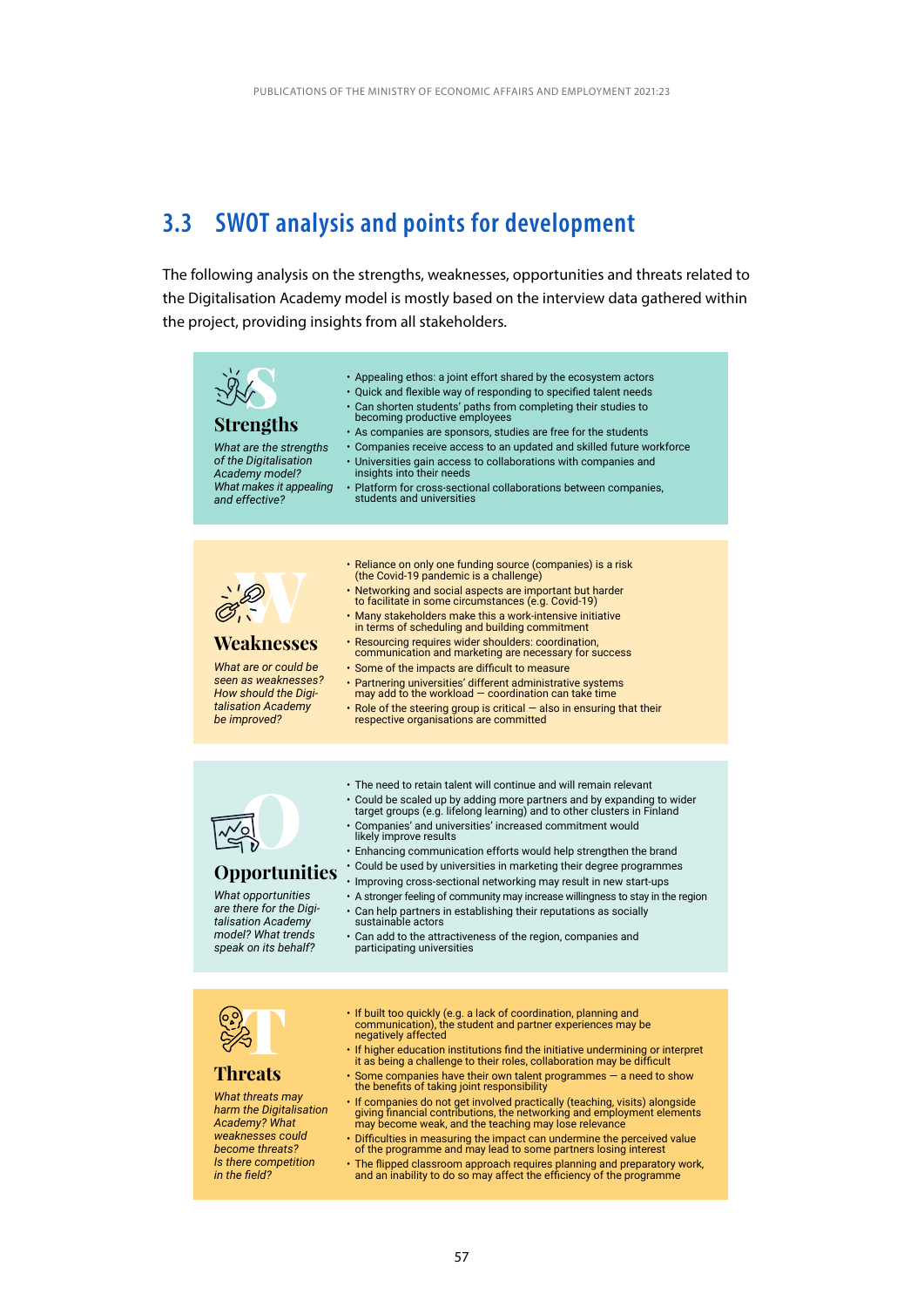### **3.4 Development ideas for the current Vaasa-based initiative**

While the SWOT analysis above focuses on aspects of the model, data collected in our project provide ideas worth considering as focal points in developing the Vaasa-based pilot.

- **1. Improving communication internal and external.** A clearer message regarding the Digitalisation Academy's activities and action plans should be developed and communicated in order to have a wider reach. This requires increased communication on how the Academy's vision, goals and action plan beneft the entire ecosystem. It also requires continuous discussion, learning and the seeking out of opportunities to connect the most relevant actors: universities, students and companies.
- **2. Widening the funder base.** Currently, the Digitalisation Academy is funded by its partner companies. The ongoing pandemic and difficult economic conditions have further heightened concerns that the companies' fnancial support may be discontinued or reduced with regard to its current level. There are two main solutions to this threat: increasing the number of partnering organisations or deepening the collaborations with existing ones. Succeeding in both would not only help the Academy to get additional fnancing but also resources for teaching, more connections and an increased number of students wishing to take part in the programme. However, extending the network will only be useful if sufficient resources can be directed to, for example, communication, planning and the administration of the Academy. It is also important to consider what alternative models and approaches could be adopted to ensure the Academy continues to function in the future – on a more or less self-sustaining basis. Could the Academy become a tool for universities in fulflling their expanding duties related to their third mission, e.g. in terms of lifelong learning activities and talent boosting efforts?
- **3. Strengthening the brand.** As the initiative supports the success of the region, regional actors could participate more widely in the Academy's branding and marketing. This would not only attract more potential students but also give the Academy the necessary visibility and recognition. Promoting the initiative on the company and university websites and at diferent events and fairs, as well as in local media, could strengthen the brand name. Working on the Digitalisation Academy's branding is also important for spreading awareness to a wider audience, for example, across Finland. This may encourage others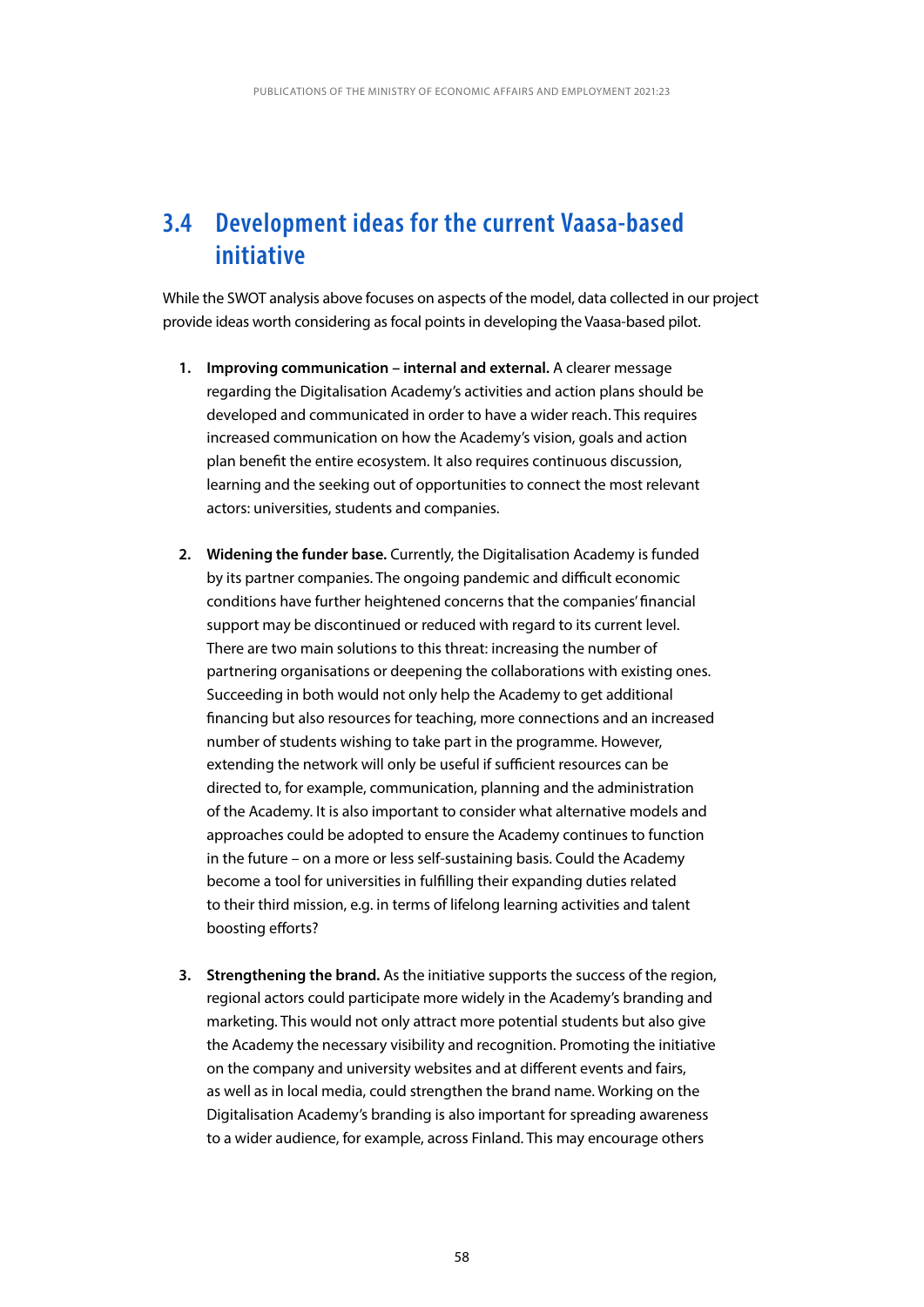to follow in the Academy's footsteps and utilise the model in addressing talent shortages and improving digital competencies in their regions.

- **4. Developing the steering group work.** The collaboration between diferent actors to ensure the Academy's functioning is a demanding task. It could be aided by improving the steering group's efectiveness. By involving relevant stakeholders and identifying clear roles and tasks, as well as ensuring active participation in the meetings and related activities, it can help in providing much-needed advisory support. It is also important to have someone responsible at each partner institution for communication, coordination and assisting the Academy where needed. Since the initiative involves diferent actors, it is important to have clearly defned points of contact.
- **5. Establishing an internal follow-up, feedback and monitoring system.**  A formal follow-up system would help identify the fronts on which the Academy needs to improve. It could be used to collect feedback from students on what is working well and what needs to be improved, as well as for soliciting their suggestions. Similarly, evaluating the extent to which students were able to network, develop the necessary competencies and fnd thesis opportunities, internships or job placements could help demonstrate the Academy's performance. Finally, timely feedback from companies and universities is vital to its continuous development. The steering group could be a key resource for the latter.

### **3.5 Scalability of the model**

In order to scrutinise the Digitalisation Academy model's scalability, the DA-Pito project organised a webinar for the ecosystem actors from Lahti and Lappeenranta in February 2021. In the session, representatives from higher education, businesses, the public sector and development companies learned about the model and gave us their feedback.

As expected, the general theme of talent retention resonated strongly with the participants: the need to find ways of encouraging students, whether Finnish or foreign, to stay in these regions is acute. The situation of foreign students in terms of finding their first company contact was described as being especially difficult. Therefore, strengthening connections between students and companies was considered important, and some actions had already been carried out on this front.

The main strengths of the Digitalisation Academy model identified by the participants included the fact that it stems from companies' concrete needs and is based on their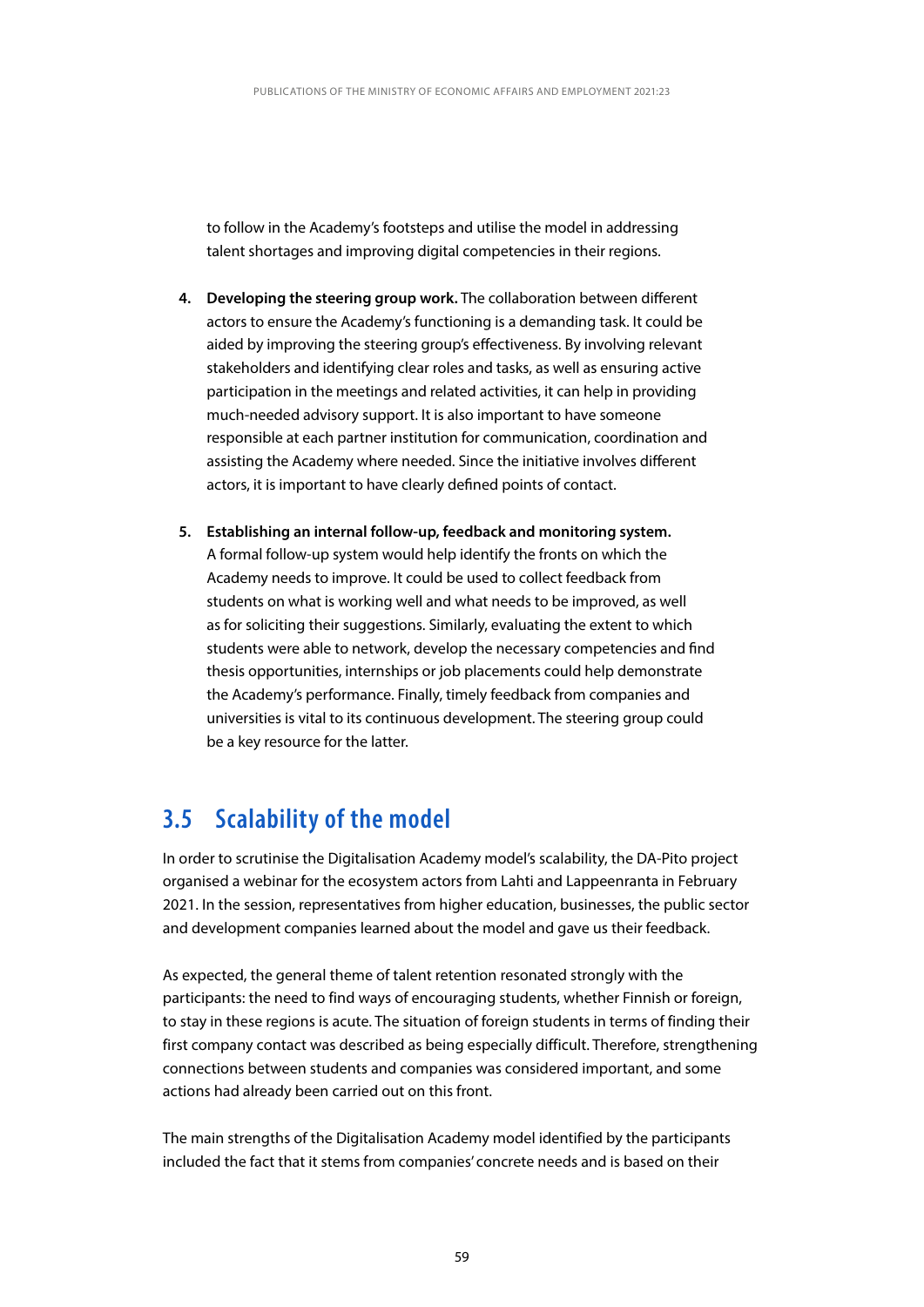funding, making it a flexible, relevant and timely initiative. The interdisciplinary approach also gained positive feedback, and it was seen as something that working life requires.

Possible weaknesses identified included that the Digitalisation Academy best suits areas with various companies with similar enough needs so that a common goal can be found. Without this basic condition, establishing an academy would be difficult. Also, in some areas, the companies needing a skilled workforce are mostly small and medium-sized firms led by entrepreneurs, which may not have resources to recruit staff members that do not speak Finnish (e.g. if the entrepreneur him/herself does not speak English). For them, the perspective of foreign talents would therefore not resonate so well. However, the Digitalisation Academy model could also be easily organised in Finnish and could equally benefit from recruiting Finnish students who come to Lahti and Lappeenranta for their studies and normally leave after graduating.

The most promising concrete idea in terms of scaling up Vaasa's Digitalisation Academy model was related to Lahti region's upcoming new cluster in the field of electrified transportation. The City of Lahti is known for its ambitious approach to meeting climate targets, and the region already has a good industrial basis; expertise in automation, the electrical industry and logistics; and some ongoing promising activities in the field of electrified transportation. The Lahti-based "Academy of Electrified Transportation" could be run in English, targeting both Finnish and foreign students. Companies involved in it would be in the technology industry.

Discussions with representatives from Lahti and Lappeenranta helped us in highlighting the strengths and also important preconditions. Across Finland, there are several existing and upcoming clusters, ranging from the maritime to the food industries and from the gaming sector to forestry and beyond, which could benefit from the Digitalisation Academy model in addressing talent retention and skills management issues.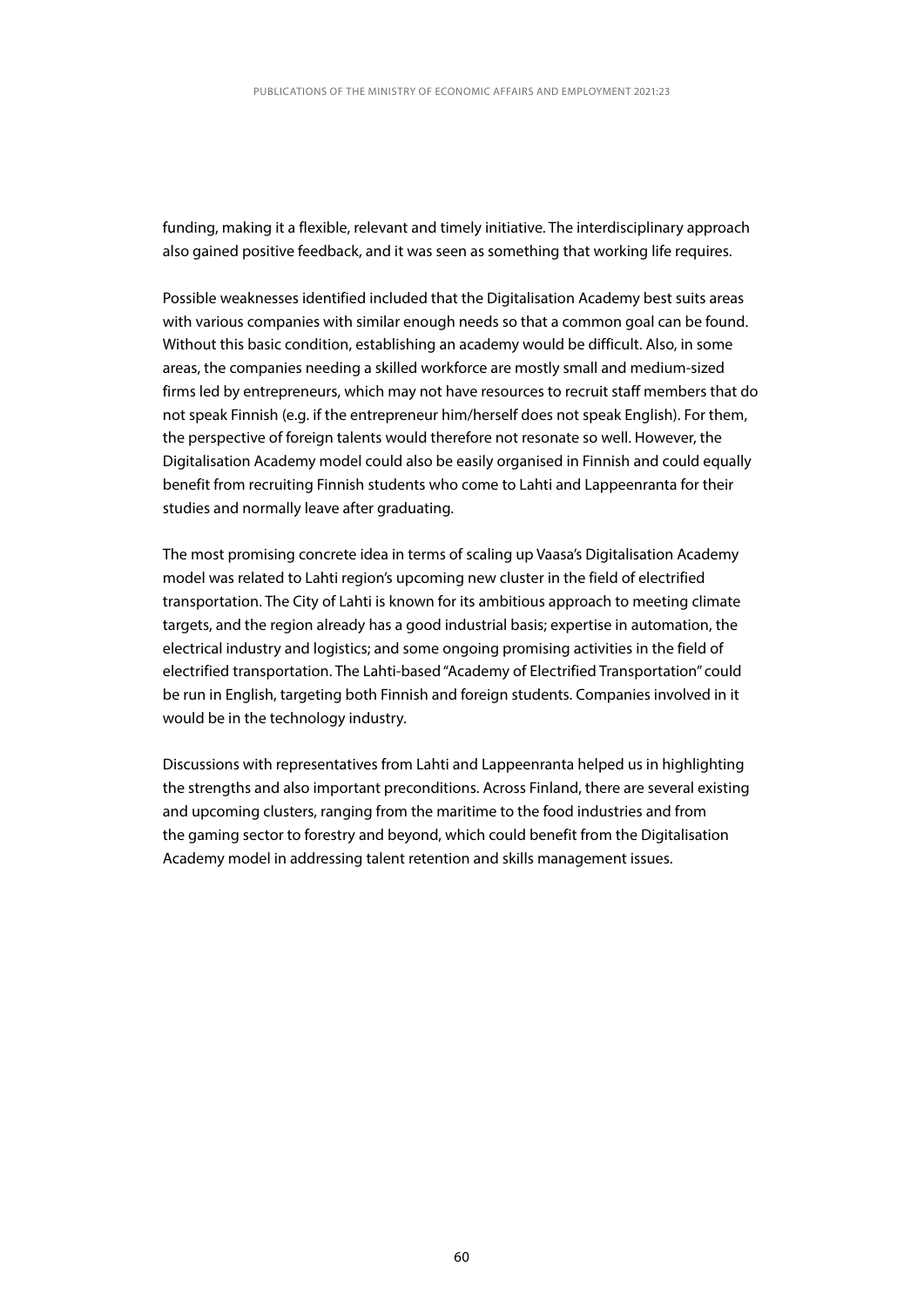#### **4 Lessons learned and future actions**

### **4.1 Challenges for ecosystem collaboration**

Before moving forward with ideas on future actions, we would like to share, based on this project's findings and previous research, some critical notions of difficulties embedded in ecosystem collaboration that need to be discussed. Unless these are recognised and taken into account, disappointments and frustration may follow.

 more effective way. However, it is often challenging for such organisations to establish the behaviour, which means that some partners benefit from the collaborations while making deteriorate the very foundation of the partnership (Shahzad et al., 2018; Liu et al., 2009). Collaborations between ecosystem actors provide the opportunity to join forces and, in this way, enhance the capacity to address existing challenges concerning talent shortages in a routines, practices and principles needed to initiate, implement, sustain and benefit from collaborations (Awasthy et al., 2020). In addition, both research and practice have begun to document the potential "dark side" of such collaborations and to point out specific reasons and factors that hinder them. The partners that form the ecosystem can have different organisational cultures, values and goals, as well as organisational routines and practices that may be difficult to reconcile (Dan, 2017; Ali et al., 2021; Parida et al., 2014). These factors can lead to conflict and unmet expectations, which, although common and inevitable, are an essential aspect of the practice of ecosystem collaboration (Shahzad et al. 2020; Shahzad, 2018). Moreover, ecosystem partners may experience opportunistic insignificant contributions. This challenge is intrinsic to multilateral collaborations and is generically known as "the tragedy of the commons" (e.g., Almeida et al., 2020). In practical terms it can lead to a lack of trust and commitment and a disincentive to continue the collaboration over the medium and long term. Unbalanced interdependencies, resulting from differences in size, market position and the power to influence decision making, can pose additional challenges to effective and sustainable collaboration. If unresolved, they can

coordinating schedules and extensive communication and promotion activities.<br>  $61$ The above-mentioned factors are all relevant to the Digitalisation Academy initiative. Reliance on only one funding source (companies) risks putting pressure on corporate budgets to the extent that the other main partners do not contribute in financial terms. The different sizes and organisational capacities of the ecosystem partners and their varying levels of commitment make the collaboration time-consuming and work intensive. This has implications for the practicalities of the collaboration, which require adequate resources. Relatedly, managing this collaboration requires efforts regarding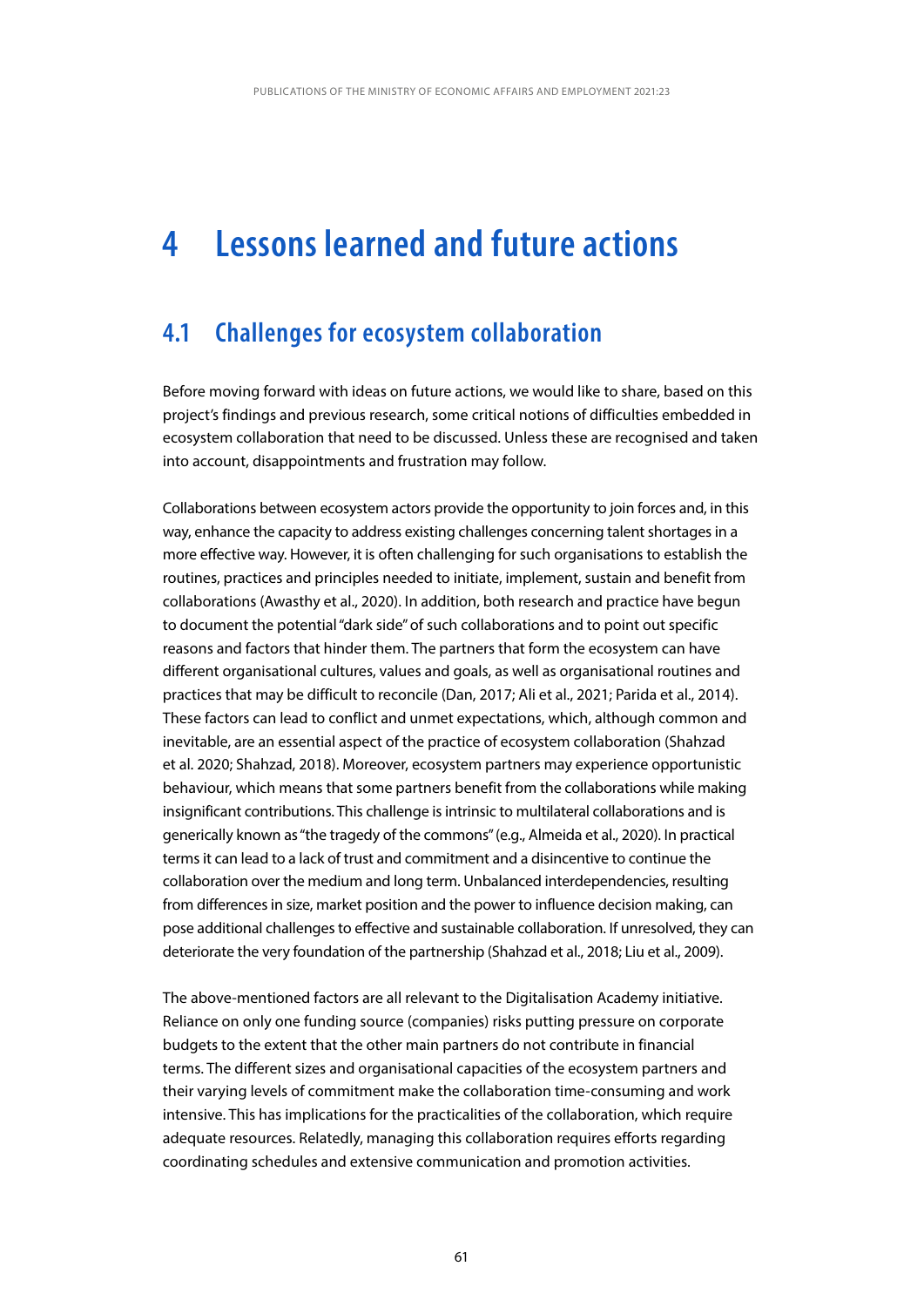## **4.2 How to boost university-industry collaboration for talent retention**

In order to respond effectively to socio-economic and socio-demographic changes, even more attention is now being devoted by governments, universities and industries to attracting and retaining foreign talent (Vauterin, 2012). However, ecosystem thinking currently lacks the idea of reshaping and aligning universities' strategic activities with industry's innovation supply chains and talent needs (Davey et al., 2019). Industry collaboration is still considered quite challenging since both parties have different objectives and operating models. The question of collaboration is still most topical, even critical. Solving it requires the industry taking an active role in prevailing the vision of a fourth industrial revolution and digitalisation in order to develop strong, long-term bonds with universities in terms of utilising the talent available in them.

Next, we will focus mostly on how universities could improve their role in ecosystem collaboration. However, a few words on the role of industries and businesses are also needed. In order to build and nurture dynamic ecosystem activities, all partners could step up their game. One important aspect of this is quite a basic one: understanding the other parties' work cultures, operations and "business models". This includes being curious, asking questions and openly explaining what is important to the organisation one is representing.

It is not always clear for industrial or business partners entering a collaboration with universities what the key performance indicators for universities are: How are universities funded and on which performance targets is this based? While it is in the universities' interests to find jobs for their students, this should happen after their graduation or in a way that does not threaten them to graduate on time, otherwise the universities will suffer financially. Equally, universities are experiencing an increasing push to publish, and to do so in an accessible manner (open access publications), something for which there is no equal appetite among industrial partners.

Based on these examples, it is clear that mutually beneficial collaboration can only be achieved through compromises, open communication and lots of goodwill from all partners.

#### **A change in mindset**

Attention must be focused towards boosting the value of university-industry collaboration, which is still an under-recognised source of value co-creation. Energising this type of collaboration is necessary for advancing sustainable foreign talent attraction and retention solutions. The value generated by such collaboration helps society tackle the problems of decreasing public funding for universities and industry's challenges in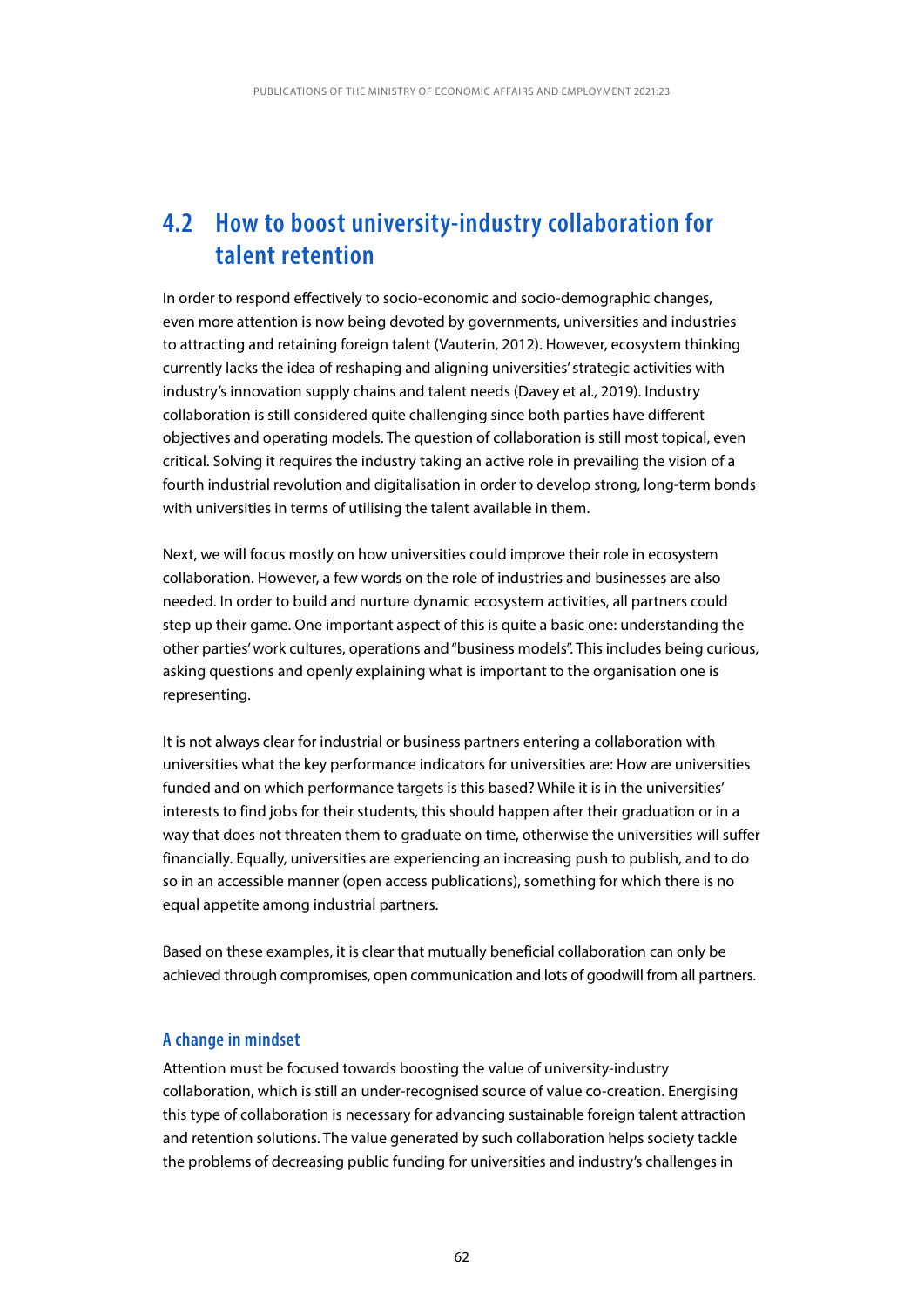terms of gaining a sustainable competitive advantage and tackling obstacles related to activating other actors in the ecosystem towards transitioning to the knowledge economy. Such a shift in thinking, from closed towards open boundaries, necessitates that industry partners involved in university-industry collaboration encourage and generate creative opportunities for successful talent recruitment. A relevant example of such a vibrant collaboration towards a sustainable society is the co-creation ecosystem known as the Smart Technology Hub and Smart Partner Campus created by Wärtsilä, a major Finnish energy technology and manufacturing company in Vaasa. The aim of this initiative is to provide an open platform of knowledge transfer, opportunities for students to work on international projects and an ecosystem of co-creation that supports students, employees, employers and researchers in their interacting and networking.

#### **Commitment towards improved collaboration with universities**

Learning from key stakeholders must be the key focus of an integrated infrastructure and knowledge management framework, where this input is necessary for building capacity for greater capture of value. Organisations need not only to acquire new talent but also to utilise and retain the knowledge and value already imbued in their pools of talent; both are needed in order to cope with the challenge of acquiring new and valuable practical knowledge and staying ahead in the R&D and innovation race. Joint initiatives, such as the Digitalisation Academy, support firms by producing a bespoke, educated workforce for them in the form of student talent and so help in mitigating the talent shortage. The future of digitalisation and the competitive market environment requires companies to go beyond their current operative standards and integrate with universities even further in order to forge closer ties to highly educated talent. This provides them with an opportunity to access skills and competencies as well as to address regional talent shortage issues. This also provides an opportunity for university students and researchers to mutually agree and work with the most relevant industrial projects that best suit their career development. However, this integration requires commitment and dedication from the firms – which they sometimes lack. Ecosystem thinking and its dynamic interactions are important and require improved collaboration and clear communication.

#### **Make it formally and openly communicated**

Academia and industry should communicate openly about the needs of both sides. Companies might even participate in developing educational content as it will help supply the industry with competent people to hire and retain in the future. This is possible by actively taking part in joint workshops and seminars. However, university-industry collaboration, at the moment, is mainly based on personal networks; formal arrangements or programmes for long-term cooperation are rare. Building trust, establishing permanent contact points and appointing dedicated people to smoothen such collaborations are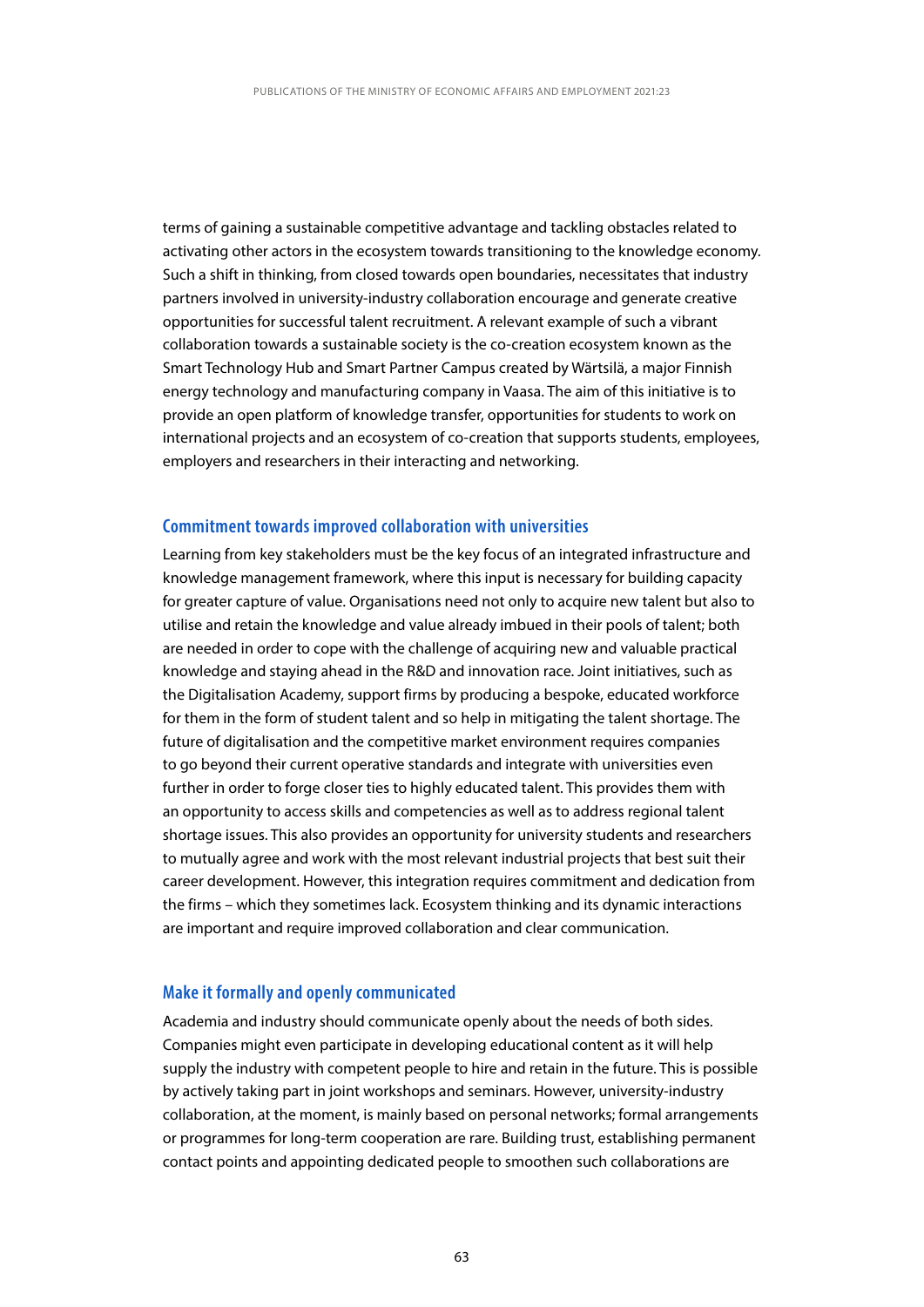required first steps in forging such ties. Industry must involve itself more actively in knowledge-sharing activities within the region, as these will help it connect with the skills available through different projects.

#### **Be inclusive towards ecosystem actors**

Universities also need to comprehensively develop their technical education by covering the most pressing issues in society. This means that their curricula should not only serve one stratum of an ecosystem but the whole ecosystem. For example, in Vaasa, customer service companies can still feel isolated, which means collaboration is mainly focused on the manufacturing industry. Therefore, customer service companies need to be more actively included in the ecosystem – they also provide solutions to the region's talent shortage issues by hiring students and other talent. Small and medium-sized companies are the backbone of the economy, and they should be involved in discussing and co-creating solutions to the talent shortage. This will help the whole ecosystem to work together in order to retain the best talent in the region. Of course, it will require a boundless mindset, more flexibility towards the local language, an open organisational culture and collaboration in terms of bringing students and different industrial actors together. This will help the whole ecosystem to create a working community and to pool innovative ideas and fresh knowledge.

### **4.3 Universities' future roles**

Universities have long played an important role in accelerating countries' economic growth and development by educating and training a workforce that can serve industrial needs (Yusuf & Nabeshima, 2006, Shakeel, 2020). They also have a historical role as places where scientific breakthroughs, critical thinking and new ideas are developed and nurtured. However, the conventional model of teaching and learning is being questioned, and universities are faced with an enormous challenge to transform their operations in order to remain relevant and maintain their role as value-offering institutions in the contemporary world. The rise of the fourth industrial revolution, the technological advancements of the recent past and the use of information and communication technologies offer numerous opportunities as well as posing challenges to educational institutions. The opportunities, if properly exploited, can make universities increasingly important institutions, extending their contributions to society. However, if ignored, they can challenge universities' very existence and marginalise their utility.

The growth of knowledge-based economies, driven by technological advancements, has brought the world to a point where development and growth are not necessarily dependent upon a pre-existing industrial base, massive infrastructures and expertise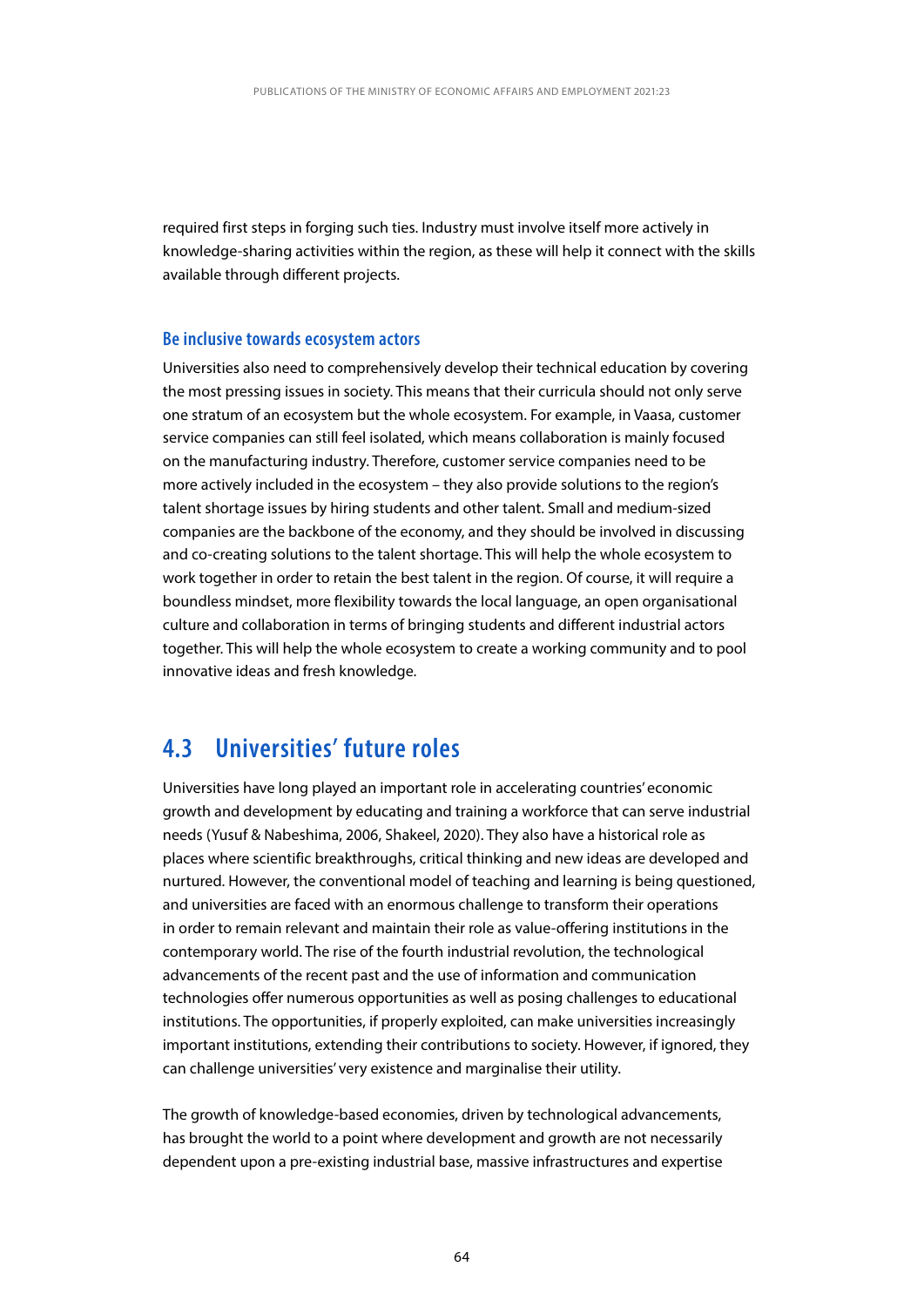in conventional business (Swab, 2016). Instead, growth today is more reliant on technological proficiency and innovations with value offerings – assets that can serve the needs of the digital age. This digital revolution requires countries to equip their workforces with the skills necessary to meet present-day industrial needs.

#### **Universities need to be proactive while strengthening public values**

Universities need to play a proactive role by adjusting to the changing needs of society and the economy alike. It may no longer be desired that graduates spend months training in the workplace before they can start contributing in real terms. Instead, universities will have to transform their education and integrate content that has practical relevance, as well as developing teaching methods that enable students to utilise the learned knowledge in a practical setting as soon as they graduate. If universities fail to step up, part of their functioning may be replaced by other actors. For instance, platforms offering online courses for skill development, massive open online courses (MOOCs) and content available on digital forums may influence universities' student intakes for conventional degree programmes. This may consequently affect universities' revenues, which could have serious consequences in the long run.

Universities will not only have to take measures to address the challenges at hand, but also take a leading role by participating and contributing in the domains where they possibly could, but rarely have contributed in the past. Firstly, universities will have to open up in order to develop closer cooperation with other academic institutions, industry, society and other stakeholders to ensure an efficient utilisation of resources and the understanding of their needs. The advancement in technology has made it possible for universities to collaborate with other academic institutions in planning joint courses and other activities, sharing resources and developing complementary services that can help improve the mobilisation of resources.

Likewise, universities may benefit from placing emphasis on what could bring value in the long run. For instance, in Finland, graduate placement has not been viewed as a key performance indicator of higher education in the same way as, for example, graduation times have. Investing more heavily in careers services and rewarding universities based on their graduates' success in employment after graduation could support the performance and culture shift needed. This would be a welcome change in terms of taking responsibility for students in the longer term, especially for those coming from abroad and sometimes needing more support in finding employment.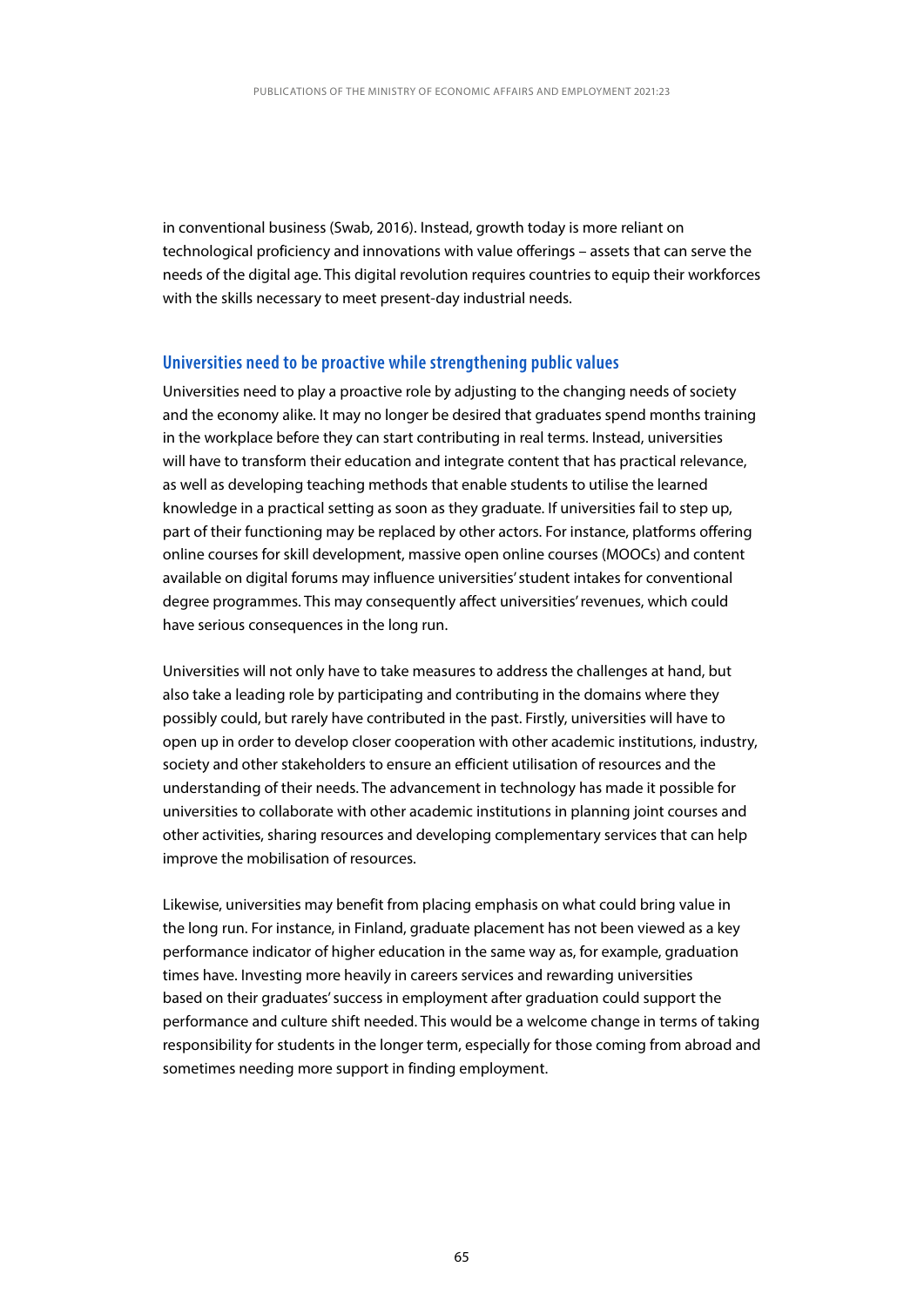#### **Bridging the gap between what is taught and what is needed**

Universities need to develop closer collaborations with industry in order to better understand what is needed and what can help students contribute to the workplace. There is a need to develop joint projects where students can work on practical tasks during their academic life and involve industrial partners in practical coursework. This will help students learn industry practices, provide students with an opportunity to familiarise themselves with skills that could be useful in the future and build the trust and confidence necessary to thrive in working life.

#### **A closer connection with society**

Universities also need to develop a closer connection with society. Looking from the outside in, universities may seem to be working in silos to which members of the outside community have very little access. Much interesting research ends up being published in academic journals, which are rarely available to the masses. Universities opening their doors to the outside community, arranging activities and seminars for the common good and sharing and disseminating information that has public value may help the general public get access to useful information. Moreover, this can help develop trust and closer collaboration, in turn leading to open discussions that can help universities understand the needs of the community and society. In the future, having strong skills and a proven record in partnerships, stakeholder collaboration and ecosystem activities could be a way for individual universities to positively differentiate themselves from others and to attract students and faculty who share a mindset that embraces working as a wider community.

#### **Universities as means to promote inclusiveness and social sustainability**

Universities need to understand their strategic importance and the role they can play in addressing issues that go beyond conventional teaching and research. Universities can help improve the inclusiveness and social sustainability of regions. Universities mobilise students, researchers, knowledge and networks, which can benefit the cities they are located in. Finland, being a leader in terms of the quality of its education, can successfully attract thousands of international students and benefit from their skills and diverse expertise. However, this potential is not fully realised. The influx of international students does not translate into an equivalent increase in the educated workforce as many foreign graduates do not find relevant employment and adequate opportunities to integrate and contribute to society (Garam, 2018; Ministry of Education and Culture, 2019; Ministry of Economic Affairs and Employment of Finland, 2019; Loukkola, 2020; Taloustutkimus Oy, 2020). This leads to an outflow of qualified people who could have potentially been retained, leaving regions beset with the challenges of attracting talent to address their needs. Foreign graduates' poor employability has previously been explained by students lacking an understanding of the local work culture and language, a lack of social and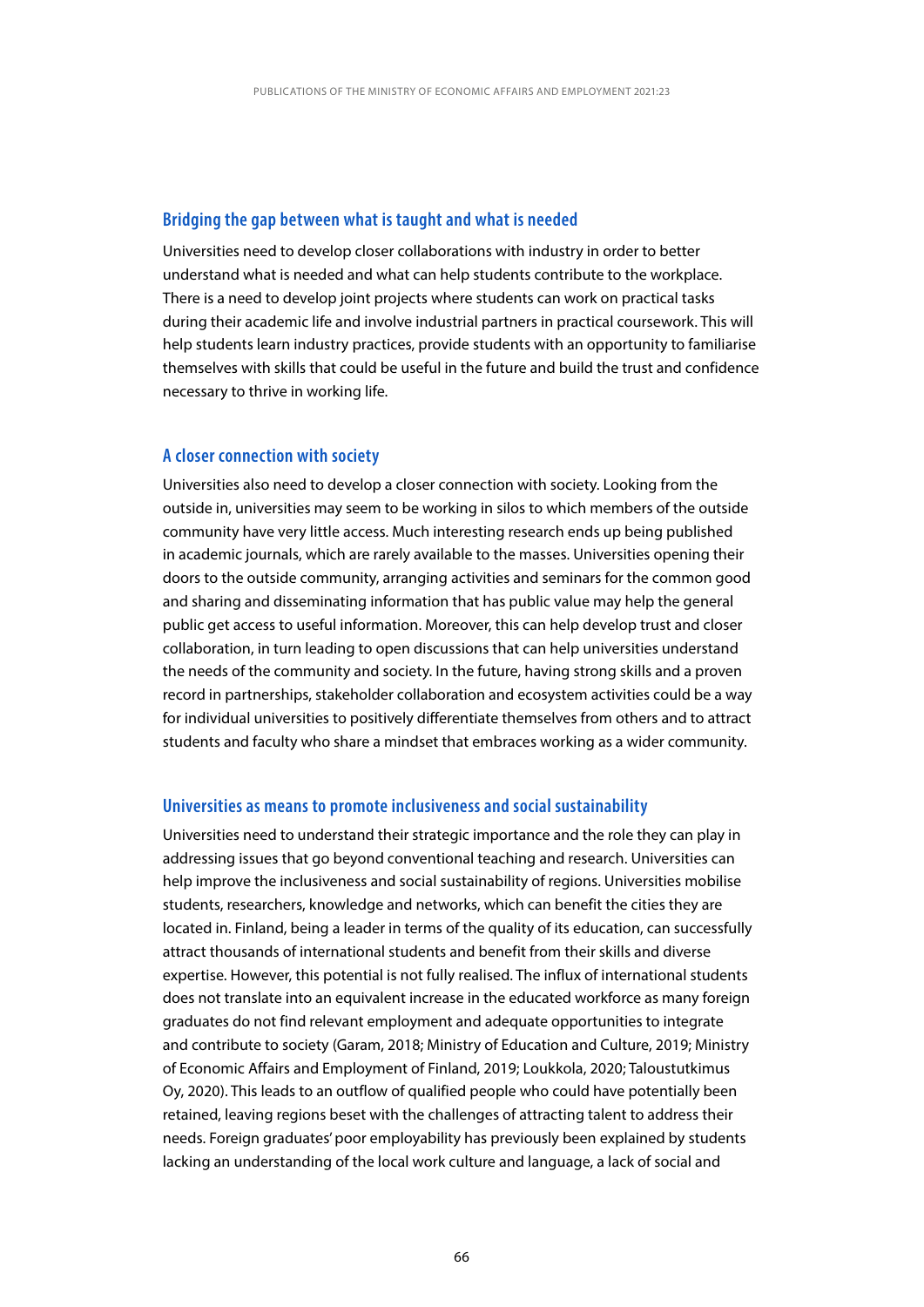networking skills, and by companies' reluctance to hire foreign talent (Zafar, 2019). Thus, talent retention goes beyond economic measures and requires a supportive and equitable environment for foreign talent to feel included and play an active part in society (Geddie, 2015; Lepori et al., 2015). Universities can play an important part in supporting the inclusion and retention of foreign talent, as well as other groups of students in danger of being sidelined, by taking a more proactive, collaborative, inclusive and networked approach.

#### **The balancing act**

While developing a closer connection with industry and other stakeholders, universities must ensure that collaboration does not compromise their core activities. For centuries, universities have acted as knowledge hubs, creating and disseminating knowledge for societal good. Breakthroughs in science and the understanding of the world need space and time and are not linked with immediate financial targets. This increased emphasis on collaboration with industry may influence universities' approaches with regard to a shift from basic (pure and curiosity-driven) to more applied research (practical and market-oriented), as well as stimulating a prominent orientation towards industrial needs (Etzkowitz & Leydesdorff, 2000; Debackere, 2000; Dooley & Kirk, 2007). Therefore, this perspective of universities' attuning to the demands and needs of the labour market is contrasted with a competing viewpoint that argues for a more balanced role of universities. The proponents of the former propose the need to maintain a balance between the extent to which universities should operate according to entrepreneurial principles, which may undermine traditional public values, such as a public service ethos, equity and the development of a wide spectrum of values. Although they are more difficult to measure in economic terms, these values are equally important for the advancement of knowledge and the development of society. This balancing act can serve against the "commodification" of educational services, which runs contrary to the very notion and raison d'être of academia and constitutes a trend that may not be socially desirable over the medium and long term (Ivana et al., 2019; Lawrence & Sharma, 2002).

### **4.4 Directions for future study**

There has been a steady growth in literature on talent retention, along with scholarship on talent and talent management in general (George, 2015). However, most of this work is concerned with talent retention in an organisational setting, usually in the corporate world of multinationals. Research on business HRM has long addressed issues such as employee turnover, which are closely related to retention (Holtom et al., 2008). There is less research on the talent retention policies of governments, regions or local authorities and limited research on collaborative, multi-actor programmes. For this reason, initiatives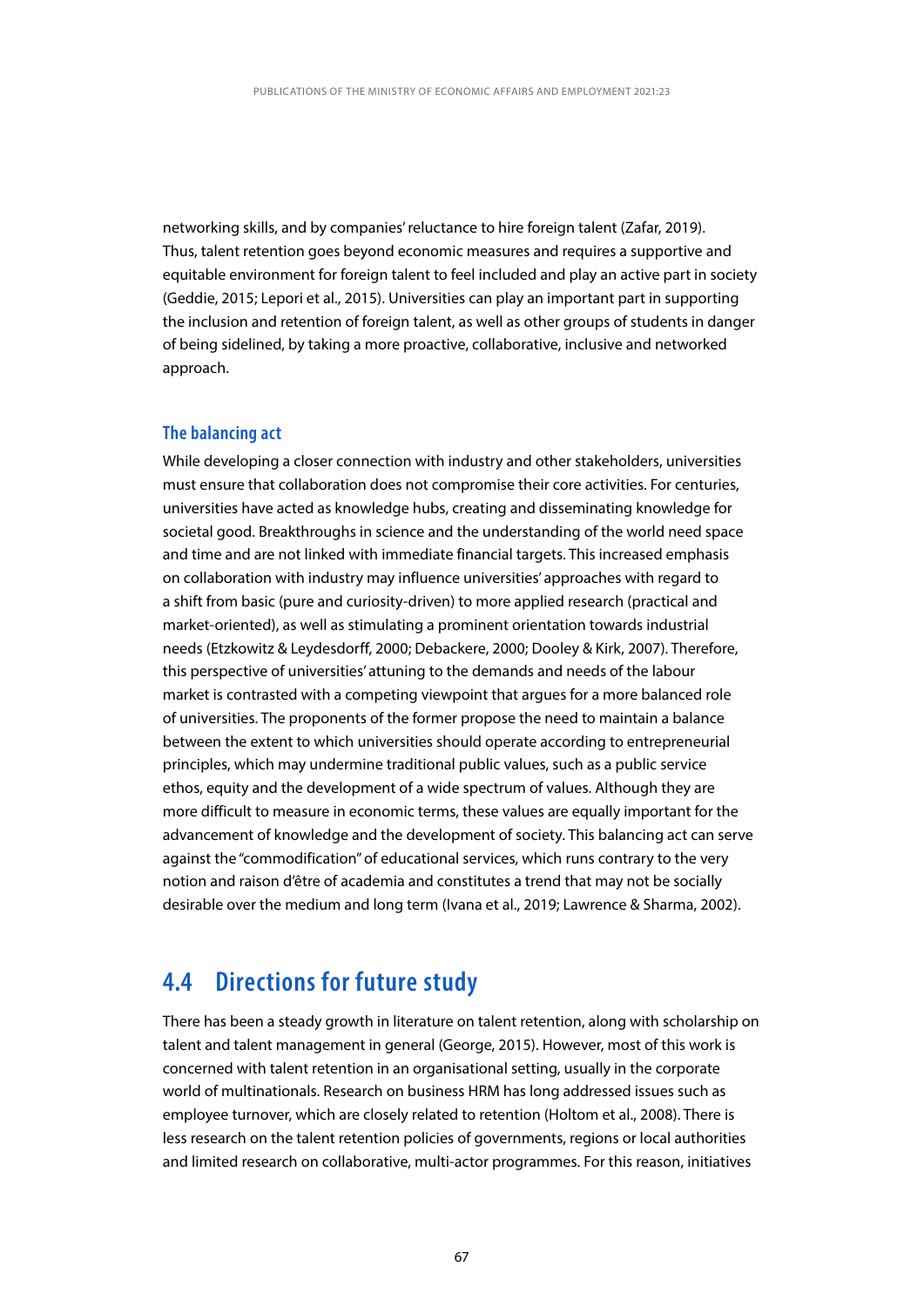such as the Digitalisation Academy provide a good opportunity to better understand how different stakeholders, such as companies, public authorities and universities can join forces in order to address talent shortages.

# **Capturing the focus of future research on talent retention**

### **City/Regional/ National Level:**

**Key retention policy initiatives:**  flexible immigration policy, economic incentives, the availability of job opportunities, individual and family integration, educational opportunities, improvements in quality of life, social and cultural

programmes

**Collaborative retention initiatives/ programmes/academies established and run by companies, universities, governments, societal organisations** 

### **Organisational Level**

#### **Key retention practices and job characteristics:**

work-life balance, ethical and responsible behaviour, performance management, career development, job rotation, tailored work, compensation and rewards, job autonomy

**PRE-EXISTING RESEARCH** 

**FUTURE RESEARCH DEMANDS**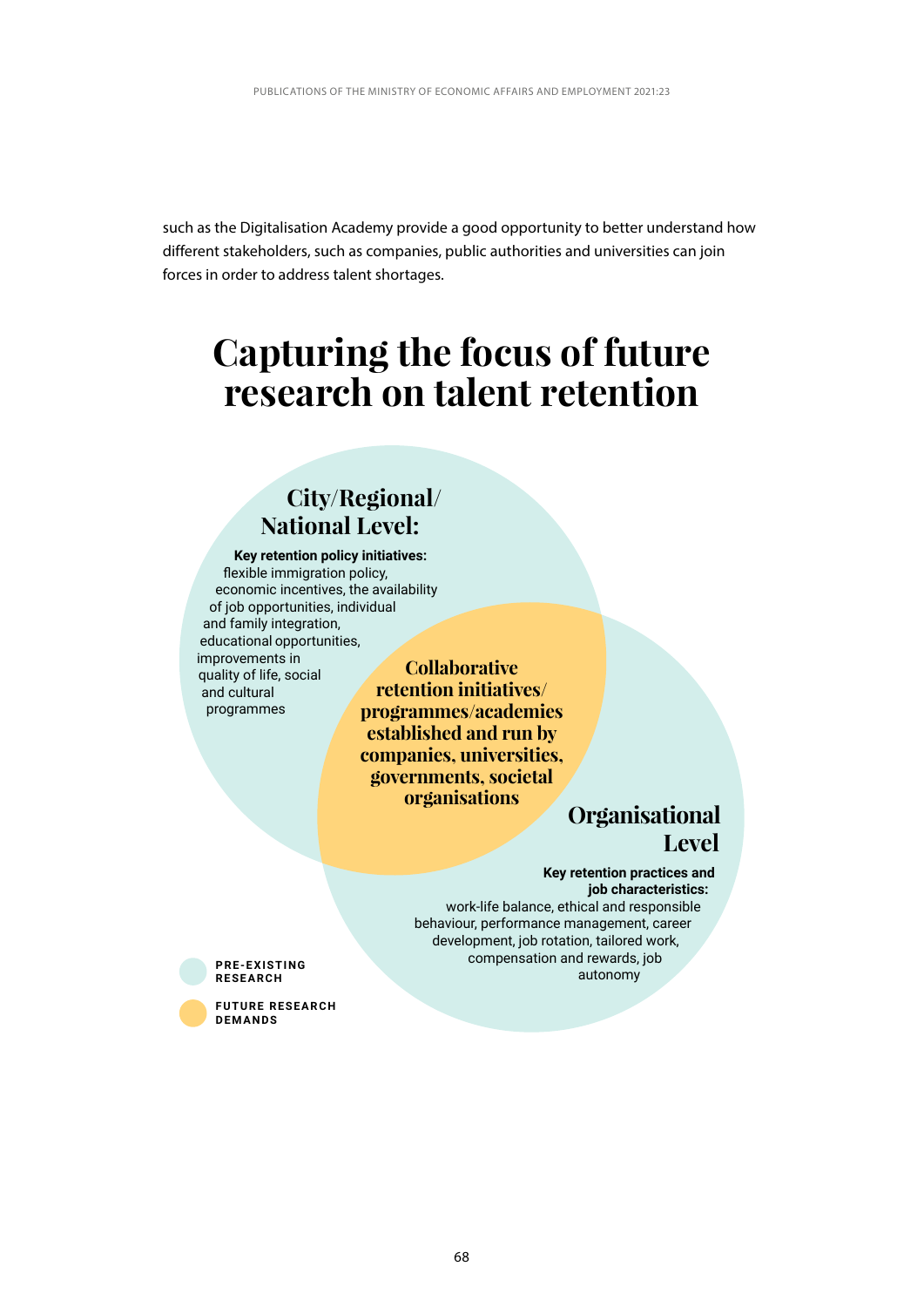The first and most developed stream of research focuses on retention practices at the organisational level (George, 2015; Holtom et al., 2008; McCracken et al., 2016; Ortlieb & Sieben, 2012). These studies usually focus on large, multinational companies, which may have already established talent management programmes. To a lesser extent, this research also captures the retention practices of small and medium-sized companies, which might not have full-blown retention strategies but may have developed certain initiatives or practices designed to retain talent (Dan et al., 2021). Retention practices at the organisational and job levels can involve work-life balance, ethical and responsible organisational behaviour, performance management schemes, compensation and rewards, career development, increased job autonomy and tailored and flexible work arrangements (which are highly relevant during times of crises such as the Covid-19 pandemic).

and social and cultural programmes. A second stream of research is less developed and relatively more recent than the first one (Geddie, 2015; Hooijen et al., 2017; Lepori et al., 2015; Shin et al., 2019). It looks at talent retention initiatives taken at the city, regional and/or national levels, usually by public authorities. These may be stand-alone local or regional initiatives, or they can be part of a larger national programme, such as Finland's Talent Boost. The key point, however, is that local action is encouraged and required, given that talent shortages and requirements are best identified and addressed locally, by relevant actors and stakeholders. These policy initiatives may include flexible immigration arrangements, economic incentives, the availability of job opportunities, integration schemes, improvements in the quality of life

A third stream of research, situated at the intersection of the first two, closely relates to the Digitalisation Academy, but is insufficiently researched. This nascent branch of research scrutinises collaborative talent retention initiatives jointly undertaken by different stakeholders, including companies, universities, city, regional and/or national governments and other societal organisations. While there is a growing interest in these initiatives in both Finland and elsewhere, there is little systematic research on the process of managing these collaborations and on their sustainability over time and their effectiveness in retaining international talent.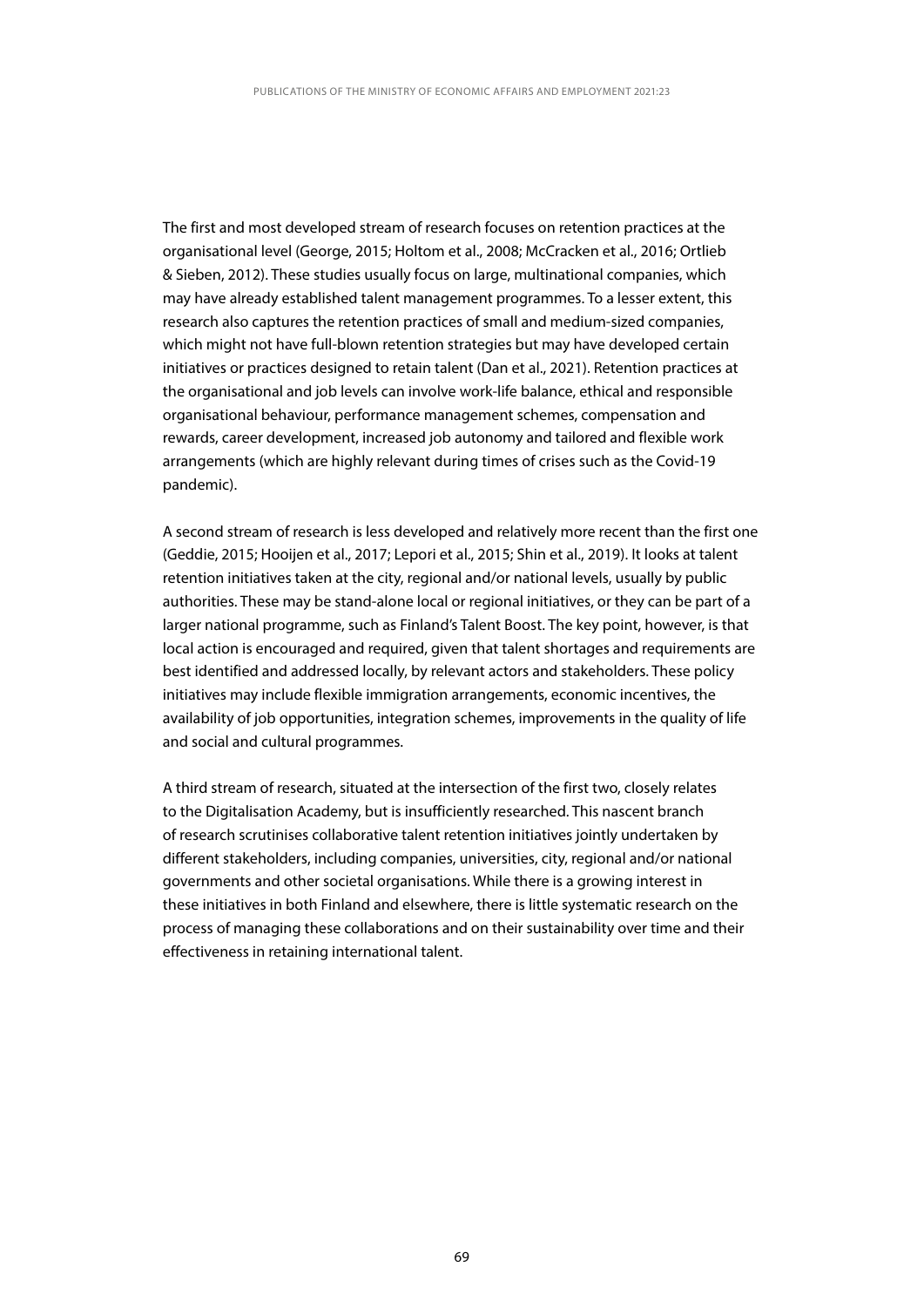#### **5 Authors**

**Rathan Kumar Alagirisamy** (MSc, Economics and B. Engineering) works as a project coordinator for the Digital Economy research platform at the University of Vaasa. In this project, his contribution was mainly related to benchmarking as well as planning and executing the data collection. He has previously worked on and led multidisciplinary projects in India, Germany and Finland. His experience in research, software engineering and entrepreneurship, coupled with his integration in society, was an asset for this project. He also contributes to the media by writing articles in English for the local weekly and has been active in different communities in the region.

**Sorin Dan** (PhD, Social Sciences) is a postdoctoral researcher working on innovation, public management and healthcare in the University of Vaasa's InnoLab. Sorin has studied or worked in five different countries (Romania, the United States, Belgium, France and Finland). His international and comparative research has been published, among others, by Palgrave Macmillan, Public Management Review and Public Performance & Management Review. In addition to research and teaching, he has worked at the Organisation for Economic Cooperation and Development (OECD) in Paris and has advised the European Commission on public administration and management reform. He is the co-author of the book Digital Talent Management, Insights from the Information Technology and Communication Industry, published by Palgrave Macmillan in 2021.

**Johanna Kalliokoski** (MSc, Administrative Sciences) is a doctoral student at the School of Management of the University of Vaasa. She has a master's degree in public management (2019) and is currently pursuing her doctoral degree in regional studies, specialising in inclusive urban and innovation policies. This project benefits from her multidisciplinary experience in research, stakeholder engagement and scientific communication, and from her knowledge of the public sector domain in Finland. Johanna has already gained international academic experience through, for example, exchange studies in Sweden and international collaborations in research, training and project applications.

**Iida Laurila** is a research assistant for DA-Pito in InnoLab and gave editorial and organisational support in finalising this report. She is a student at the University of Turku, majoring in political science and studying future studies and EU studies. Iida has been active in Finnish and European non-governmental youth organisations relating to EU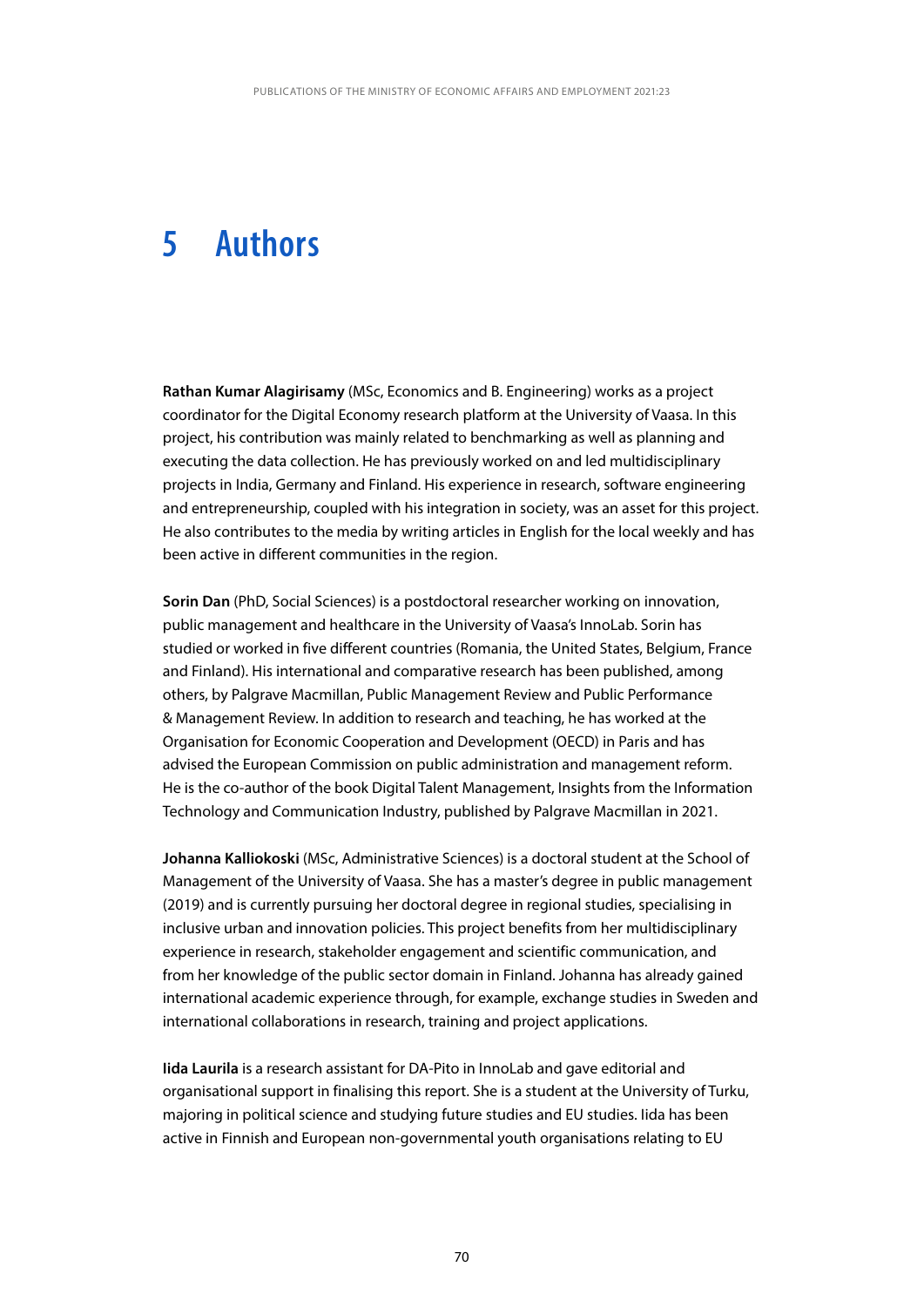affairs. She has also worked for the City of Turku and the City of Vaasa and in the University of Turku's Centre for Parliamentary Studies.

**Mari K. Niemi** (PhD, docent, Contemporary History) worked as the director of the University of Vaasa's Innovation and Entrepreneurship InnoLab (2018–2020) and is now a research director at e2 Research, sharing her time between Finland and Scotland, where she lives. Mari is one of the founders of the Digitalisation Academy, one of its steering group members and the leader of the DA-Pito project. She is an expert in the relationship between media and politics, political populism, research communication and stakeholder collaboration. In 2013–2016, she worked as a visiting researcher at the University of Strathclyde. Her other research visits include two months in the University of Gothenburg's Centre for European Studies and ten months at the University of Valencia's Human Rights Institute.

**Khuram Shahzad** (PhD, Economics & Business Administration) is currently working as an assistant professor of digital innovation management in the School of Technology and Innovations and InnoLab at the University of Vaasa. His current research focuses on entrepreneurship, open innovation and digital innovation and transformation. Khuram has actively participated in all of DA-Pito's activities, particularly in interviewing and engaging with industrial partners. Living in Finland for more than twelve years, he has worked in and collaborated with industry, universities and financial institutes. Khuram went on a research visit to the Warsaw University of Life Sciences, Poland, in 2019 and has presented his research in several international scientific conferences.

**Shah Rukh Shakeel** (PhD, Economics & Business Administration) is currently working as a postdoctoral researcher in the University of Vaasa's InnoLab and School of Marketing and Communication. Shah Rukh has an extensive international background. Before moving to Finland, he had lived and worked in Norway, Russia and Pakistan. Shah Rukh has published in high quality scientific journals and presented his work at international conferences. His research interests include university-industry collaboration, universities' role in the fourth industrial revolution and the commercial application of academic research.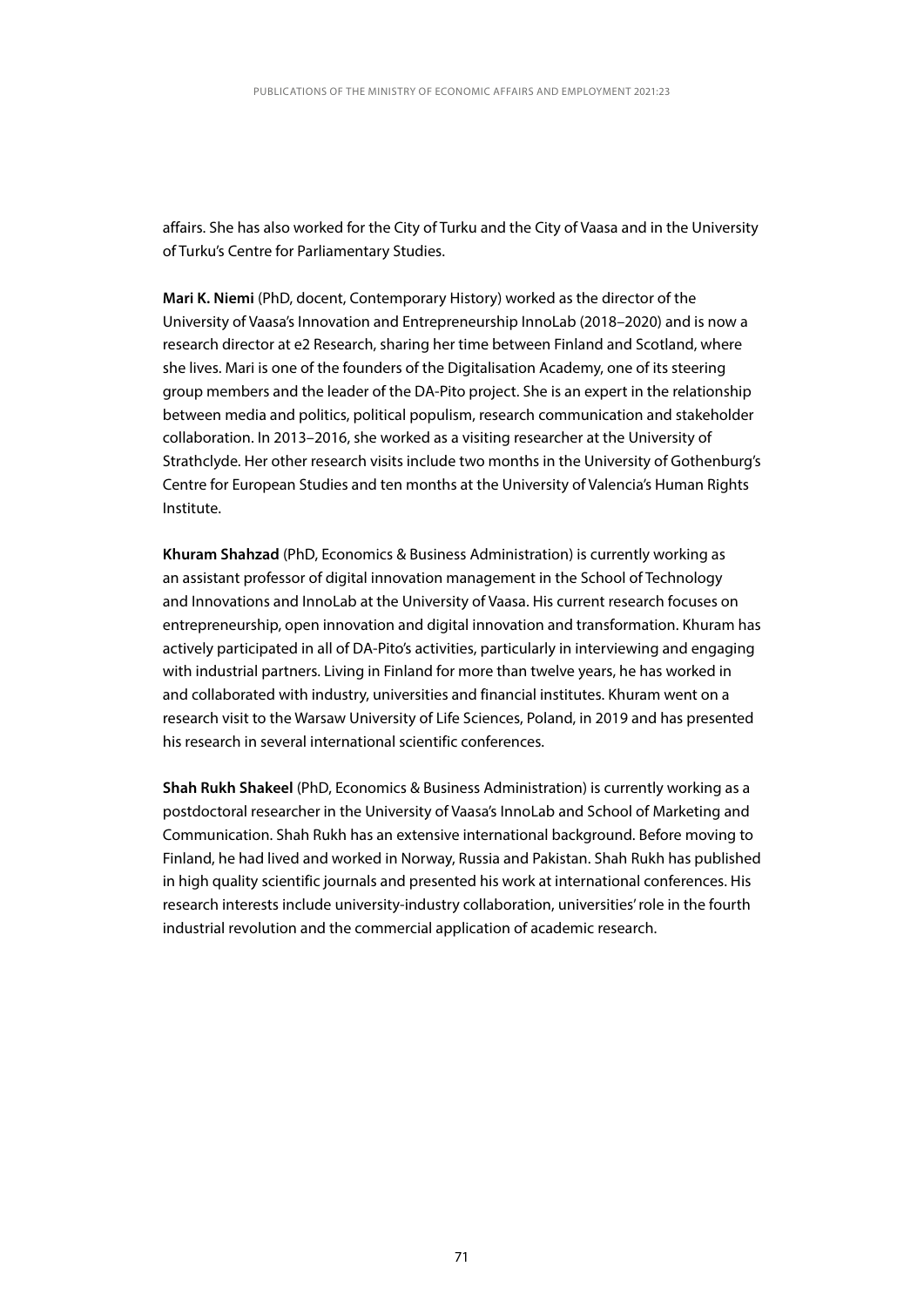#### **REFERENCES**

- ABB. (2020). ABB Talent a road to the future. Available at:
- <https://new.abb.com/fi/uralle/uramahdollisuudet/opiskelijat/abb-talent-vayla-tulevaisuuteen> Academic Work. (2020). 12 Weeks intense courses provider Academy in a nutshell. Available at:
- <https://www.academicwork.fi/blogi/tyo-ja-ura/intensiivikoulutuksia-tarjoava-academy> Academic Work Academy. (2020a). About Academy. Available at:
	- <https://www.awacademy.fi/academysta/what-is-academy>

Academic Work Academy. (2020b). FAQ. Available at: <https://www.awacademy.fi/academysta/faq>

- Aguinis, H., Gottfredson, R. K. & Joo, H. (2012). Using performance management to win the talent war. Business Horizons, 55(6): 609–616. doi: 10.1016/j.bushor.2012.05.007
- Ali, T., Khalid, S., Shahzad, K. & Larimo, J. (2021). Managing international joint ventures to improve performance: The role of structural and social mechanisms. International Business Review, 101791, In press. [https://doi.org/10.1016/j.ibusrev.2020.101791.](https://doi.org/10.1016/j.ibusrev.2020.101791)

Almeida, V., Filgueiras, F. & Gaetani, F.2020). Digital governance and the tragedy of the Commons. IEEE Internet Computing, 24(4): 41–46.

- Altbach, P. G. (2006). The internationalization of higher education: Motivations and realities. The NEA 2006 Almanac of Higher Education. Washington, DC: NEA, 27–36.
- Amuedo-Dorantes, C., Furtado, D. & Xu, H. (2019). OPT policy changes and foreign born STEM talent in the US. Labour Economics, Volume 61, 101752. Available at:<https://www.sciencedirect.com/science/article/pii>/ S0927537119300788
- Annakis, D., Dass, M. & Isa, A. (2014). Exploring factors that influence talent management competency of academics in Malaysian GLC's and non-government universities. Journal of International Business and Economics, 2(4): 163–185.
- Awasthy, R., Flint, S., Sankarnarayana, R. & Jones, R. (2020). A framework to improve university-industry collaboration. Journal of Industry-University Collaboration, 2(1): 49–62. doi:10.1108/JIUC-09-2019-0016
- Azman, N., Sirat, M. & Pang, V. (2016). Managing and mobilising talent in Malaysia: Issues, challenges and policy implications for Malaysian universities. Journal of Higher Education Policy and Management, 38(3): 316–332. doi:10.1080/1360080X.2016.1174406
- Barrena-Martinez, J., Lopez-Fernandez, M., Marquez-Moreno, C. & Miguel Romero-Fernandez, P. (2015). Corporate social responsibility in the process of attracting college graduates. Corporate Social Responsibility and Environmental Management, 22(6): 408–423. doi:10.1002/csr.1355
- Baum, S., O'Connor, K. & Yigitcanlar, T. (2009). The implications of creative industries for regional outcomes. International Journal of Foresight and Innovation Policy, 5(1/2/3), 44–64.
- Beckers, P. & Boschman, S. (2019). Residential choices of foreign highly skilled workers in the Netherlands and the role of neighbourhood and urban regional characteristics. Urban Studies, 56(4): 760–777. doi:10.1177/0042098017741262
- Bethke-Langenegger, P., Mahler, P. & Staffelbach, B. (2011). Effectiveness of talent management strategies. European Journal of International Management, 5(5): 524–539.
- Bonneton, D., Schworm, S. K., Festing, M. & Muratbekova-Touron, M. (2019). Do global talent management programs help to retain talents? A career-related framework. International Journal of Human Resource Management. Published online: 01 Nov 2019. Available at:<https://www-tandfonline-com.ezproxy.utu.fi>/ doi/full/10.1080/09585192.2019.1683048
- Boštjančič, E. & Slana, Z. (2018). The role of talent management comparing medium-sized and large companies Major challenges in attracting and retaining talented employees. Frontiers in Psychology, 9: 1750.

Boston Consulting Group. (2017). Global Wealth 2017: Transforming the Client Experience. Publications. Available at: [https://www.bcg.com/publications/2017/asset-wealth-management-financial-institutions-global-wealth-](https://www.bcg.com/publications/2017/asset-wealth-management-financial-institutions-global-wealth)2017-transforming-client-experience

Brainspotting. (2020). IT Talent Map, Romania 2019–2020, Bucharest.

Business Finland. (2020). Available at: [https://www.businessfinland.fi/en/for-finnish-customers/services/](https://www.businessfinland.fi/en/for-finnish-customers/services) programs/talent-boost-finland/

Butler, T. & Waldroop, J. (1999). Harvard Business Review, 77(5): 144–152.

Cantwell, B. (2011). Transnational mobility and international academic employment: Gatekeeping in an academic competition arena. Minerva, 49(4): 425–445.

Chesbrough, H., Vanhaverbeke. V. & West, J. (eds.) (2006). Open innovation: Researching a new paradigm. Oxford University Press, Incorporated.

Choudaha, R. (2017). Three waves of international student mobility (1999–2020). Studies in Higher Education, 42(5): 825–832. doi:10.1080/03075079.2017.1293872

Codebar (2021). Helsinki. Available at: <https://codebar.io/helsinki>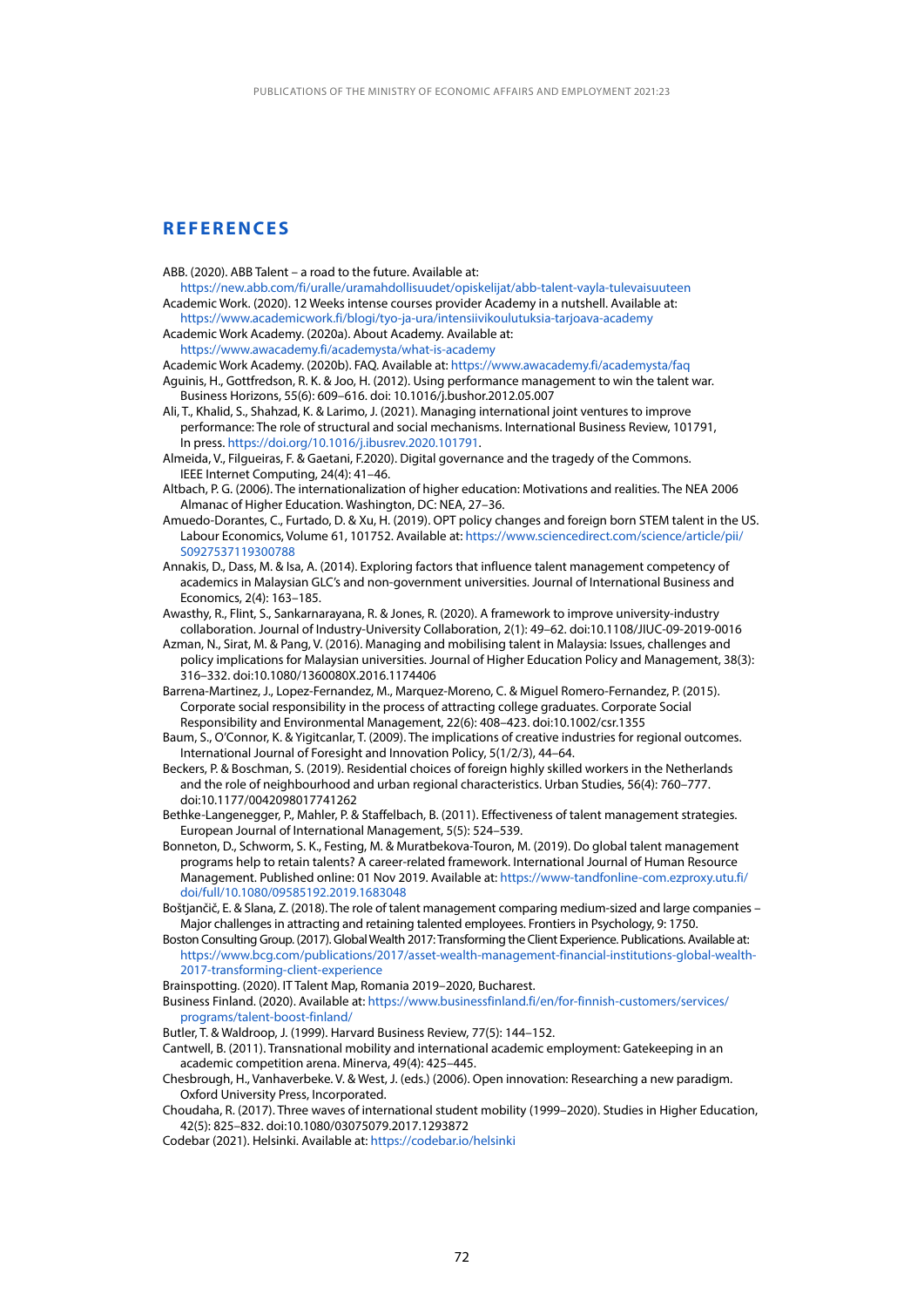- Dan, S. (2017). The Co-ordination of European Public Hospital Systems: Interests, Cultures and Resistance, Basingstoke: Palgrave Macmillan.
- Dan, S., Ivana, D., Zaharie, M., Metz, D. & Drăgan, M. (2021). Digital Talent Management, Insights from the Information Technology and Communication Industry, London, Palgrave.
- Dan, S. & Shakeel, S. (2020). International talent retention in Finland Are we asking the right questions? InnoBabble blog 3.2.2020 Available at: <https://blogs.univaasa.fi/inno/2020/02/03>/ international-talent-retention-in-finland-are-we-asking-the-right-questions/
- Davey, T., Galan-Muros, V., Markkanen, M., Korpela, M., Pienonen, T., Meerman, A., Orazbayeva, B., Troutt, M. & Melonari, M. (2019). State of Finnish University Business-Cooperation Report (Business Perspective).
- Davey, T., Meerman, A., Orazbayeva, B., Riedel, M., Galán-Muros, V., Plewa, C. & Eckert, N. (2018a). The Future of Universities Thoughtbook 40 perspectives on how engaged and entrepreneurial universities will drive growth and shape our knowledge-driven future until 2040. Amsterdam: University Industry Innovation Network 2018. Available at: [http://futureuniversities.com/](http://futureuniversities.com)
- Davey, T., Muros, V. G., Meerman, A., Markkanen, M., Korpela, M. & Pienonen, T. (2013). The state of universitybusiness cooperation in Finland. Available at:<https://www.ub-cooperation.eu/index/finland>
- Davey, T., Riedel, M., Orazbayeva, B. & Meerman, A. (2018). Thought-starter: The likely effect of megatrends on the development of the university toward 2040. In: The Future of Universities Thoughtbook 40 perspectives on how engaged and entrepreneurial universities will drive growth and shape our knowledge-driven future until 2040. Davey, T., Meerman, A., Orazbayeva., M, Riedel., V, Galan-Muros., C, Plevna. & N, Eckert. (eds). Amsterdam: University Industry Innovation Network 2018. Available at: [http://futureuniversities.com/](http://futureuniversities.com)
- Debackere, K. (2000). Managing academic R&D as a business at KU Leuven: Context, structure and process. R&D Management, 30(4): 323–328.
- Van De Bunt-Kokhus, S. (2000). Going places: Social and legal aspects of international faculty mobility. Higher Education in Europe, 25(1): 47–55.
- Van den Brink, M., Fruytier, B. & Thunnissen, M. (2013). Talent management in academia: Performance systems and HRM policies. Human Resource Management Journal, 23(2): 180–195.
- Digitalisation Academy. (2021). Homepages. Available at: <https://www.digitalisationacademy.fi>/ Dooley, L. & Kirk, D. (2007). University-industry collaboration: Grafting the entrepreneurial paradigm onto
- academic structures. European Journal of Innovation Management, 10(3): 316–332. Economic Times Government. (2020). Available at: [https://government.economictimes.indiatimes.com/](https://government.economictimes.indiatimes.com)
- news/digital-india/microsoft-join-hands-with-nsdc-to-launch-digital-literacy-programme-for-1-lakhwomen/78913845
- Esmaeilpoorarabi, N., Yigitcanlar, T., Guaralda, M. & Kamruzzaman, M. (2018). Does place quality matter for innovation districts? Determining the essential place characteristics from Brisbane's knowledge precincts. Land Use Policy, 79: 734–747.
- ELY-Centre (2020a). Kokka kohti Suomea Kansainvälisistä osaajista kasvua ja kilpailukykyä kasvukeskuksiin. Available at: <https://www.ely-keskus.fi/varsinais-suomi-kokka-kohti-suomea>
- ELY-Centre. (2020b). Talent Coastline. Available at: <https://www.ely-keskus.fi/web/talent-coastline>
- ETLA. (2020). The size of the digital economy in Finland and its impact on taxation. ETLA Report. No 106. <https://www.etla.fi/wp-content/uploads/ETLA-Raportit-Reports-106.pdf>
- Etzkowitz, H. (2003). Innovation in innovation: The triple helix of university-industry-government relations. Social Science Information, 42(3): 293–337.
- Etzkowitz, H. & Leydesdorff, L. (2000). The dynamics of innovation: From national system and mode 2 to a triple helix of university-industry-government relations. Research Policy, 29: 109–123.
- Farivar, F., Coffey, J. & Cameron, R. (2019). International graduates and the change of initial career mobility intentions. Personnel Review, 48(4): 1061–1078.
- Financial Times. (2020). The pandemic is killing the attraction of megacities. Available at (paywall): <https://www.ft.com/content/e30b16e2-9604-11ea-899a-f62a20d54625>
- Finland Chamber of Commerce. (2020). Osaajia Suomen rajojen ulkopuolelta Osaamiseen perustuvan maahanmuuton vauhdittaminen. [Experts needed outside Finland's borders – More immigration based on expertise]. Available at:<https://kauppakamari.fi/wp-content/uploads/2020/06/Osaajia-Suomen-rajojen>ulkopuolelta.pdf
- Finnish Government. (2020). Valtionavustusten haku Talent Hub toiminnan edistämiseksi alkaa. Ministry of Economic Affairs and Employment. [Applying for state grants for the promotion of Talent Hub activities begins] Available at: <https://valtioneuvosto.fi/en/-//1410877>/ valtionavustusten-haku-talent-hub-toiminnan-edistamiseksi-alkaa
- Finnish National Agency for Education. (2020). Korona hankaloittaa vaihto-opiskelijoiden lisäksi myös Suomeen tulevien tutkinto-opiskelijoiden tilannetta. [Corona complicates the situation of exchange students as well as degree students coming to Finland.]. News. 25.11.2020. Available at: [https://www.oph.](https://www.oph) fi/fi/uutiset/2020/korona-hankaloittaa-vaihto-opiskelijoiden-lisaksi-myos-suomeen-tulevien-tutkinto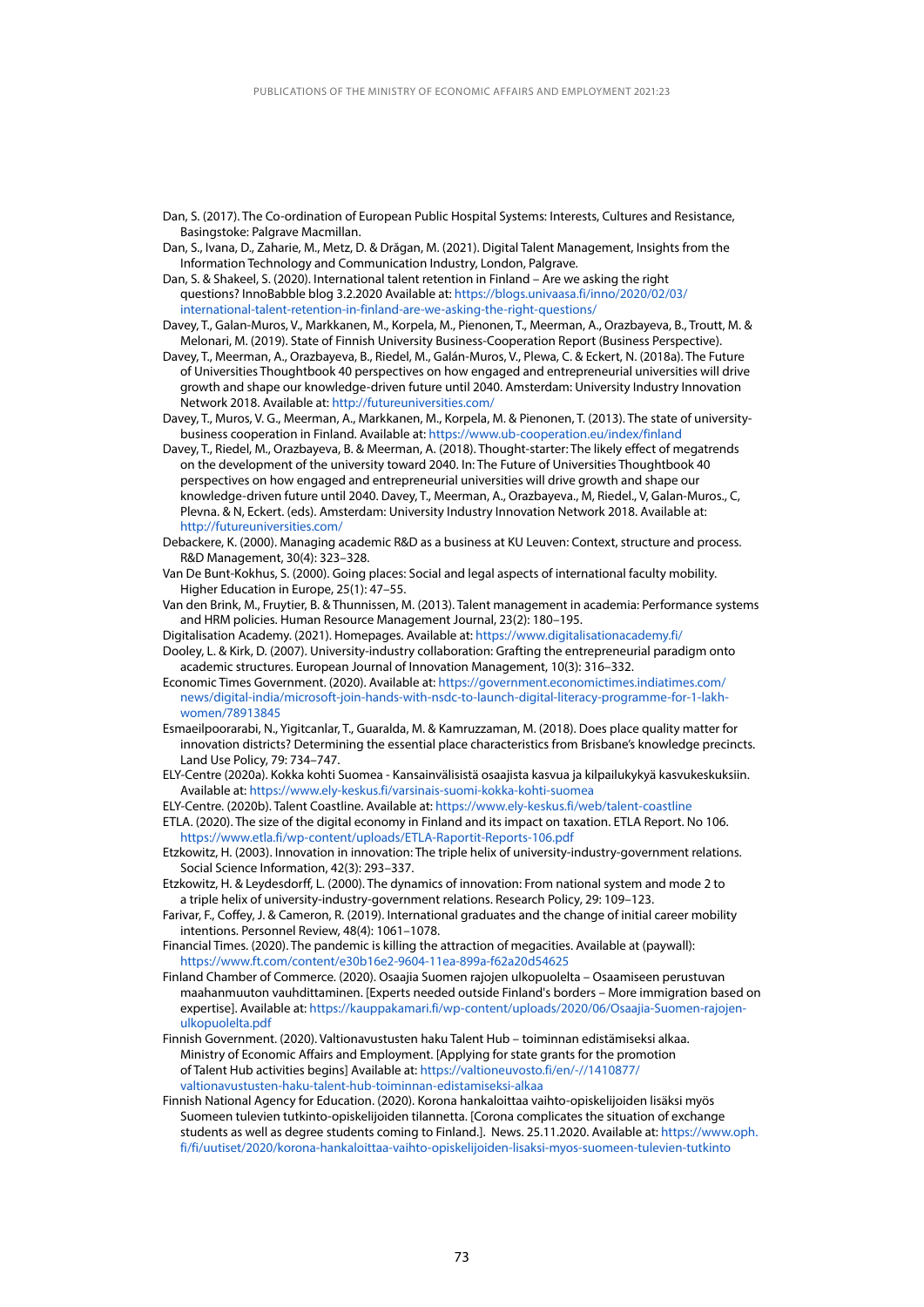Finnish Software and E-business Association. (2021). Mimmit koodaa. Available at: <https://mimmitkoodaa.ohjelmistoebusiness.fi>/

- Future Place Leadership. (2019). Talent Attraction Management. Available at: <https://futureplaceleadership>. com/services/talent-attraction-management/
- Gallardo-Gallardo, E., Thunnissen, M. & Scullion, H. (2020). Talent management: Context matters. The International Journal of Human Resource Management, 31(4): 457–473.
- Gama, L. Z. & Edoun, E. I. (2020). The relationship between the graduate trainee programme and talent management in corporate organisations in Eswatini. SA Journal of Human Resource Management, 18(1): 1–6.
- Garam, I. (2018). What brought students to Finland, how do they find studying here? Facts Express 6B/2018. Available at: [https://www.oph.fi/en/statistics-and-publications/publications/](https://www.oph.fi/en/statistics-and-publications/publications) facts-express-6b2018-what- brought-students-finland-how-do
- Geddie, K. (2015). Policy mobilities in the race for talent: Competitive state strategies in international student mobility. Transactions of the Institute of British Geographers, 40(2): 235–248. doi:10.1111/tran.12072
- George, C. (2015). Retaining professional workers: What makes them stay? Employee Relations, 37(1): 102-121. Government programme. (2019). 3.4 Dynamic and Thriving Finland. [online] Available at:
- <https://valtioneuvosto.fi/en/marin/government-programme/dynamic-and-thriving-finland> Halme, K. & Niinikoski, M-L. (2019). Innovation policy to renew the economy and society. Publications of the Ministry of Economic Affairs and Employment: MEAE reports 2019: 7. Available at: <http://urn.fi>/ URN:ISBN:978-952-327-394-8
- Havu, H. (2016). Employee retention in Finnish IT companies: Perspectives of HR professionals. Aalto thesis. Available at: <https://aaltodoc.aalto.fi/handle/123456789/24510>
- Hive Helsinki (2021). Homepages. Available at: [https://www.hive.fi/en/](https://www.hive.fi/en)
- Holtom, B. C., Mitchell, T. R., Lee, T. W. & Eberly, M. B. (2008). Turnover and retention research: A glance at the past, a closer review of the present and a venture into the future. The Academy of Management Annals, 2(1): 231–274.
- Hooijen, I., Meng, C., Reinold, J. & Siegel, M. (2017). Competition for talent: Retaining graduates in the Euregio Meuse-Rhine. European Planning Studies, 25(12): 2212–2231.
- Indian IT & BPM Industry Report. (2020). Available at:
- <https://www.ibef.org/industry/information-technology-india.aspx>

Ivana, D., Dan, S., & Popovici, O. C. (2019). Customer focus in European higher education systems. In: Văduva, S., Fotea, I., Văduva, L. P. & Wilt, R. (eds.), Applied ethics for entrepreneurial success, recommendations for the developing world. (39-49). Springer.

- Jobs in Finland. (2020). Jobs in Finland. [https://jobs.workinfinland.fi/](https://jobs.workinfinland.fi)
- Johnsrud, L. K. & Heck, R. H. (1998). Faculty worklife: Establishing benchmarks across groups. Research in Higher Education, 39(5): 539–555.
- Jones, D., Willness, C. & Madey, S. (2013). Why are job seekers attracted by corporate social performance? Experimental and field tests of three signal-based mechanisms. Academy of Management Journal. 57(2): 383–404
- Kalliomäki, H. (2014). The impact of students on the student city. City of Turku Urban Research. Research Reviews 4/2014.
- Kalliomäki, H., Ruoppila, S., Airaksinen, J. & Rekilä, J. (2018). It takes two to tango How 'productive interaction' unfolds in urban research. Conference paper presented at the AESOP (Association of European Schools of Planning) Conference.
- Khyber Pakhtunkhwa Information Technology Board. (2019). KP YEP. Published: 27 July 2017. Available at: <https://kpitb.gov.pk/projects/kp-yep>
- Kirvelä, S. & Heikkilä, T. (2017). Bigger, bolder, and faster: The digital agenda for Nordic companies. [online] Nordics-EN. Available at:<https://www.bcg.com/en-nor/bigger-bolder-and-faster-the-digital-agenda-for-nordic-companies>
- Kokko, T., Spens, K., Aholainen, R., Hakala, J., Hokkanen, J., Holmström, S., Lundin, K., Lähdeniemi, S., Paakkanen, I., & Vihma-Purovaara. T. (2020). Better together for a better world. Monitoring and honing the policies to promote internalisation in Finnish higher education and research 2017–2025. Publications of the Ministry of Education and Culture, Finland 2020:14.<http://urn.fi/URN:ISBN:978-952-263-709-3>
- Kondakci, Y. (2011). Student mobility reviewed: Attraction and satisfaction of international students in Turkey. Higher Education, 62(5): 573.
- KP Youth Employment Program (2018). KP Youth Employment Program A Project of KPITB. Available at: <https://www.kpyep.com>
- KPMG. (2020). Digital Academy brings young energy and innovative thinking to KPMG. Published December 2018. Available at: <https://home.kpmg/fi/fi/home/Pinnalla/2018/12/digital-academy-brings-young>energy-and-innovative-thinking-to-k.html
- KPMG Ov Ab. (2020a). Tietoa KPMG:stä. Available at: https://home.kpmg/fi/fi/home/tietoa-kpmgsta.html KPMG Oy Ab. (2020b). Phone discussion with Tiina Taskisalo, KPMG Finland, 26 November 2020.
- Lawrence, S. & Sharma, U. (2002). Commodification of education and academic labour Using the balanced scorecard in a university setting. Critical Perspectives on Accounting, 13: 661–677.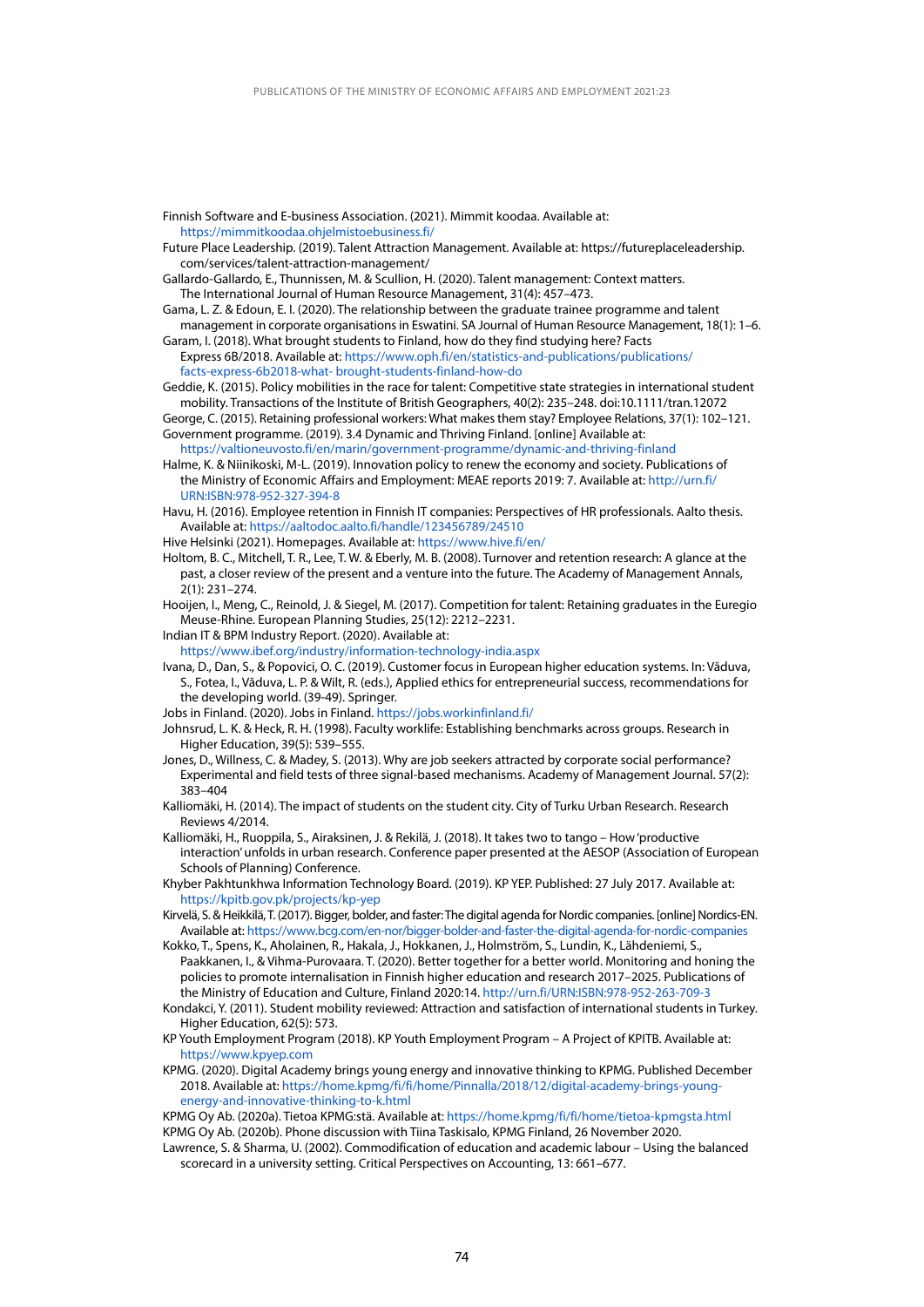- Li, H. (2020). How to retain global talent? Economic and social integration of Chinese students in Finland. Sustainability, 12(10): 4161.
- Liu, Y., Luo, Y., & Liu, T. (2009). Governing buyer–supplier relationships through transactional and relational mechanisms: Evidence from China. Journal of Operations Management, 27(4), 294–309.
- Lepori, B., Seeber, M. & Bonaccorsi, A. (2015). Competition for talent, country and organizational-level effects in the internationalization of European higher education institutions. Research Policy, 44(3): 789–802.
- Lorange, P. (2006). 'A performance based, minimalist human resource management approach in business schools. Human Resource Management, 45(4): 649–658.
- Loukkola, A. (2020). Kuinka moni Suomessa tutkinnon suorittanut ulkomaalaistaustainen jää tänne töihin? Published 20 May 2020. Tilastokeskus: Tieto & Trendit. Available at: https://www.stat.fi/tietotrendit/ artikkelit/2020/kuinka-moni-suomessa-tutkinnon-suorittanut-ulkomaalaistaustainen-jaa-tanne-toihin
- LUT. (2019). Mimmeissä on potentiaalia ohjelmoijiksi osaammeko hyödyntää sen?. Available at: https://www.lut.fi/uutiset/-/asset\_publisher/h33vOeufOQWn/content/ mimmeissa-on-potentiaalia-ohjelmoijiksi-%E2%80%93-osaammeko-hyodyntaa-sen-

McCracken, M., Currie, D. & Harrison, J. (2016). Understanding graduate recruitment, development and retention for the enhancement of talent management: Sharpening 'the edge' of graduate talent. International Journal of Human Resource Management, 27(22): 2727–2752.

Microsoft News Center India. Retrieved on 23 November 2020. Available at: https://news.microsoft.com/en-in/nsdc-microsoft-collaborate-empower-youth-digital-skills/

Ministry of Economic Affairs and Employment & Ministry of Education and Culture. (2020). Ministerial working groups approve Talent Boost action programme. Press release, 17 June 2020. Available at: https:// valtioneuvosto.fi/en/-//1410877/talent-boost-toimenpideohjelma-hyvaksyttiin-ministerityoryhmissa

Ministry of Economic Affairs and Employment of Finland (2019a). Innovaatiopolitiikan lähtökohdat. Työ- ja elinkeinoministeriön julkaisuja. Yritykset. 2019:18. Available at: https://um.fi/current-affairs/-/ asset\_publisher/gc654PySnjTX/content/suomi-keskeytt-c3-a4-c3-a4-tavanomaisen-viisumi-jaoleskelulupahakemusten-vastaanoton-ja-k-c3-a4sittelyn

Ministry of Economic Affairs and Employment of Finland. (2019b). Talent Boost Cookbook Finland. Available at: https://tem.fi/en/-/talent-boost-cookbook-resepteja-kansainvalisiin-osaajiin-liittyvaan-tyohon

- Ministry of Economic Affairs and Employment of Finland. (2018). Minne uudet työpaikat syntyivät vuonna 2017? [Where did new jobs appear in 2017?] Available at: https://julkaisut.valtioneuvosto.fi/bitstream/ [handle/10024/161141/Minne%20uudet%20ty%c3%b6paikat%20syntyiv%c3%a4t%20vuonna%202017\\_.](https://julkaisut.valtioneuvosto.fi/bitstream/handle/10024/161141/Minne%20uudet%20ty%c3%b6paikat%20syntyiv%c3%a4t%20vuonna%202017_.pdf?sequence=4&isAllowed=y)  pdf?sequence=4&isAllowed=y
- kasyua#.X6q5O2qzZaS Ministry of Economic Affairs and Employment of Finland. (2020a). Kasvua kansainvälisistä osaajista. Available at: http://www.rakennerahastot.fi/web/valtakunnalliset-teemat/kansainvalisista-osaajista-
- https://tem.fi/en/talent-boost-en Ministry of Economic Affairs and Employment of Finland. (2020b). Talent Boost Programme. Available at:
- project-for-the-development-of-immigrant-legislation-and-permit-procedures Ministry of Economic Affairs and Employment of Finland. (2020c). Project for the Development of Immigrant Legislation and Permit Procedures. Available at: https://tem.fi/en/
- Ministry of Economic Affairs and Employment of Finland. (2020d). Työvoiman liikkuvuus Euroopassa. Available at: https://www.rakennerahastot.fi/web/valtakunnalliset-teemat/tyovoiman-liikkuvuuseuroopassa#.X6qvqGgzZaR
- Ministry of Education and Culture. (2019). Smooth entry and integration of international higher education students through cooperation. Publications of the Ministry of Education and Culture, Finland 2019: 31. Available at: http://urn.fi/URN:ISBN:978-952-263-659-1
- Ministry of Foreign Affairs of Finland. (2020). Finland suspends the reception and processing of ordinary visa and residence permit applications in the missions. Press release, 19 March 2020. Available at: https://um.fi/current-affairs/-/asset\_publisher/gc654PySnjTX/content/suomi-keskeytt-c3-a4-c3-a4 tavanomaisen-viisumi-ja-oleskelulupahakemusten-vastaanoton-ja-k-c3-a4sittelyn
- Ministry of the Interior. (2018). Work in Finland Government Migration Policy Programme to strengthen labour migration. Ministry of the Interior Publication 1/2018. Available at: http://urn.fi/URN:ISBN:978-952-324-176-3
- Mpinganjira, M. (2011). Retaining Africa's talent: The role of Africa's higher education. International Journal of Emerging Markets, 6(2): 168–179.

Murphy-Shigematsu, S. (2002). Psychological barriers for international students in Japan. International Journal for the Advancement of Counselling, 24: 19–30.

- Musterd, S. & Gritsai, O. (2013). The creative knowledge city in Europe: Structural conditions and urban policy strategies for competitive cities. European Urban and Regional Studies, 20(3): 343–359.
- National Skill Development Corporation (NSDC). (2020). Available at: https://nsdcindia.org/about-us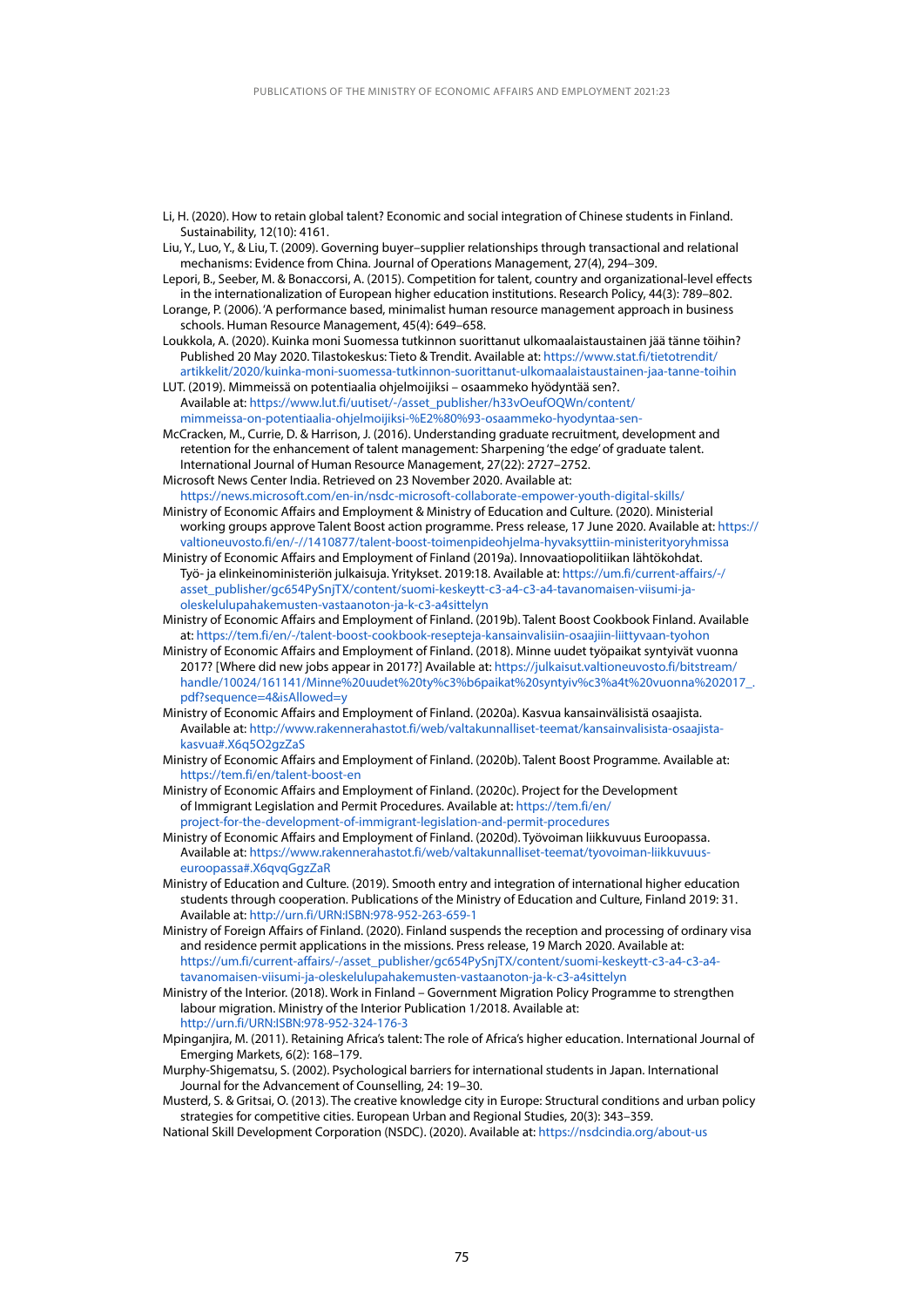Niemi, M. (2019). Suomessa jyllää suomenkielisten asiantuntijuus, Tiedekeskiviikko blog, 2 October 2020. Available at: <https://www.tiedetoimittajat.fi/tiedekeskiviikko>/ suomessa-jyllaa-suomenkielisten-asiantuntijuus

Niemi, M. (2020). Miksei koulutettu ulkomaalainen kelpaa? Kauppalehti column, 24. February 2020. Available at: [https://www.kauppalehti.fi/uutiset/](https://www.kauppalehti.fi/uutiset) miksei-koulutettu-ulkomaalainen-kelpaa/5f0d9dc1-bbeb- 47e4-a7d6-b7e4bf14fe40

Nordic Council of Ministers. (2018). State of the Nordic Region 2018. Nordic Council of Ministers. Available at: <https://www.norden.org/en/publication/state-nordic-region-2018-7>

Novotny, A., Rasmussen, E., Clausen, T. & Wiklund, J. (2020). Research handbook of start-up incubation ecosystems. The United Kindom: Edward Elgar Publishing.

OECD. (2018). Working together: Skills and labour market integration of immigrants and their children in Finland. OECD Publishing: Paris. Available at:<https://doi.org/10.1787/9789264305250-en>

Official Statistics of Finland (OSF). (2019). Population projection [e-publication]. ISSN=1798- 5153. 2019. Helsinki: Statistics Finland. Available at:<http://www.stat.fi/til/vaenn/2019>/ vaenn\_2019\_2019-09-30\_tie\_001\_en.html

Ortlieb, R. & Sieben, B. (2012). How to safeguard critical resources of professional and managerial staff: Exploration of a taxonomy of resource retention strategies. International Journal of Human Resource Management, 23(8): 1688–1704.

Paavola, J-M., Rasmussen, R. & Kinnunen, A. (2020). Talent attraction and work-related residence permit process models in comparison countries. Prime Minister's Office, Helsinki.

Parida, V., Oghazi, P., & Ericson, Å. (2014). Realization of open innovation: A case study in the manufacturing industry. Journal of Promotion Management, 20(3), 372–389.

Pirkanmaan liitto. (2020). Talent Boost (AIKO). Available at:

<https://www.pirkanmaa.fi/pirkanmaan-liitto-rahoittajana/talent-boost>/

Plewa, C., Galán-Muros, V. & Orazbayeva, B. (2018). Co-Creating Value: The Present and Future of Higher Education. In T. Davey, A Meerman, B Orazbayeva. (Ed.). The future of universities thoughtbook 40 perspectives on how engaged and entrepreneurial universities will drive growth and shape our knowledge-driven future until 2040. (p. 111–114) University-Industry Innovation Network 2018. Available at: [http://futureuniversities.com/](http://futureuniversities.com)

Pyhälammi, A. (2019). Talent management in a changing technological environment – Human capital in the energy sector of Finland. Aalto thesis. Available at:<https://aaltodoc.aalto.fi/bitstream>/ handle/123456789/41321/master\_Pyh%C3%A4lammi\_Allu\_2019.pdf?sequence=1

Raahe Coding School (2021). Homepages. Available at: <https://www.raahecodingschool.fi>/

Raunio, M. (2015). Innovaatiotalouden maahanmuuttopolitiikka. Kansainvälinen muuttoliike, maahanmuuttajat ja innovaatiopolitiikka. [Immigration policy in the innovation economy. International migration, immigrants and innovation policy.]. Ministry of Economic Affairs and Employment of Finland: Innovaatio 33/2015. Available at:<https://julkaisut.valtioneuvosto.fi/bitstream/handle/10024/74991>/ TEMjul\_33\_2015\_web\_12052015.pdf

Reiner, C. (2009). How to lure the new argonauts? Brain competition policy in a small open European economy. Mitteilungen der Österreichischen Geographischen Gesellschaft, 151: 53–87.

Research and Innovation Council Finland. (2017). Vision and road map of the Research and Innovation Council Finland. Available at: [https://valtioneuvosto.fi/documents/10184/4102579/Vision\\_and\\_roadmap\\_](https://valtioneuvosto.fi/documents/10184/4102579/Vision_and_roadmap) RIC.pdf/195ec1c2-6ff8-4027-9d16-d561dba33450/Vision\_and\_roadmap\_RIC.pdf

Rienties, B., Grohnert, T., Kommers, P., Niemantsverdriet, S. & Nijhuis, J. (2011). Academic and social integration of international and local students at five business schools, a cross-institutional comparison. In: Van den Bossche, P., Gijselaers, W. & Milter, R. (eds.) Building learning experiences in a changing world (pp. 121–137). London: Springer.

Rilla, N., Deschryvere, M., Oksanen, J., Raunio., M. & van der Have, R. (2018). Immigrants in the innovation economy – Lessons from Austria, Canada, Denmark and the Netherlands. Publications of the Government's analysis, assessment and research activities 1/2018. Prime Minister's Office, 15 January 2018. Available at: <https://tietokayttoon.fi/julkaisu?pubid=23803>

Rissola, G., Fernando H., Milena, S. & Koen, J. (2017). Place-based innovation ecosystems: Espoo Innovation Garden and Aalto University (Finland). EUR 28545 EN, European Union.

Romainville, M. (1996). Teaching and research at university: A difficult pairing. Higher Education Management, 8:135–144.

Sá, C. M. & Sabzalieva, E. (2018). The politics of the great brain race: Public policy and international student recruitment in Australia, Canada, England and the USA. Higher Education, 75(2): 231–253.

Sánchez-Moral, S., Arellano, A. & Díez-Pisonero, R. (2018). Interregional mobility of talent in Spain: The role of job opportunities and qualities of places during the recent economic crisis. Environment and Planning A: Economy and Space, 50(4): 789–808.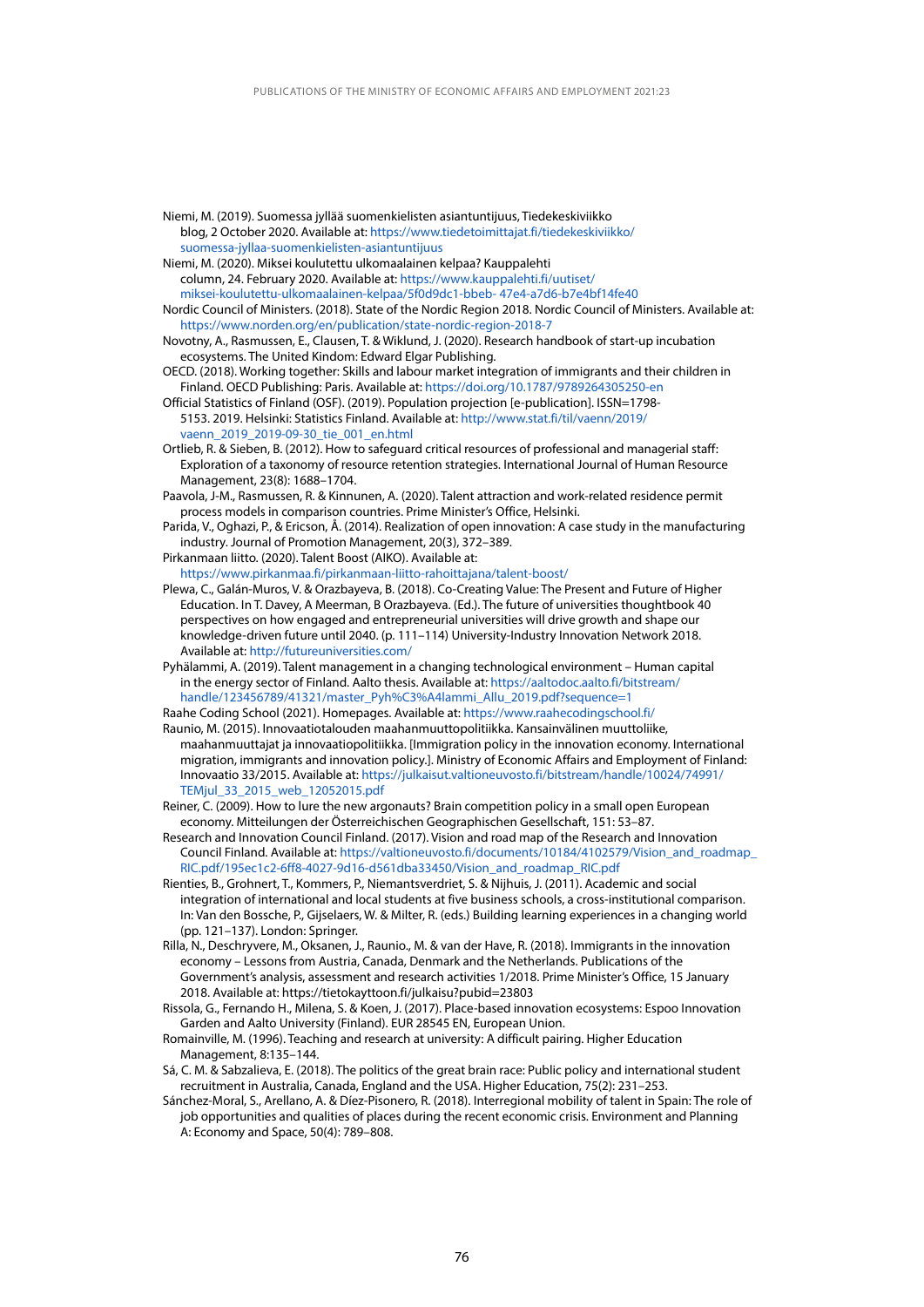Sarkar, B. (2020). IBM collaborates with National Skill Development Corporation to offer free digital skills training. Available at: https://economictimes.indiatimes.com/industry/services/education/ibm-national-skilldevelopment-corporation-join-hands-to-offer-free-digital-skills-training/articleshow/77671714.cms?utm\_ source=contentofinterest&utm\_medium=text&utm\_campaign=cppst

Sataedu. (2020). Talent Hub Robotics. Available at: https://sataedu.fi/hanke/talent-hub-robotics/

Schuler, R. & Tarique, I. (2012). Global Talent Management: Theoretical Perspectives, Systems, and Challenges. In Günter K. Stahl, Ingmar Björkman and Shad Morris. (Ed.) Handbook of Research in International Human Resource Management. (Second Edition, 393-414). UK: Edward Elgar Publising Limited.

Sector Profile Tech (IT and IT-enabled Services) Report (2019). Available at: https://invest.gov.pk/sites/default/files/inline-files/IT.pdf

Selesho, J. M. & Naile, I. (2014). Academic staff retention as a human resource factor: University perspective. International Business & Economics Research Journal, 13(2): 295–304.

- Seopa, N., Wöcke, A., & Leeds, C. (2015). The impact on the psychological contract of differentiating employees into talent pools. Career Development International, 20(17): 717–732.
- Servon, L. J. & Visser, M. A. (2011). Progress hindered: The retention and advancement of women in science, engineering and technology careers. Human Resource Management Journal, 21(3): 272–284.

Shahzad, K. (2018). Managing successful buyer-supplier relationships: Aligning the enabling roles of governance structure, Acta Wasaensia, University of Vaasa.

Shahzad, K., Ali, T., Kohtamäki, M. & Takala, J. (2020). Enabling roles of relationship governance mechanisms in the choice of inter-firm conflict resolution strategies. Journal of Business & Industrial Marketing, 35(6), 957–969.

Shahzad, K., Ali, T., Takala, J., Helo, P. & Zaefarian, G. (2018). The varying roles of governance mechanisms on ex-post transaction costs and relationship commitment in buyer-supplier relationships. Industrial Marketing Management, 71:135–146.

Shakeel, SR. (2020). Commercialization of Renewable Energy Technologies: A study of Socio-economic, Technical and Regulatory factors in Finland and Pakistan. Acta Wasaensia 430, University of Vaasa.

Shin, G., Choi, J. N. & Moon, R. J. (2019). Skilled migrants as human and social capital in Korea. Asian Survey, 59(4): 673–692.

Shumilova, Y. & Cai, Y. (2016). Three approaches to competing for global talent: Role of higher education. In: Global perspectives and local challenges surrounding international student mobility (pp. 114–135). IGI Global.

Shumilova, Y., Cai, Y. & Pekkola, E. (2012). Employability of international graduates educated in Finnish higher education institutions. VALOA-project report. No. TD/TNC 109.844.

Sotarauta, M. (2019). Aluekehittämisajattelun muutos ja peruskäsitteet [Changes in regional development thinking and the basic concepts]. In: K. Lehto, N. Mäntylä & I. Karppi (eds.). Governance IV: Hallintaa ja yhteistyötä [Governance IV: Governance and cooperation]. (65-77) Vaasa: Vaasan yliopisto, Johtamisen yksikkö. Available at: https://www.hallintotieteet.fi/wp-content/uploads/2019/02/Hallintotieteidenvalintakoeteos-2019.pdf

South-Eastern Finland University of Applied Sciences (XAMK). (2021). Digiverstas. Available at: https://www.xamk.fi/tutkimus-ja-kehitys/digiverstas/

Stahl, G. K., Bjorkman, I., Farndale, E., Morris, S. S., Paauwe, J., Stiles, P., Trevor, J., Wright, P. (2012). Six principles of effective global talent management. MIT Sloan Management Review, 53(2): 25–42.

Study in Finland. (2020). Frontpage. Available at: https://www.studyinfinland.fi/

Susiluoto, T. (2019). Suomessa opiskelevat ulkomaiset nuoret tarvitsevat työkokemusta ja yritykset heitä. Elinkeinoelämän keskusliitto. Published on 19 February 2019. Available at: https://ek.fi/ajankohtaista/ uutiset/suomessa-opiskelevat-ulkomaiset-nuoret-tarvitsevat-tyokokemusta-ja-yritykset-heita/

Suutari, V., Wurtz, O. & Tornikoski, C. (2014). How to attract and retain global careerists: Evidence from Finland. In: Global talent management (pp. 237–249). Cham: Springer.

f00aa6945592/TB\_toimenpideohjelma\_syksy2020.pdf?t=1599484600281 Talent Boost Action Programme. (2020). Talent Boost-toimenpideohjelma. Available at: https://tem.fi/ [documents/1410877/7552084/TB\\_toimenpideohjelma\\_syksy2020.pdf/904edd41-eab3-d34a-e921-](https://tem.fi/documents/1410877/7552084/TB_toimenpideohjelma_syksy2020.pdf/904edd41-eab3-d34a-e921-f00aa6945592/TB_toimenpideohjelma_syksy2020.pdf?t=1599484600281)

Taloustutkimus Oy. (2020). Kotona Suomessa – Selvitys maahanmuuttajien rekrytoimisesta. [Home in Finland – A study on recruiting immigrants.]. Research report. Published 2 June 2020. Available at: https://www.ely-keskus.fi/documents/10191/40158036/Selvitys+maahanmuuttajien+rekryto imisesta/471b0885-695a-4c79-bcb3-e122f2b3ca48

 Technology Finland. (2018). 9 ratkaisua Suomelle Teknologiateollisuuden Koulutus ja osaaminen -linjaus 2018 Helsinki: Teknologiateollisuus. Available at: https://teknologiateollisuus.fi/sites/default/files/file\_attachments/ teknologiateollisuus\_koulutus\_ja\_osaaminen\_linjaus\_2018.pdf

Tharenou, P. (2015). Chinese international business graduates: A career dilemma: Repatriate or stay? Journal of Management & Organization, 21(1): 37–59.

Tharenou, P. & Caulfield, N. (2010). Will I stay or will I go? Explaining Repatriation by Self-Initiated Expatriates. Academy of Management Journal, 53(5), 1009–1028.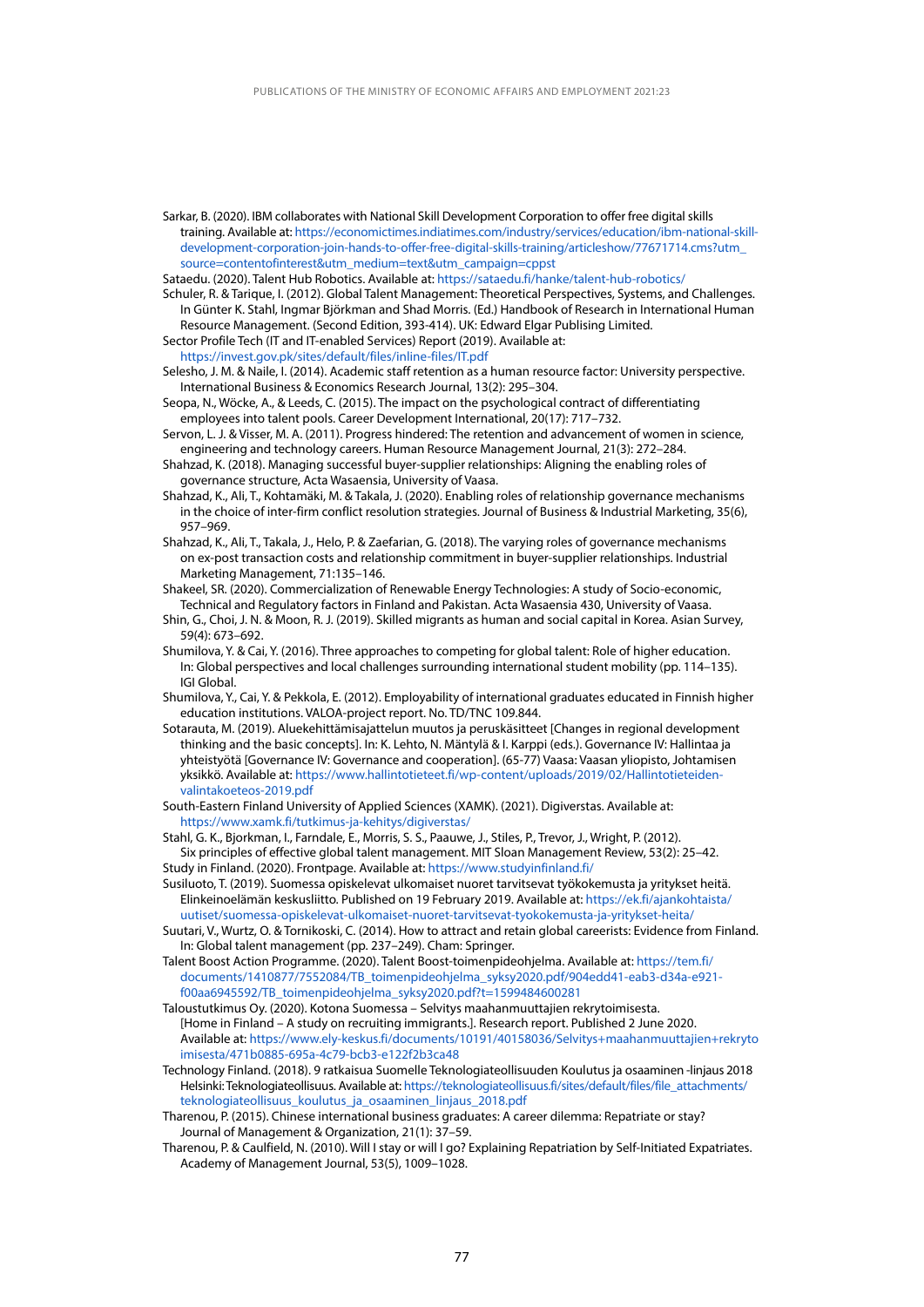- Tlaiss, H. A., Martin, P. & Hofaidhllaoui, M. (2017). Talent retention: Evidence from a multinational firm in France. Employee Relations, 39(4): 426–445.
- Toren, N. (1976). Return to Zion: Characteristics and Motivations of Returning Emigrants. Social Forces, 54(3), 546–558.
- Tornikoski, C. (2011). Fostering expatriate affective commitment: A total reward perspective. Cross Cultural Management, 18(2): 214–235.
- Tremblay, K. (2005). Academic mobility and immigration. Journal of Studies in International Education, 9(3): 196–228.
- Tripathy, P. (2020). NSDC collaborates with LinkedIn to accelerate digital skills training for Indian youth. Available at: <https://www.nationalskillsnetwork.in>/ nsdc-collaborates-with-linkedin-to-accelerate-digital-skills-training/
- Tuky (2018). KPMG Digital Academy a new possiblity for master students. Available at: [https://www.tuky.fi/etusivu/2018/09/24/](https://www.tuky.fi/etusivu/2018/09/24)
- Valkokari, K., Hyytinen, K., Kutinlahti, P. & Hjelt, M. (2021). Collaborating for a sustainable future ecosystem guide. VTT Technical Research Centre of Finland, 2021. 56 p.
- Valtioneuvosto. (2020). 3.4 Dynamic and Thriving Finland. [online] Available at: <https://valtioneuvosto.fi/en/marin/government-programme/dynamic-and-thriving-finland>
- Van Wissen, L., Van Dijk, J. & Venhorst, V. (2011). An analysis of trends in spatial mobility of Dutch graduates. Spatial Economic Analysis, 6(1): 57–82.
- Vauterin, J. J. (2012). The demand for global student talent: Capitalizing on the value of university-industry collaboration. Lappeenranta University of Technology. Available at: <http://urn.fi/URN:ISBN:978-952-265-335-2>

Vazzana, C. M. & Rudi-Polloshka, J. (2019). Appalachia has got talent, but why does it flow away? A study on the determinants of brain drain from rural USA. Economic Development Quarterly, 33(3): 220–233.

- Verhaegen, P. (2005). Academic talent: Quo vadis? Journal of Management Development, 24(9): 807–818. Vipunen – Education Statistics Finland. (2020). Opiskelijat ja tutkinnot: korkeakoulu. Available at: https:// vipunen.fi/fi-fi/\_layouts/15/xlviewer.aspx?id=/fi-fi/Raportit/Korkeakoulutuksen%20opiskelijat\_A2.xlsb
- Wan, C. & Shirat, M. (2018). International academics in Malaysian public universities: Recruitment, integration, and retention. Asia Pacific Education Review, 19(2): 241–252.
- Weetman, P. (1993). Recruitment by accounting departments in the higher education sector: A comment on the Scottish experience. The British Accounting Review, 25: 287–300.
- Wiblen, S. & McDonnell, A. (2020). Connecting 'talent' meanings and multi-level context: A discursive approach. The International Journal of Human Resource Management, 31(4): 474–510.
- Wilcox, P., Winn, S. & Fyvie-Gauld, M. (2005). 'It was nothing to do with the university, it was just the people': The role of social support in the first-year experience of higher education. Studies in Higher Education, 30(6): 707–722.
- Van Wissen, L., Van Dijk, J. & Venhorst, V. (2011). An analysis of trends in spatial mobility of Dutch graduates. Spatial Economic Analysis, 6(1): 57–82.
- Wolff, A., Knutas, A. & Savolainen, P. (2020). What prevents Finnish women from applying to software engineering roles? Proceedings of the ACM/IEEE 42nd International Conference on Software Engineering: Software Engineering Education and Training.
- Yigitcanlar, T., Baum, S. & Horton, S. (2007). Attracting and retaining knowledge workers in knowledge cities. Journal of Knowledge Management, 11(5): 6–17.
- Young, S. & Thyil, V. (2009). Governance, employees and CSR: Integration is the key to unlocking value. Asia Pacific Journal of Human Resources, 47(2): 167–185.
- Yusuf, S. & Nabeshima, K. (eds.) (2006). How universities promote economic growth Washington DC: The World Bank.
- Zafar, A. (2019). Is talent shortage in Finland real or just a myth. Available at: <https://www.foreigner.fi/opinion>/ afnan-zafar/is-the-shortage-of-talent-in-finland-real-threat-or-just-myth/20190927172606003034.html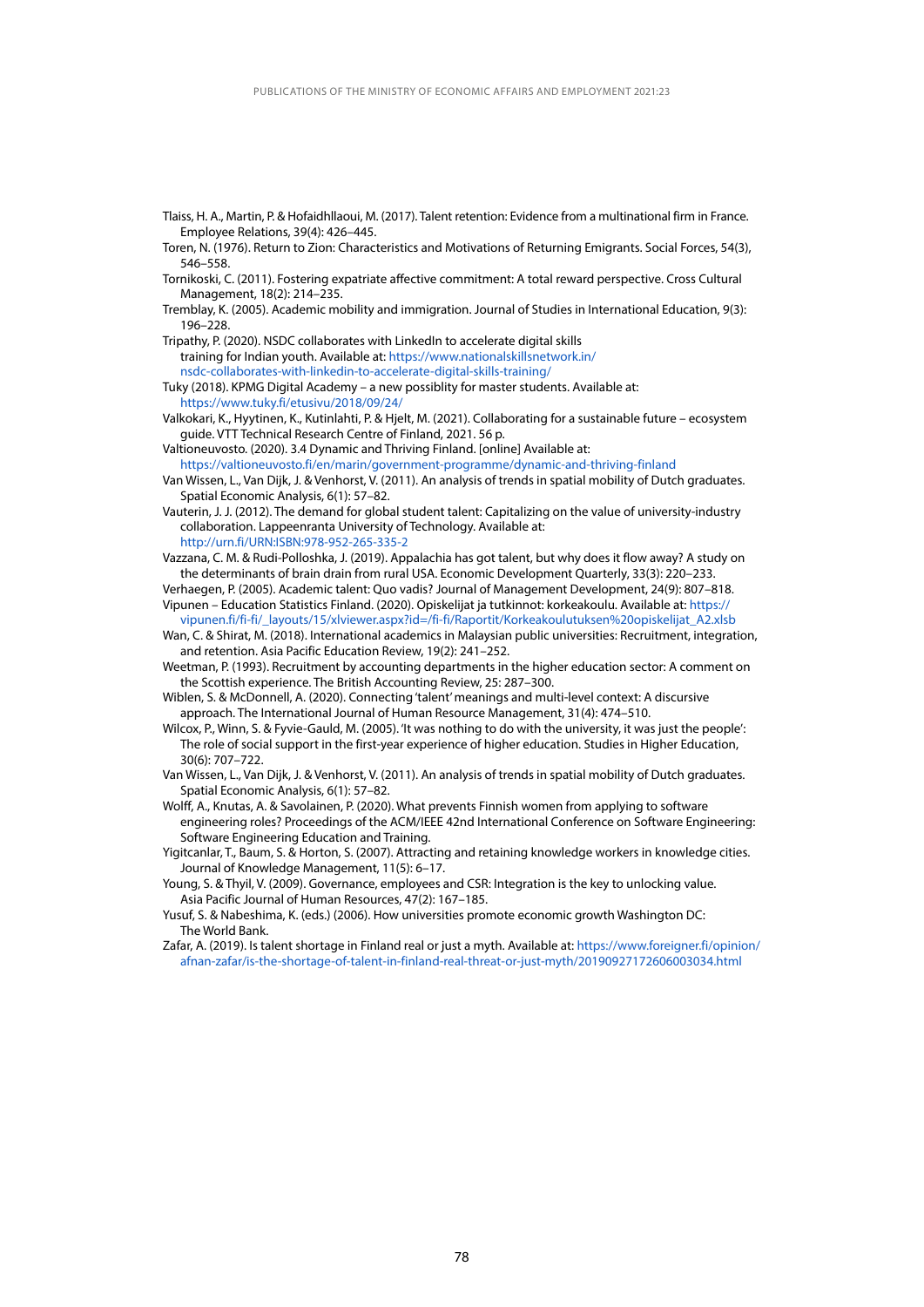# **Appendix: Research questionnaires**

# **Addressing the issues of talent shortages and retention: A multiple case study approach**

## **Background information of both partnering and non-partnering respondent(s)**

- 1. Years of experience in the company
	- a. Less than 5 years
	- b. More than 5 years
- 2. Your name and position in the company
- 3. Which unit (organisation/business unit) are you from?
- 4. In what capacity are you involved in the Digitalisation Academy programme and how do you contribute to it?
	- a. Do you participate in teaching?
	- b. Are you a steering group member?
	- c. Have you participated in any events related to the Digitalisation Academy (DA)?

## **General questions about the Digitalisation Academy (DA)**

# *Partner firms*

- 1. What is the DA all about in the context of your organisation? How do you see it?
- 2. What made you join this initiative? What were the motivational drivers?
- 3. What were your expectations before joining it and how are they being met?
- 4. Do you have your own tailored activities to tackle talent shortages?
- 5. One of the aims of the DA is to address the issue of talent shortages. Has this been relevant to you and if so, how?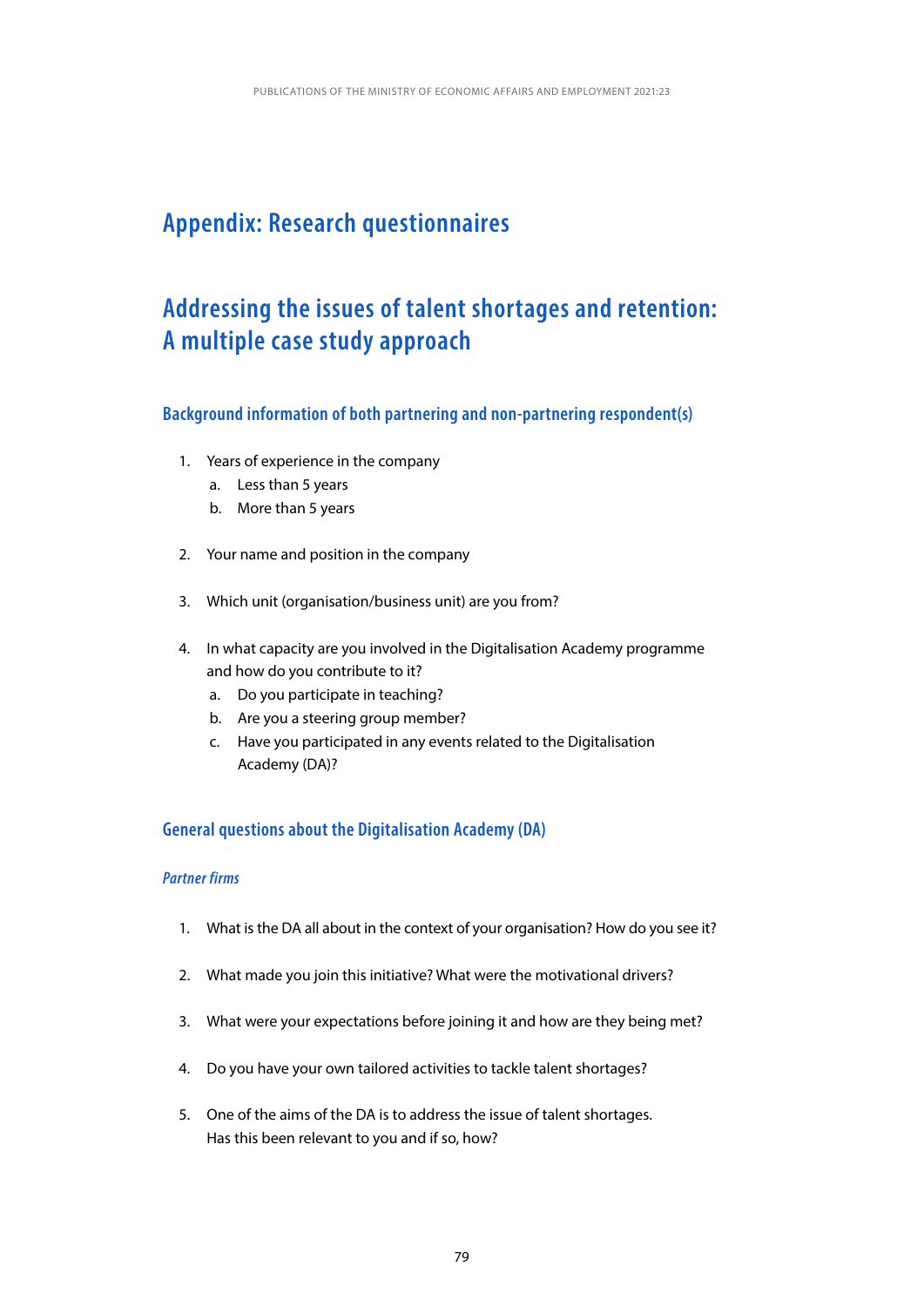- 6. Has the DA responded to your current needs with regard to talent shortages?
- 7. What kind of suggestions do you have for improving the DA?
- 8. The trial period is ending soon. In your opinion, in what areas has the DA succeeded and how would you improve it?
- I. Overall activities
- II. Communication and collaboration
- III. Responding to talent shortages

**Challenges** – (Tafti et al., 2017; Thomas & Kerr-Phillips, 2009; Goswami & Jha, 2012; Yiu & Saner, 2014; Oladapo, 2014; Schuler et al., 2011)

Prior literature on talent management has identified certain internal and external key challenges for the talent shortages faced by organisations. We would like to hear your organisation's point of view, for example, on how relevant these challenges are and how you manage these.

### **Internal challenges:**

- A. In your company, do you have people with foreign backgrounds and people who do not speak Finnish/Swedish?
- B. A lack of management commitment and support (an openness and readiness towards talent acquisition and retention) as well as a lack of organisational policy targeting talent shortages
- C. A lack of internal resources training requires resources but companies fear that trained people will leave after a certain period of time. Thus, they need to integrate and motivate talents to ensure they stay
- D. Trust issues (companies' reluctance to hire international/student candidates), students are often seen as a high risk and low value option
- E. Companies' inability to utilise knowledge produced in the universities
- F. Resistance to cultural change e.g. language barriers, cultural awareness
- G. A lack of coordination among diferent departments in implementing talent management processes
- H. Challenges in terms of digital transformation and globalisation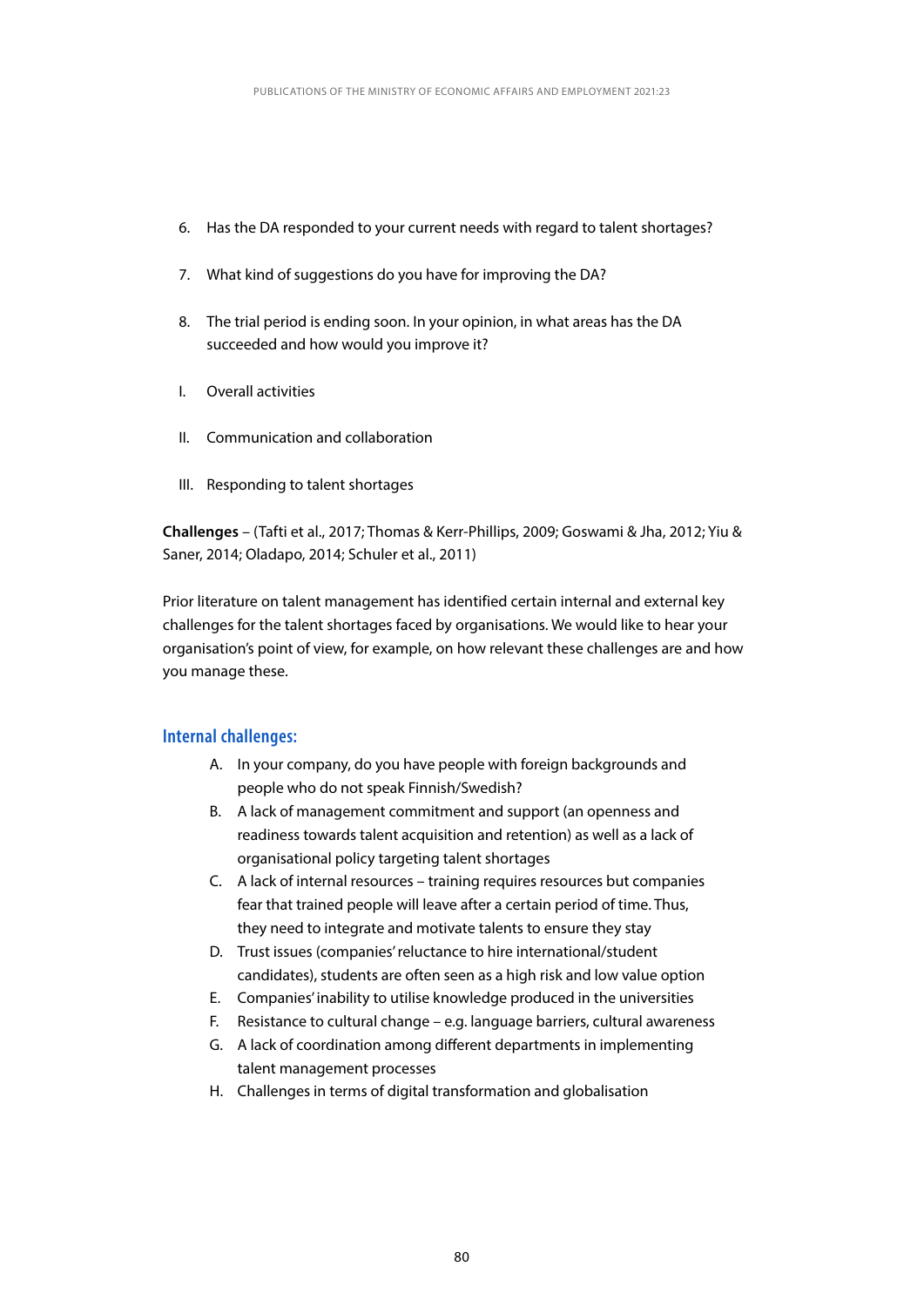# **External challenges:**

- A. Finding a person with the relevant prior experience and the right set of skills – a student's ability to use the latest technologies and programming skills
- B. Vaasa as a region for attractive work opportunities
- C. Work permit (students' 25-hour-week work restriction during their studies) and partners' integration (dual employment for spouse)
- D. University programmes (content) lack a practical understanding of industry needs
- E. A lack of coordination between companies and universities/students

#### *Partner organisations*

#### **What kind of role do you think the DA can play in tackling some of these challenges?**

**Opportunities** – (Tafti et al., 2017; Schuler et al., 2011; Thomas & Kerr-Phillips, 2009)

Prior literature on talent management has identified certain key opportunities in order to address talent shortages while retaining talent for organisations. We would like to hear your organisation's point of view, for example, on how relevant these opportunities are and how you ensure these opportunities are realised.

- A. Obtaining a competitive advantage by retaining your best talent
- B. Attracting and retaining valued domestic and foreign talent
- C. Longer-term collaboration opportunities with universities
- D. Integrated talent management programmes
- E. Strategic alignment between talent management/retention strategy/ policy and business strategy
- F. The commitment, support and involvement of management
- G. Holistic approach to developing talent and to flling a talent shortage gap
- H. Increased cross-sectoral communication and collaboration
- I. Strong employer brand

#### *Partner organisations*

**What kind of role do you think the Digitalisation Academy can play or is playing in providing valued talent in order for you to take advantage of some of these opportunities?** 

**Organisational perspective/Factors tackling talent shortages and facilitating talent retention** (Thomas & Kerr-Phillips, 2009; Schuler et al., 2011; Sinha & Sinha, 2012; Boomer Authority, 2009; Eyster et al., 2008; Bethke-Langenegger et al., 2011)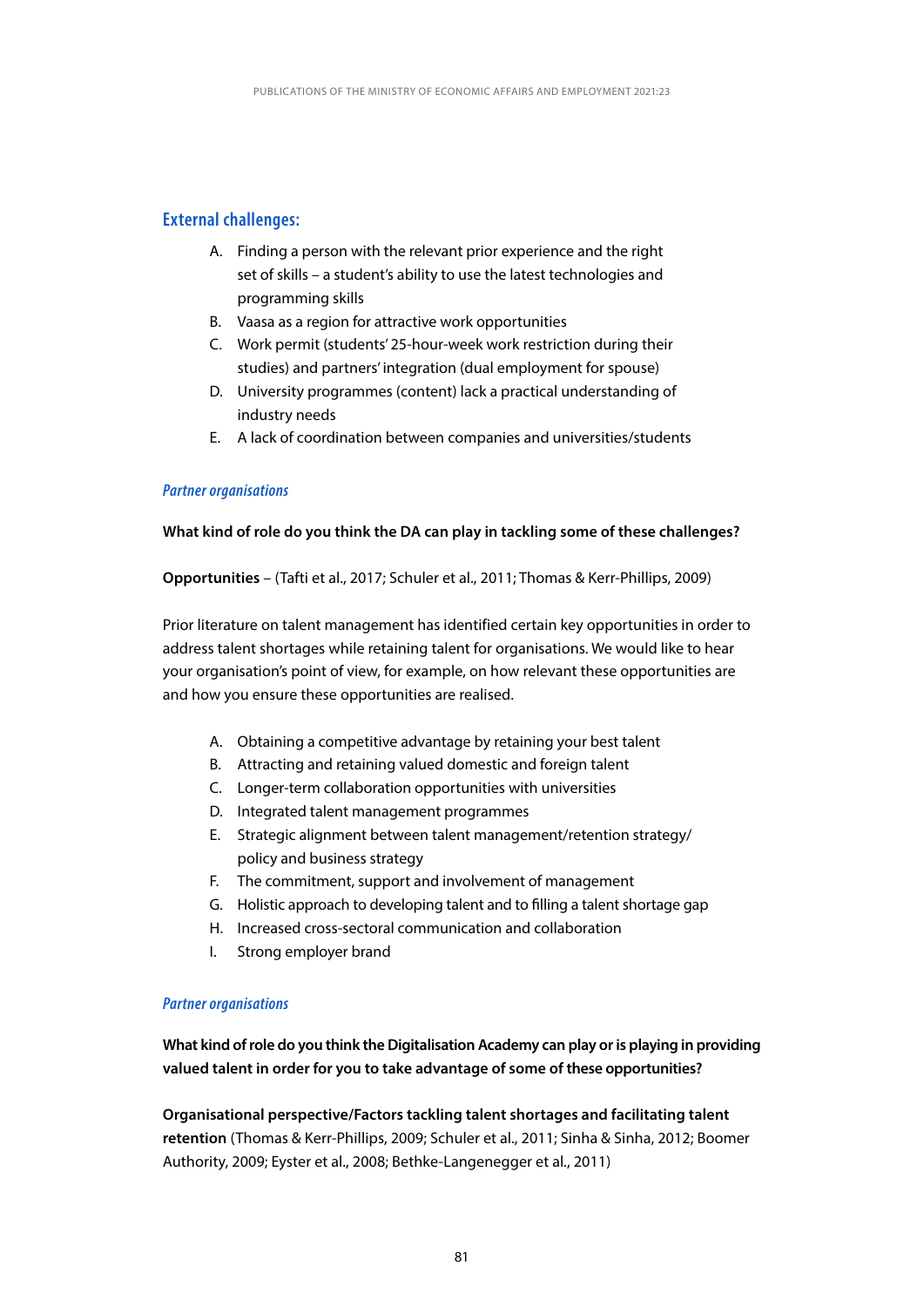# **Addressing the issue of talent shortages**

- 1. What kind of role should your company play in addressing the issue of talent shortages?
	- a. How can trust be developed between students and companies?
	- b. Do you think companies should be more active in close collaborations with universities and participate in workshops and student training in order to prepare their future employees? If so, what further actions must be taken?
	- c. What actions can universities take in terms of updating their curricula and making changes regarding their educational practices in responding to industrial need?
	- d. How fexible should the local language requirements be when hiring international students?
	- e. Do you consider the issue of gender equality while looking for candidates? Do you think the efective utilisation of female talent potential remains untapped?
	- f. How is the DA helping your organisation to reach out to the best talent available? Are any communication and interaction actions being taken to raise awareness of where students and companies can fnd each other?

#### *Partner organisations*

**What kind of role do you think the Digitalisation Academy can contribute or is contributing to addressing the issue of talent shortages by connecting with trained talent and channelising networking possibilities?** 

## **Addressing the issue of talent retention**

- 1. What kind of role should your company play in retaining the best talent? What actions have been taken so far and what else can be done?
	- a. Breaking language barriers, offering dual employment and flexible working conditions and working hours
	- b. Top management support and cultural support/an inclusive culture with efective communication embracing employee diversity to motivate talent and to integrate talent retention at the overall organisational level
	- c. Organisational openness and readiness and competitive remuneration packages
	- d. Skills and leadership development, a supportive learning climate, performance assessment and recognition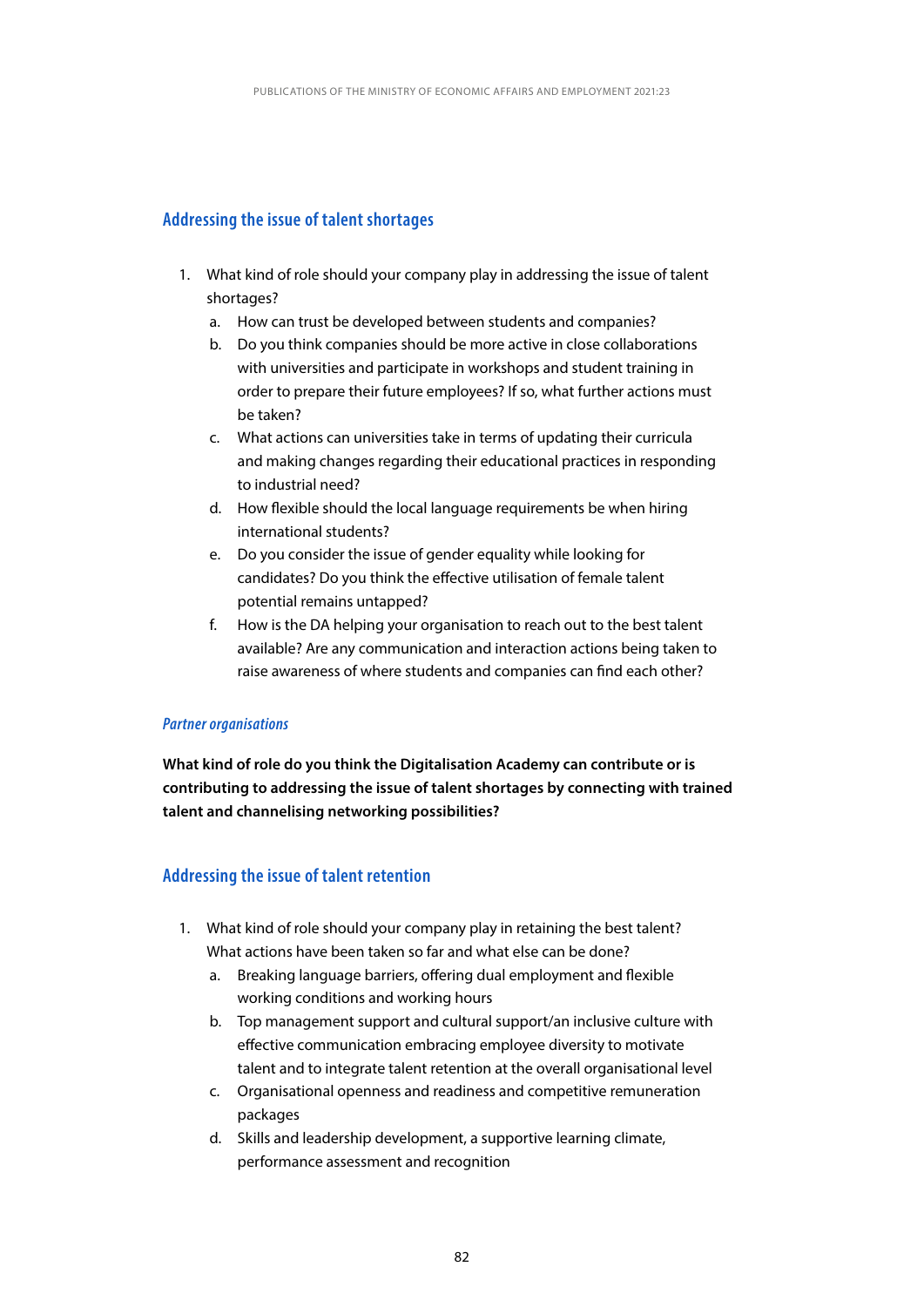- e. Very little organisational bureaucracy and gender equality and inclusiveness
- f. Developing a solid internal organisational policy for talent retention

#### *Partner organisations*

What kind of role do you think the Digitalisation Academy can contribute or is contributing to addressing the issue of talent retention?

#### **Concluding question**

How would you improve the DA in the future so that you will remain a part of it while getting the most out of it? Consider the following:

- a. The company's contribution to it payment matters etc.
- b. The role of the steering group how can it be organised so that the company can contribute?
- c. Relationships between students and the DA and between students and companies
- d. The overall quality of the teaching content and methods
- e. Organisation timing, duration, class schedules, etc …
- f. Mechanisms for evaluating the DA's performance etc.

## **Interview with Universities/Universities of Applied sciences**

#### *Degree programme coordinator*

- 1. Are you familiar with the Digitalisation Academy (DA)?/How do you see the DA initiative?
- 2. Is the DA initiative complementing students' degree programmes?
- 3. Can students include DA work for credits in their degree programmes?
	- a. If so, how many credits and how will DA work be integrated into their degrees?
	- b. If not, what are the obstacles and can these be addressed in the foreseeable future?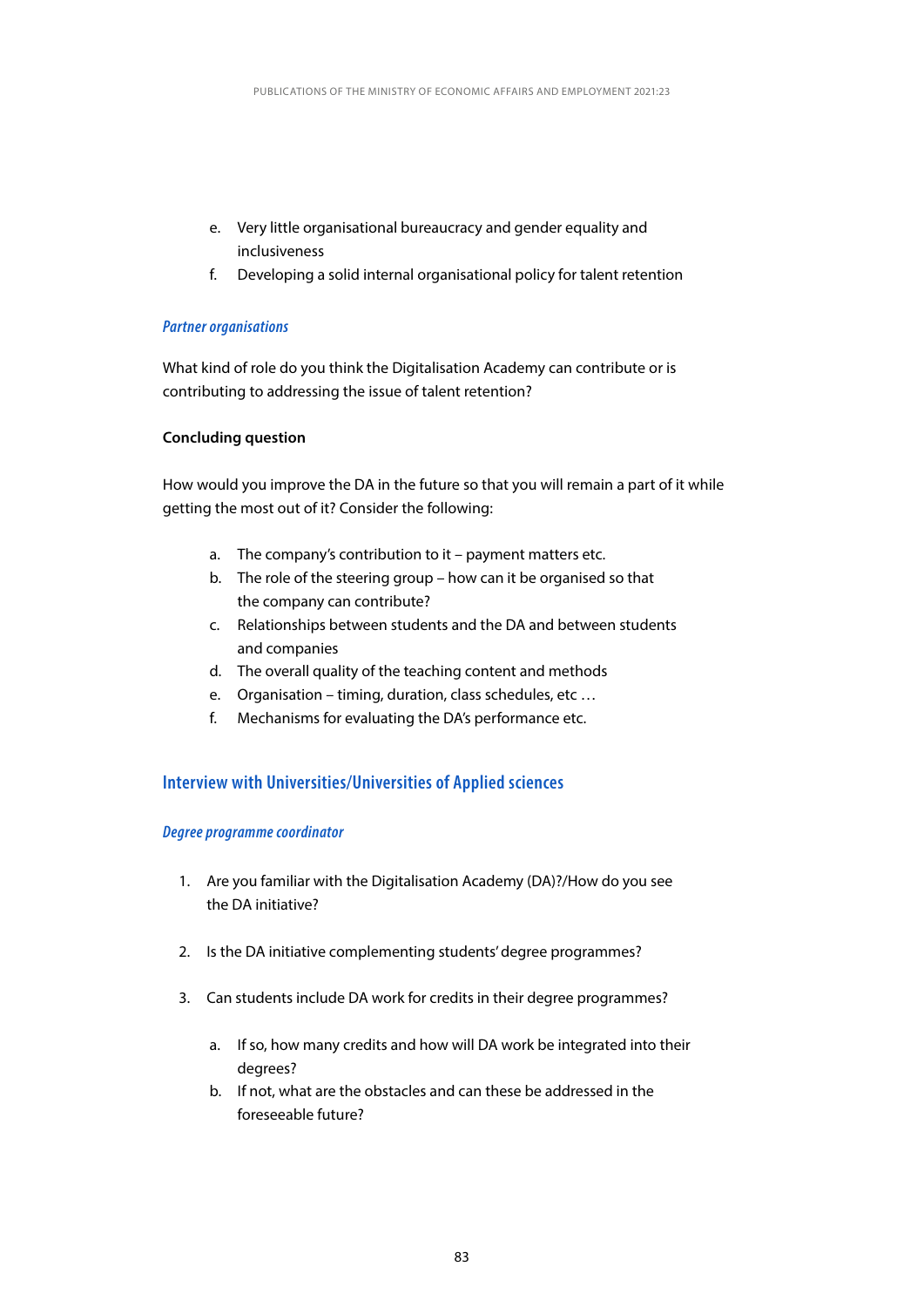- 4. What does the DA need to do in order to get its work assimilated into the degree programme for credits?
- 5. How do you see this DA programme impacting students' graduation timelines, and what are the possible implications it could have for the university (in terms of graduation targets)?
- 6. Can the DA programme positively or negatively afect the reputation of the degree/accreditations etc. in any way?
	- a. Could it be used in the marketing of the degree or as a selling point?
- 7. How do you see their enrolment at the DA affecting international students' residence permit matters?
- 8. Do you think their enrolment at the DA will afect students' performance in their conventional studies or their grades, credits, participation in diferent activities, etc.? (the question becomes more relevant if the DA credits are not registered in the degree programme)
- 9. What is your view on getting companies involved in teaching/the changing role of universities? Would you personally like this change to take place/ how could it afect the future of universities?
- 10. How would you describe your working relationship with the DA management team (frequency of discussions/planning meetings, expectations from each other, resources on hand [human, fnancial, infrastructure])?
- 11. Do you have any idea of whether the previous year's Academy students beneftted from becoming part of this programme (jobs, internships, master theses, networking, etc.)?
- 12. What kind of support does the DA require from you if any?
	- a. Were you contacted by the DA to discuss credits/students' degreerelated issues?
	- b. How much effort did you put into discussions with the DA coordinator?
- 13. What aspects of the Academy need radical improvement if any, and should it become successful/achieve its objectives? Any suggestions?
	- a. What kind of help/assistance can be provided from the university side?
- 14. What are your hopes and concerns for the future?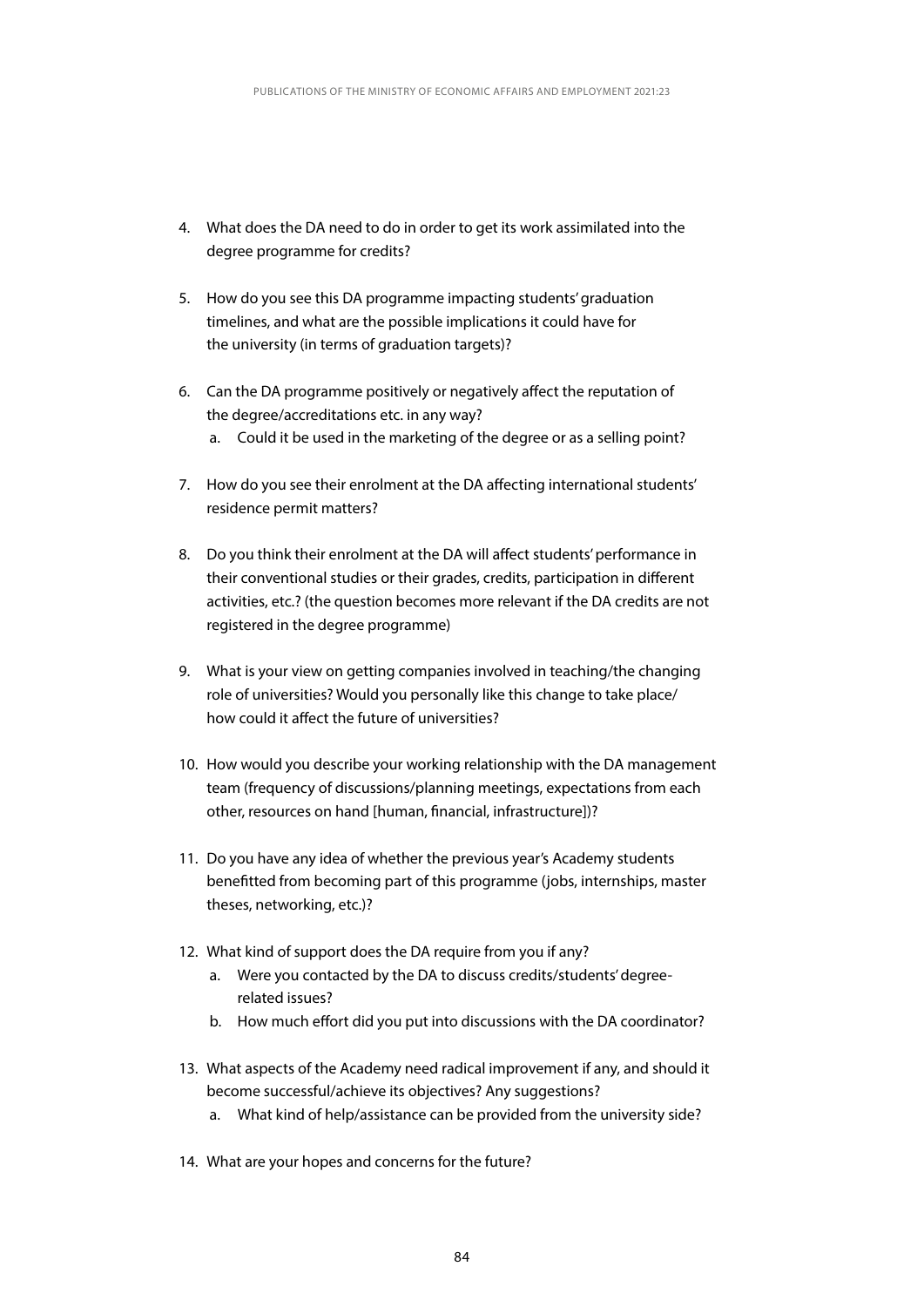- 15. Is there anything else you want to add in addition to what we have discussed that could be valuable in this context?
- 16. Now, before we finish, I would like to ask one hypothetical question: If you were given a free hand, would you want the academy to continue in the future (why/why not)?
	- a. If so, what changes should be made to improve it (administratively, planning-wise, resources, practical issues, credits, job market)?

## **Administrative staff**

- 1. What is your take on the DA programme? (Is it important and why/why not?)
	- a. Do you think the initiative could help students in achieving their desired objectives (getting master theses, internships or employment, networking, etc.)?
- 2. What kind of support does the University of Vaasa provide with regard to this initiative?
- 3. Is there anything else the university can do in order to facilitate the development of the DA?
- 4. How is your relationship with the DA programme director/coordinator?
	- a. Can you also tell us how frequently you have discussions with other university staff concerning the DA (concerning planning, administrative support, practical issues, etc.)?
- 5. What are the DA coordinator's expectations regarding the university? a. Are these realistic and is the university in a position to meet these needs?
- 6. Are you familiar with the support that other universities/UAS are providing for this initiative?
	- a. Is the higher share from other institutes a cause for concern?
- 7. Do you think that the previous DA programme has achieved its desired objectives?
- 8. What are the things you have liked or practices that need to be altered?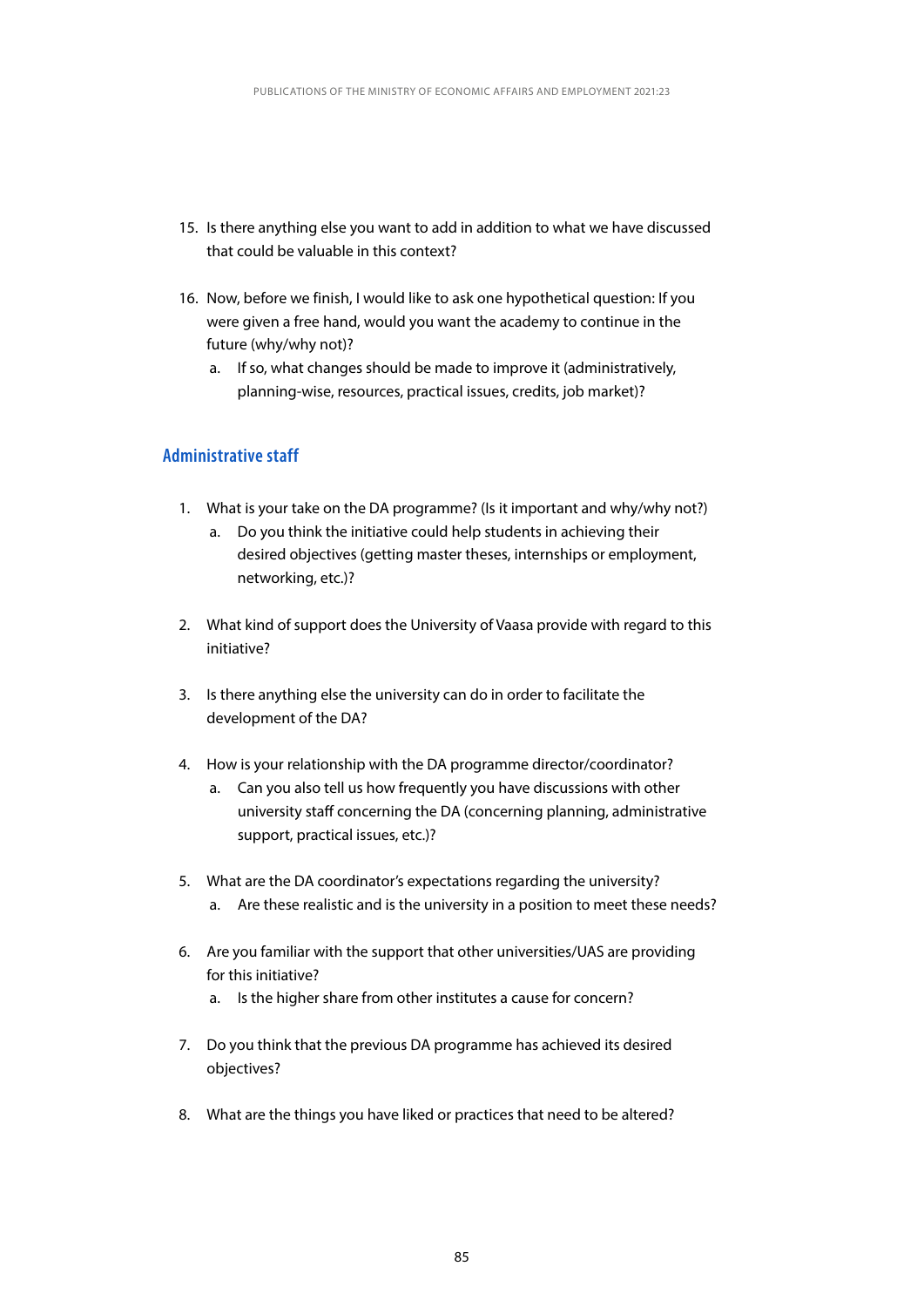- 9. Has the DA added to the university's workload (coordination, communication, publishing information, marketing, other costs, contact with industry, etc.) in any way?
- 10. Are you satisfied with the way this programme was advertised on the university's platform?
	- a. If so, what has been good about it, and if not, what can be improved in order to increase its reach?
- 11. Which aspects of the academy need radical improvement, and should it become successful/achieve its objectives?
	- a. What kind of help/assistance can be provided from the university side?
- 12. What are your hopes and concerns for the future?
- 13. Is there anything else you want to add in addition to what we have discussed that could be valuable in this context?
- 14. Now, before we fnish, I would like to ask one hypothetical question: If you were given a free hand, would you want the academy to continue in the future (why/why not)?
	- a. If so, what changes should be done to improve it (administratively, planning-wise, resources, practical issues, credits, the job market)?

### **Interview with students participating in the DA programmes (UVA, VAMK, Novia)**

- 1. How did you come across the DA?
- 2. What expectations did you have regarding the DA?
- 3. Were your expectations met?
	- a. If so, how, and if not, what was lacking and what were possible reasons for this?
- 4. In your opinion, how well was the whole programme planned (advertisement, recruitment process, notifcations, start date, timings)?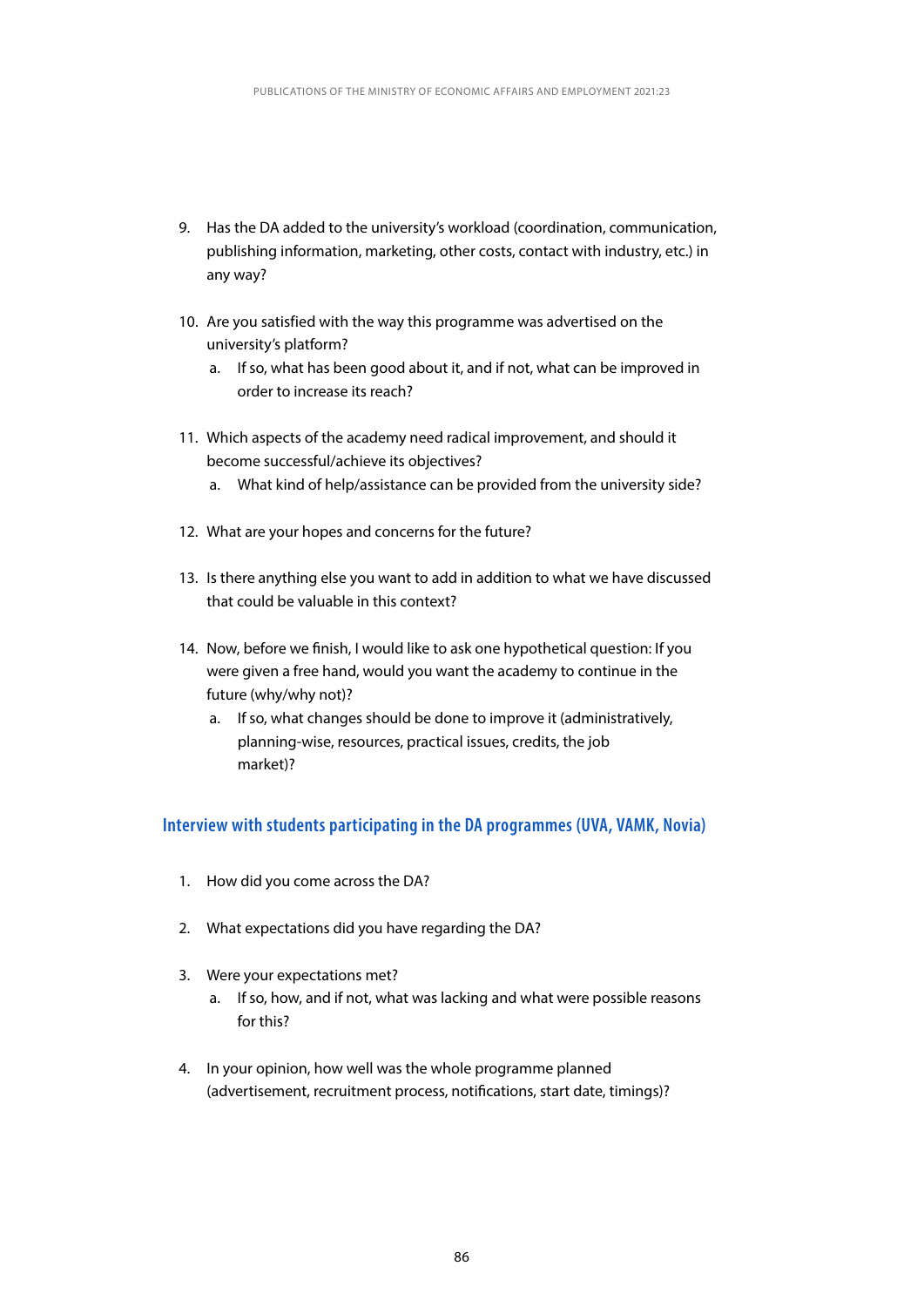- 5. Were you aware of whether the work done with the DA could be used as credits towards your degree programme?
	- a. If so, at what point, and were the promises (if any) made by the DA honoured by your school?
	- b. How important is the registration of credits as part of your degree from your point of view?
- 6. Were you satisfed with the lecture contents, teaching style and overall working style (the availability of the projects, practical learning, industrialfocused teaching/training) of the Academy?
	- a. If so, can you highlight good points?
	- b. Do you have any suggestions as to how it could be improved?
- 7. At what stage of your degree did you join the DA?
	- a. Are you satisfed with the timing of your joining? If not, when could be the ideal time for a student to join the DA?
- 8. Since you were also taking courses for your degree, was it difficult to prepare for the DA classes (time needed for preparation/overburdened/overlapping/ confict with jobs, etc.)?
- 9. Being an international student, you are required to pass a certain number of credits to have your residence permit extended. Did you consider this when you were deciding whether to become part of the Academy?
	- a. How can this issue be addressed (if the credits issue still remains unresolved)?
- 10. How much has the Academy helped you in getting a master thesis with a company, an internship, networking contacts or an opportunity to work on small projects with a company?
	- a. How was the process of getting a master thesis/internship carried out? Were there any special recruitment procedures for Academy students?
	- b. Did you receive any special treatment when you contacted the partner companies or applied for internships/jobs/master theses?
	- c. How frequently did you have opportunities to interact with professionals (for networking)?
	- d. Were the timings or the schedule) of the allocation of theses/internships appropriate for you if you obtained any?
- 11. Do you think the DA will strengthen your resume and will help in fnding future employment (resulting in long-term benefts)?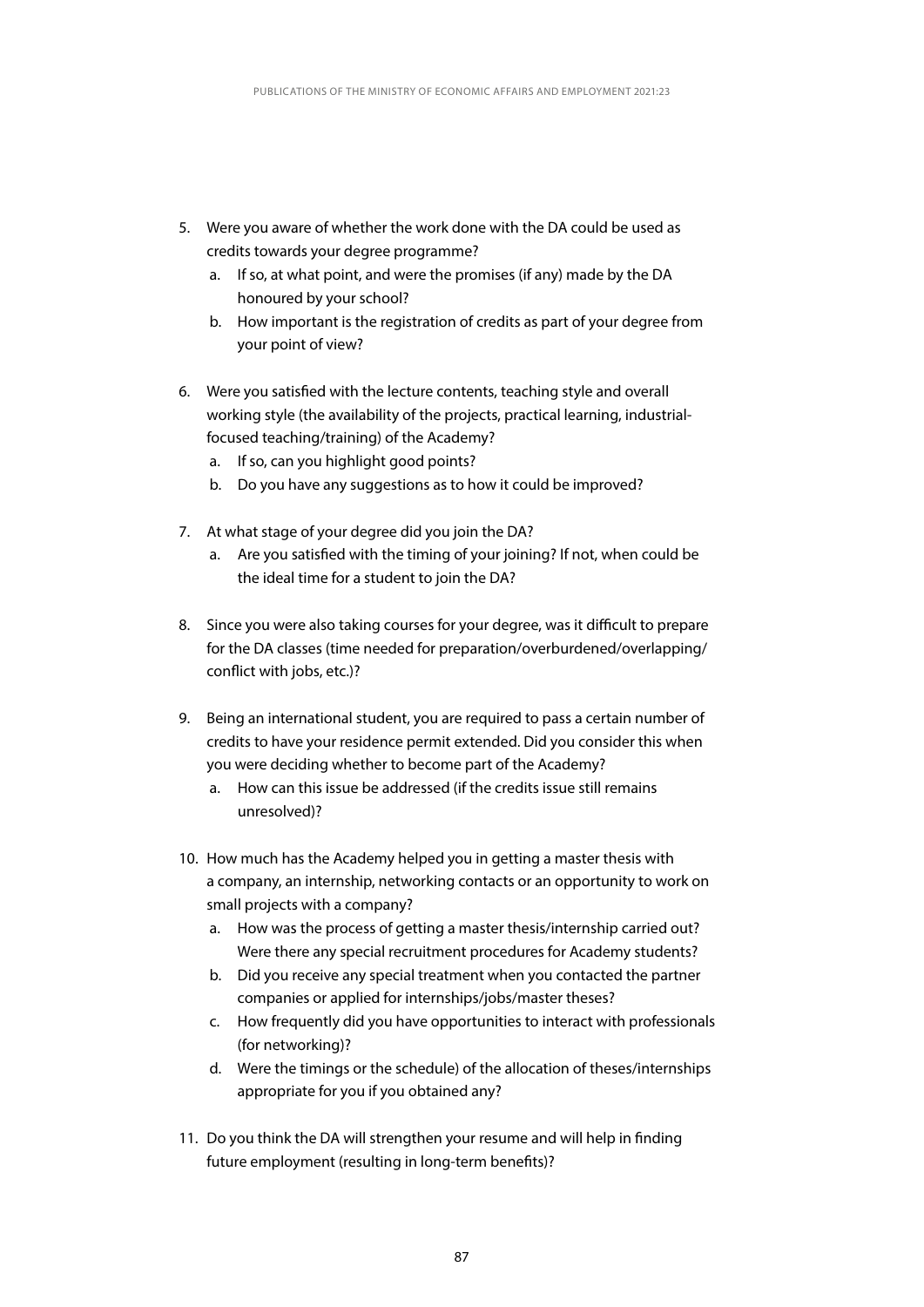- 12. What were the strongest and weakest points of the DA?
- 13. What suggestions do you have for improving the DA? a. Which of these is the most important and the second most important?
- 14. Is there anything else you want to add in addition to what we have discussed that could be valuable in this context?
- 15. Finally, I would like to ask a hypothetical question: If you could go back in time (to when you made the decision), would you join the DA programme?
	- a. What are your reasons for this choice (anything that you have not highlighted before)?

## **Interview with the head of the DA**

- 1. How easy or difficult was it to get UVA/VAMK/NOVIA to participate in the DA programme?
- 2. What other universities/UASs did you contact for this purpose if any? a. Why did they not participate in this initiative?
- 3. Who was your primary contact at the universities/UASs?
- 4. Were you able to get the necessary support from the universities/UASs?
	- a. If so, what kind of support?
	- b. If not, how could they have helped you?
- 5. In your opinion, were the people designated by the universities for coordination purposes suitable for this task?
	- a. Did they have enough power to take the required decisions (without being too afected by bureaucratic issues)?
- 6. What were the major obstacles that you faced at the beginning of the programme (from the university/UAS side)?
- 7. Since the DA has been running for a couple of years now, have the working relationships/coordination improved? If so, in what respect? (UVA/VAMK/NOVIA)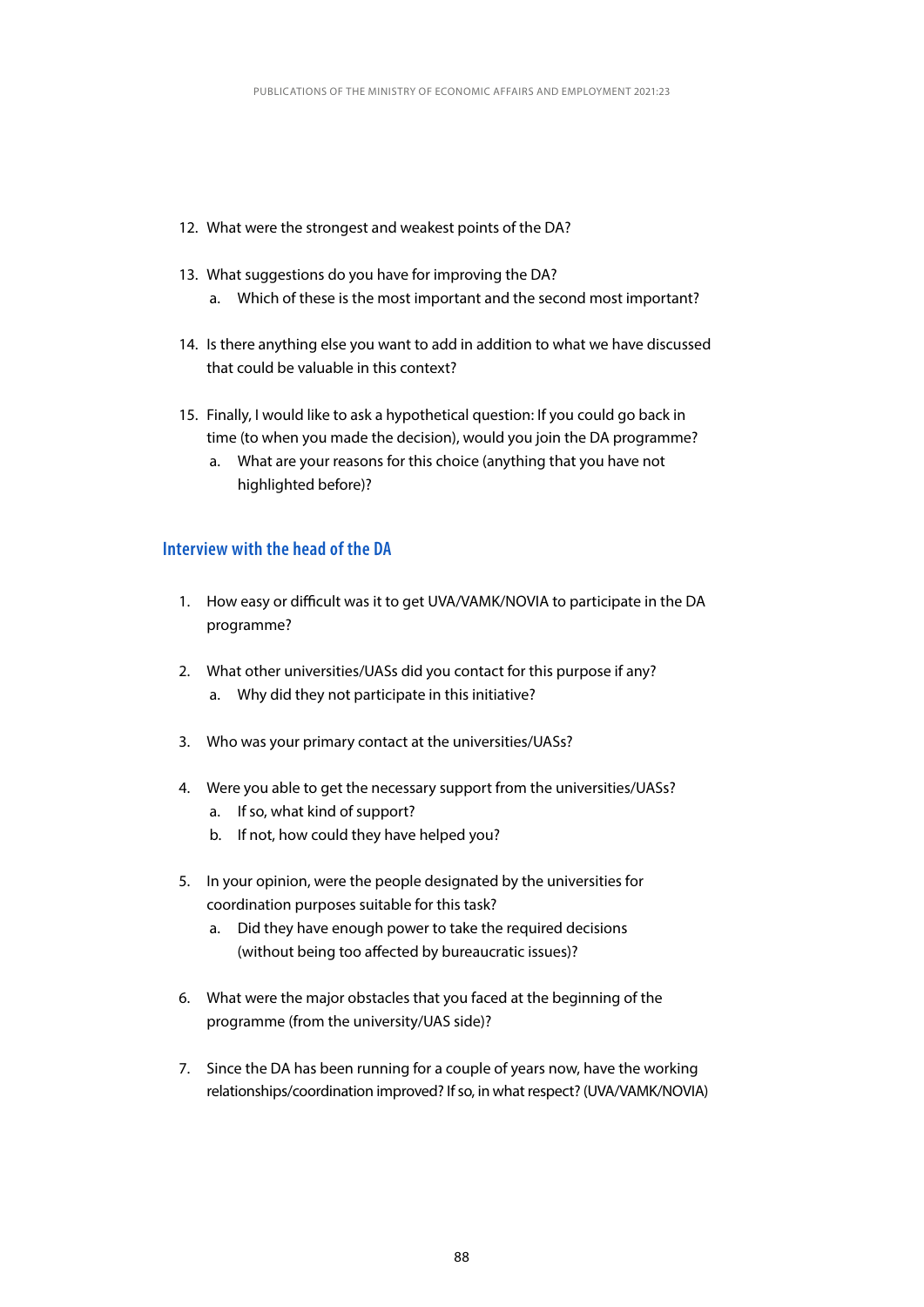- 8. How would you compare the participation of one of the institutes to that of the other participating universities (comparison of UVA with VAMK and NOVIA and vice versa)?
- 9. Are you satisfied with the way the DA was advertised by the universities/ UASs and companies? What needs to be done in order to enhance its reach?
- 10. Did you, at any point in time, feel that the universities/UASs had any reservations about the programme? If so, what kind?
- 11. In your opinion, what are the major motivating drivers/concerns that the universities had regarding this initiative (in terms of degree reputation/ student credit registration/the efect on students' graduation timelines)?
- 12. What were the major driving factors/impediments that companies had (according to your understanding)?
- 13. How do you compare the current DA programme with that of the previous year in terms of performance/achieved goals?
- 14. Is it what you hoped for when you initiated this programme? If not, why not? Please explain.
	- a. Was the DA able to achieve its stated objectives (in terms of master's theses, internship opportunities and future employment)?
- 15. Were any follow-up activities conducted to get feedback from the students/ companies/universities? If so, were any changes made based on the feedback?
- 16. Are there any changes that you would like to see in the structure of the DA (participating institutions' roles, your role, the steering group's role, etc.)?
- 17. How has Covid-19 affected the functioning of the DA (short-term and long-term effects)?
- 18. What are your hopes and concerns for the future?
- 19. If the companies were to withdraw their fnancial support (reduce their fnancing of the DA), is there any way the academy could continue to function (alternative model for the future)?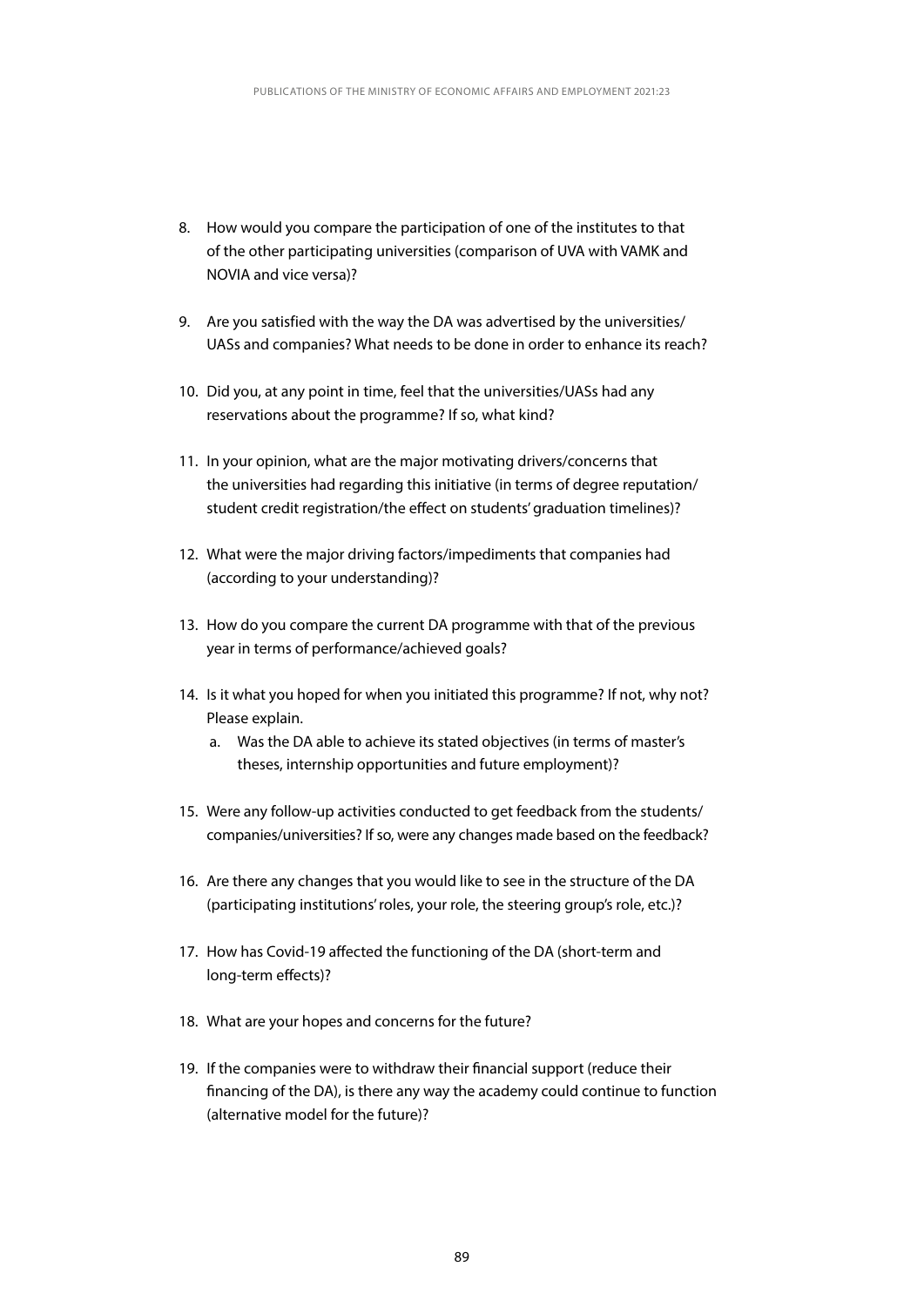- 20. Is there anything else you want to add in addition to what we have discussed that could be valuable in this context?
- 21. Now, before we finish, I would like to ask a hypothetical question: If you were given a free hand, what would you like to change to achieve the desired objectives/to facilitate collaboration (from the university side)?
	- a. Can you answer the same question but from a company perspective?